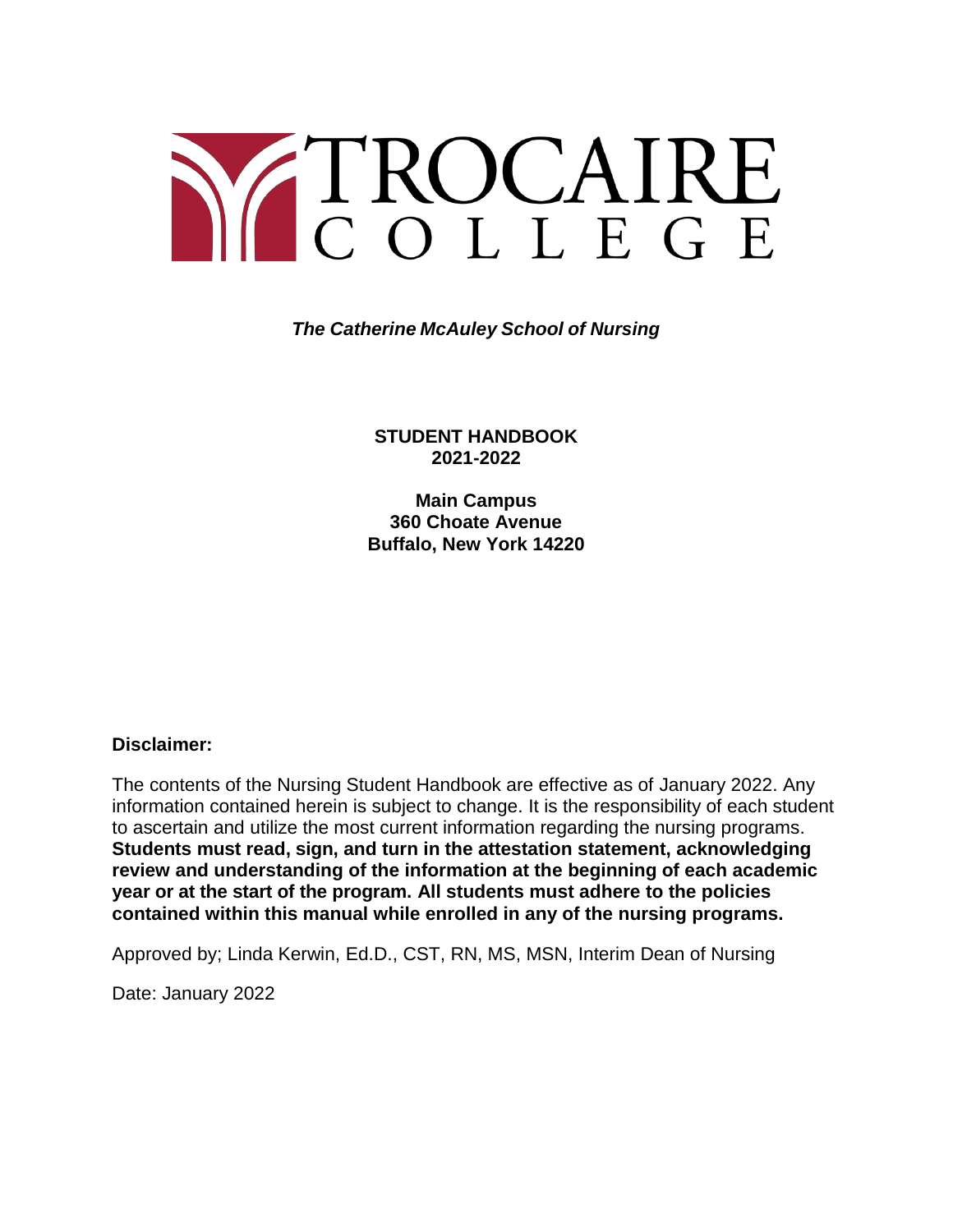#### *Welcome to the Catherine McCauley's School of Nursing!*

You are embarking upon an exciting and challenging educational journey that will prepare you to be a safe and effective healthcare provider as a beginning nurse. Whether you are a new or continuing student, I congratulate you on choosing nursing as your profession. Moreover, I am delighted that you chose Trocaire College to be your learning community.

You have selected a career-oriented college with a rich and longstanding tradition of preparing nurses who are able to function effectively as part of an inter-disciplinary and diversely professional healthcare team, in a variety of different, dynamic technologically advanced healthcare communities. Rooted in the Sisters of Mercy, the nursing program reflects the mission, which is "to empower students toward personal enrichment, dignity, and self-worth through education in a variety of professions and in the liberal arts." Trocaire College prepares students for service in local and global communities.

We take seriously our responsibility to prepare proficient nurses who demonstrate strong safe clinical decision making and clinical judgement. Each member of the Catherine McAuley School of Nursing is committed to partnering with you on a success path to progress through the nursing program, pass the NCLEX exam on the first attempt, or continue your nursing career with an elevated and renewed purpose.

As you embark on your educational journey with us, understand that the dedication of time, hard work, and persistence will produce enormous results to bolster your success. Your education is an investment in you!

Our faculty have a variety of experiences and expertise in both evidence-based nursing practice and effective teaching/learning methods and strategies. Additionally, faculty have rich backgrounds in teaching face-to-face and in a digital teaching and learning environment.

I encourage you to become familiar with policies and procedures contained in this handbook. Students must adhere to the policies of the nursing program at all times. I invite you to navigate the nursing program and college websites to access resources that will support your success.

Again, welcome to our community of learning. Oh the Places You will Go!

Sincerely,

Dr. Linda Kerwin, Ed.D., CST, RN, MS, MSN Interim, Dean of Nursing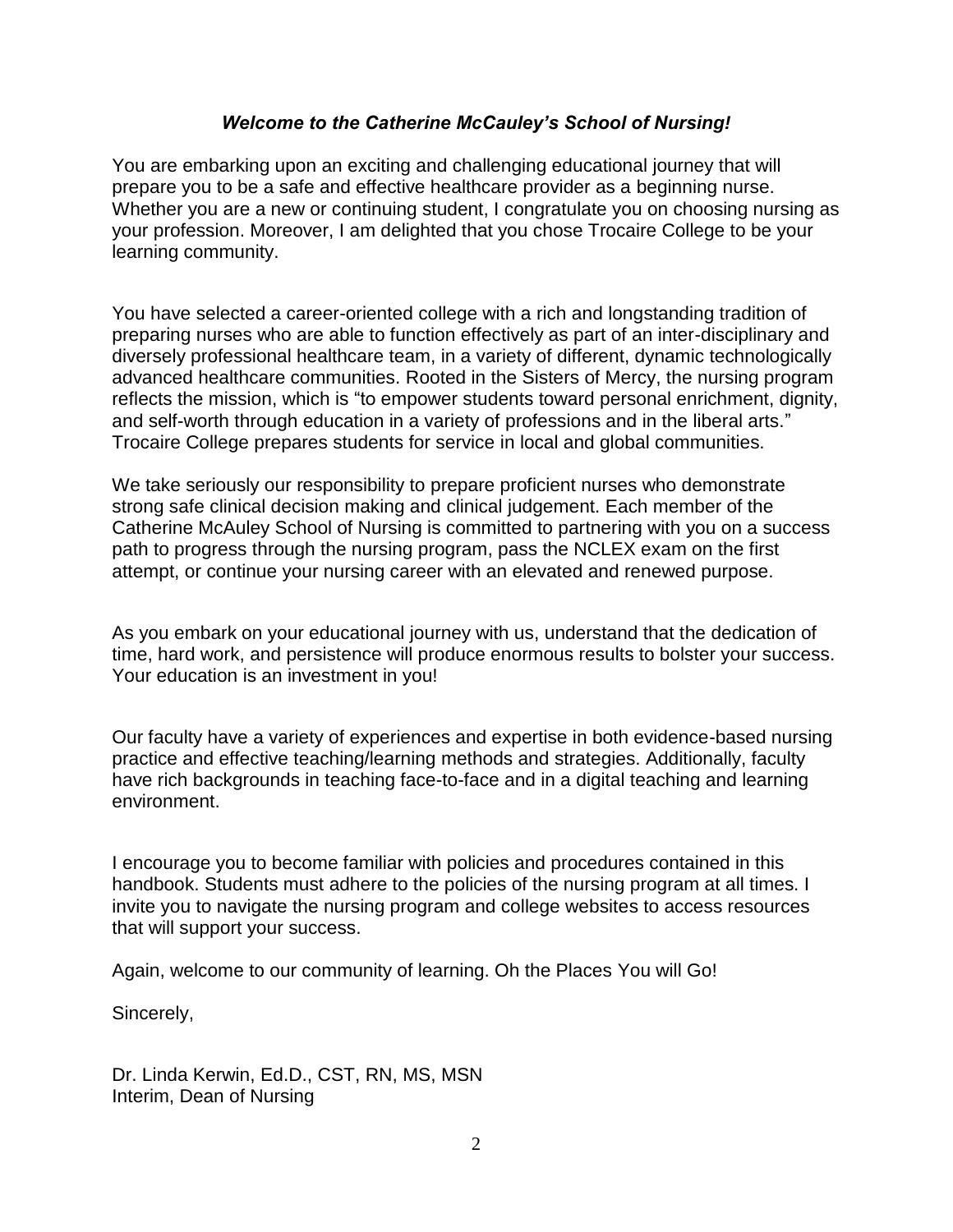#### **Accreditation Information**

The Trocaire College AAS and BS/N Nursing programs are registered by the New York State Education Department and are accredited by the Accreditation Commission for Education in Nursing (ACEN).

#### **Accreditation Commission for Education in Nursing**

3390 Peachtree Road, NE, Suite 1400, Atlanta, Georgia, 30326. Phone: (800) 669-1656, Ext. 153 https://www.acenursing.org/

The Trocaire College PN Nursing program is registered by the New York State Education Department and is accredited by the New York State Board of Regents, a specialized accrediting agency recognized by the U.S. Secretary of Education.

#### **New York State Education Department**

89 Washington Ave. Board of Regents, Room 110 EB Albany, NY 12234 518-474-5889 www.regents.nysed.gov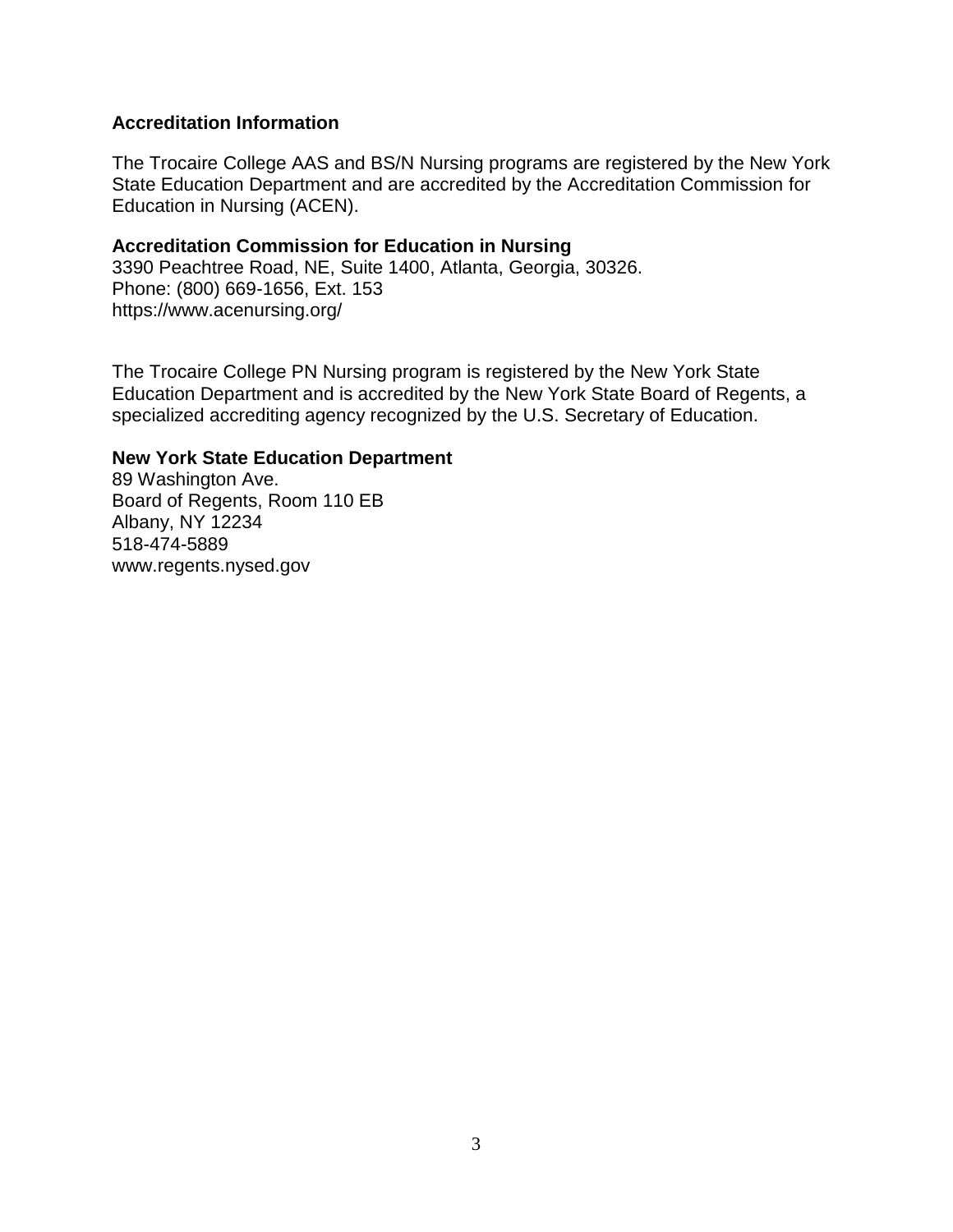Adopted Fall 1994 Reviewed and Revised: Spring 2003 Reviewed and Revised: June 2003 Reviewed and Revised: May 2004 Reviewed and Revised: May 2005 Reviewed and Revised: December 2005 Reviewed and Revised: May 2006 Reviewed and Revised: May 2007 Reviewed and Revised: December 2007 Reviewed and Revised: May 2008 Reviewed and Revised: May 2010 Reviewed and Revised: May 2011 Reviewed and Revised: May 2012 Reviewed and Revised: May 2013 Revised and Reviewed: January 2014 Revised and Reviewed: June 2014 Reviewed and Revised: May 2015 Reviewed and Revised December 2015 Reviewed and Revised August 15, 2016 Reviewed and Revised August 2, 2017 Reviewed and Revised January 12, 2018 Reviewed and Revised August 14, 2018 Revisions January 18, 2019 Revisions January 22, 2019 Revision August 19, 2019 Revision August 28, 2019 Revision September 3, 2019 Revision January 28, 2020 Revision January 10, 2021 Revision August, 2021 Revision October 20, 2021 Revision January 19, 2022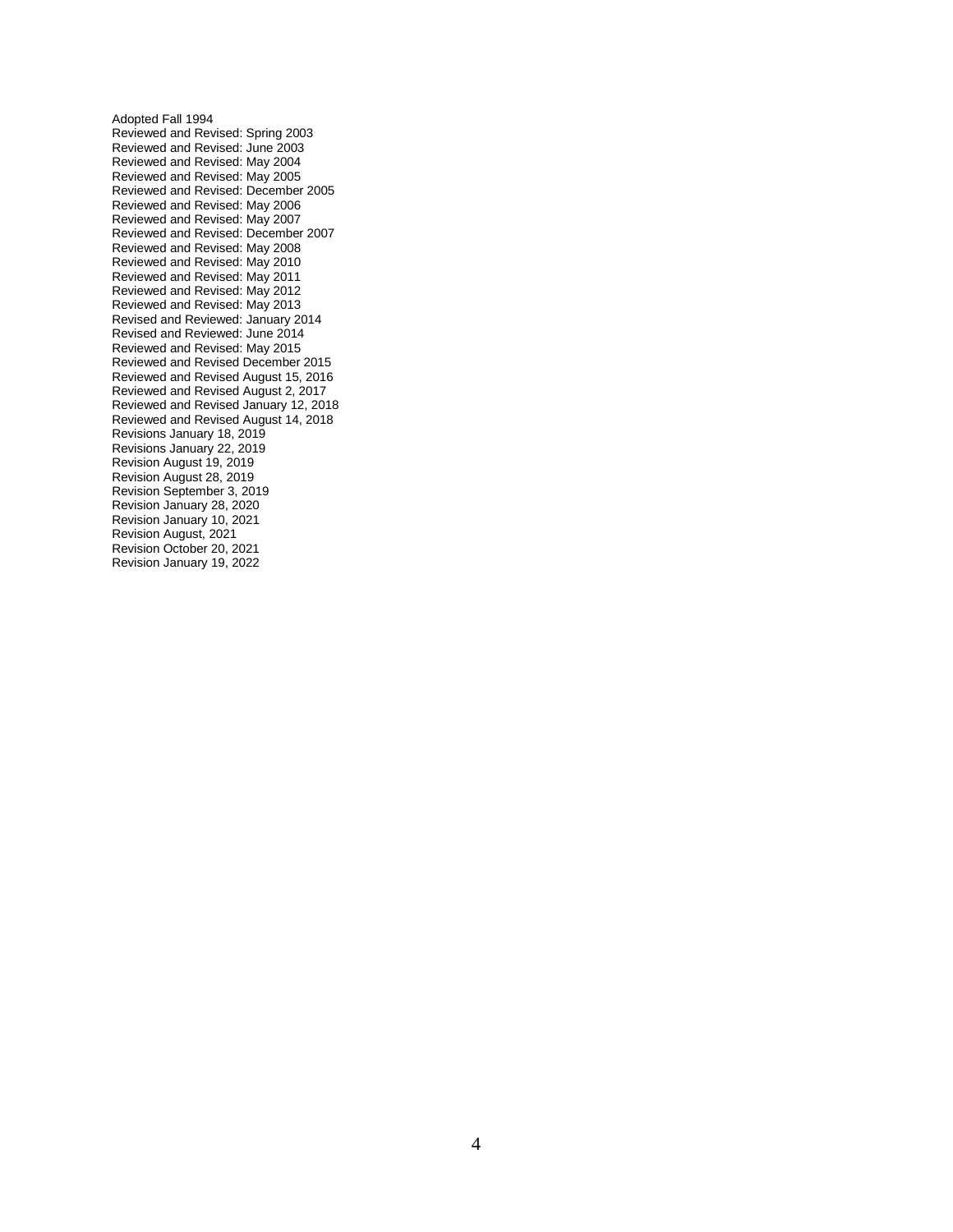# **Catherine McAuley School of Nursing Student Handbook**

The Catherine McAuley School of Nursing Student Handbook is an official publication of the Catherine McAuley School of Nursing.

# **Catherine McAuley School of Nursing Administrative Team**

| <b>Title</b>                                                                          | <b>Name</b>                              | <b>Contact Information</b>                                                                                                                                  |
|---------------------------------------------------------------------------------------|------------------------------------------|-------------------------------------------------------------------------------------------------------------------------------------------------------------|
| Interim Dean, Catherine<br><b>McAuley School of Nursing</b>                           | Linda Kerwin, Ed.D., CST,<br>RN, MS, MSN | Please contact Ms. Myers,<br>Coordinator of Nursing<br>Operations at<br>MyersC@trocaire.edu or<br>716-827-2452, to make an<br>appointment with the<br>Dean. |
| Coordinator of Nursing<br><b>Operations</b>                                           | Concetta Myers, MS                       | MyersC@trocaire.edu                                                                                                                                         |
| Director, Bachelor of<br>Science in Nursing<br>Program and On-Campus<br>Labs          | Cynthia Leffel, Ph. D,<br>MSN, RN-BC     | Leffelc@trocaire.edu                                                                                                                                        |
| Director, Associates of<br>Applied Science in Nursing                                 | Jacob Fisher, MSN, RN                    | FisherJ@trocaire.edu                                                                                                                                        |
| Director, Practical Nursing<br><b>Program and Simulation</b><br><b>Based Learning</b> | Ginalyn Dake, MSN, RN                    | DakeG@trocaire.edu                                                                                                                                          |
| <b>Nursing Program Clinical</b><br>Coordinator                                        | Heather Thompson, RN,<br><b>CCMA</b>     | NUClinicals@trocaire.edu                                                                                                                                    |
| <b>Nursing Program Clinical</b><br><b>Education Assistant</b>                         | Tina Hatchett                            | HatchettT@trocaire.edu                                                                                                                                      |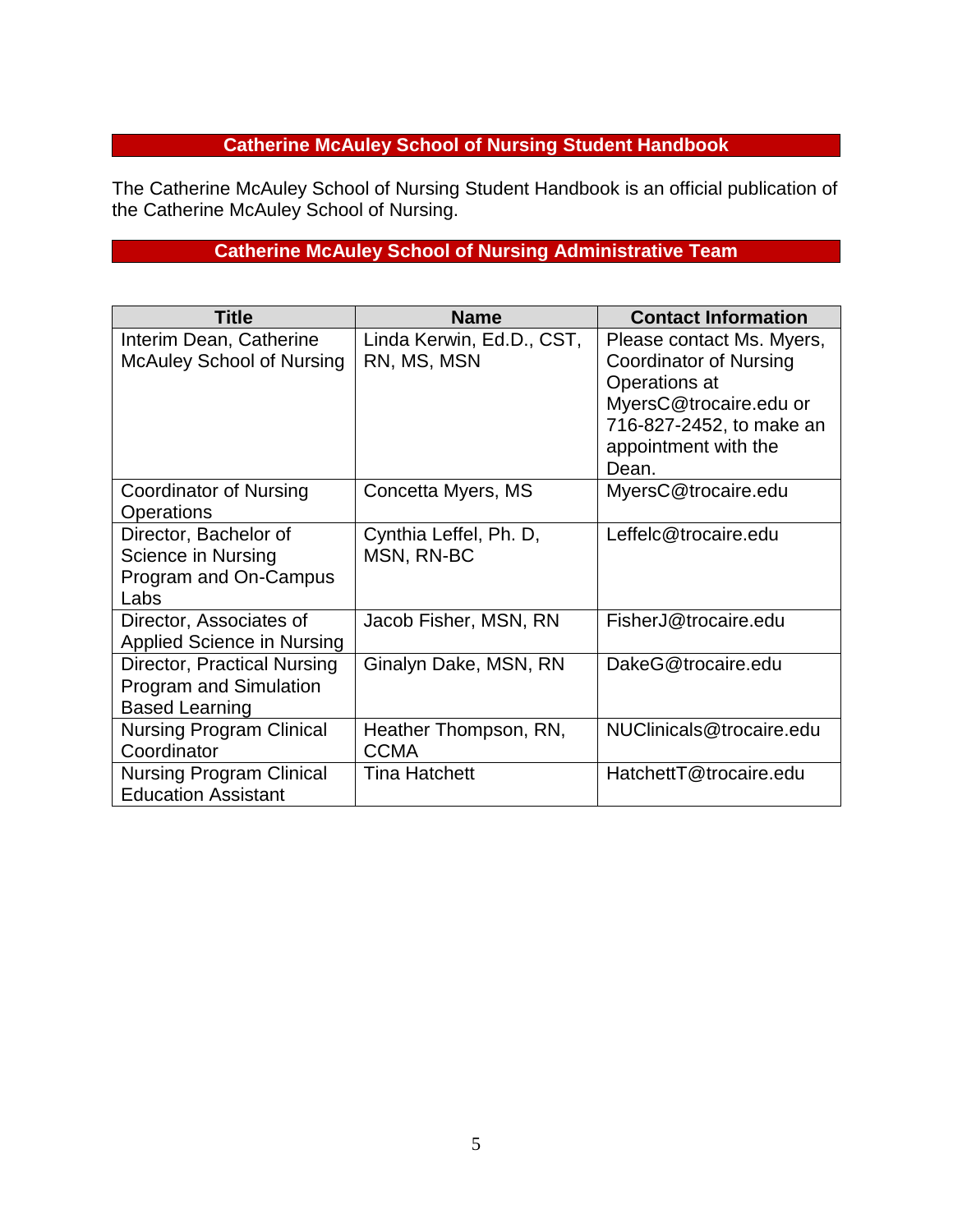# **Table of Contents**

| Page |
|------|
|      |
|      |
|      |
|      |
|      |
|      |
|      |
|      |
|      |
|      |
|      |
|      |
|      |
|      |
|      |
|      |
|      |
|      |
|      |
|      |
|      |
|      |
|      |
|      |
|      |
|      |
|      |
|      |
|      |
|      |
|      |
|      |
|      |
|      |
|      |
|      |
|      |
|      |
|      |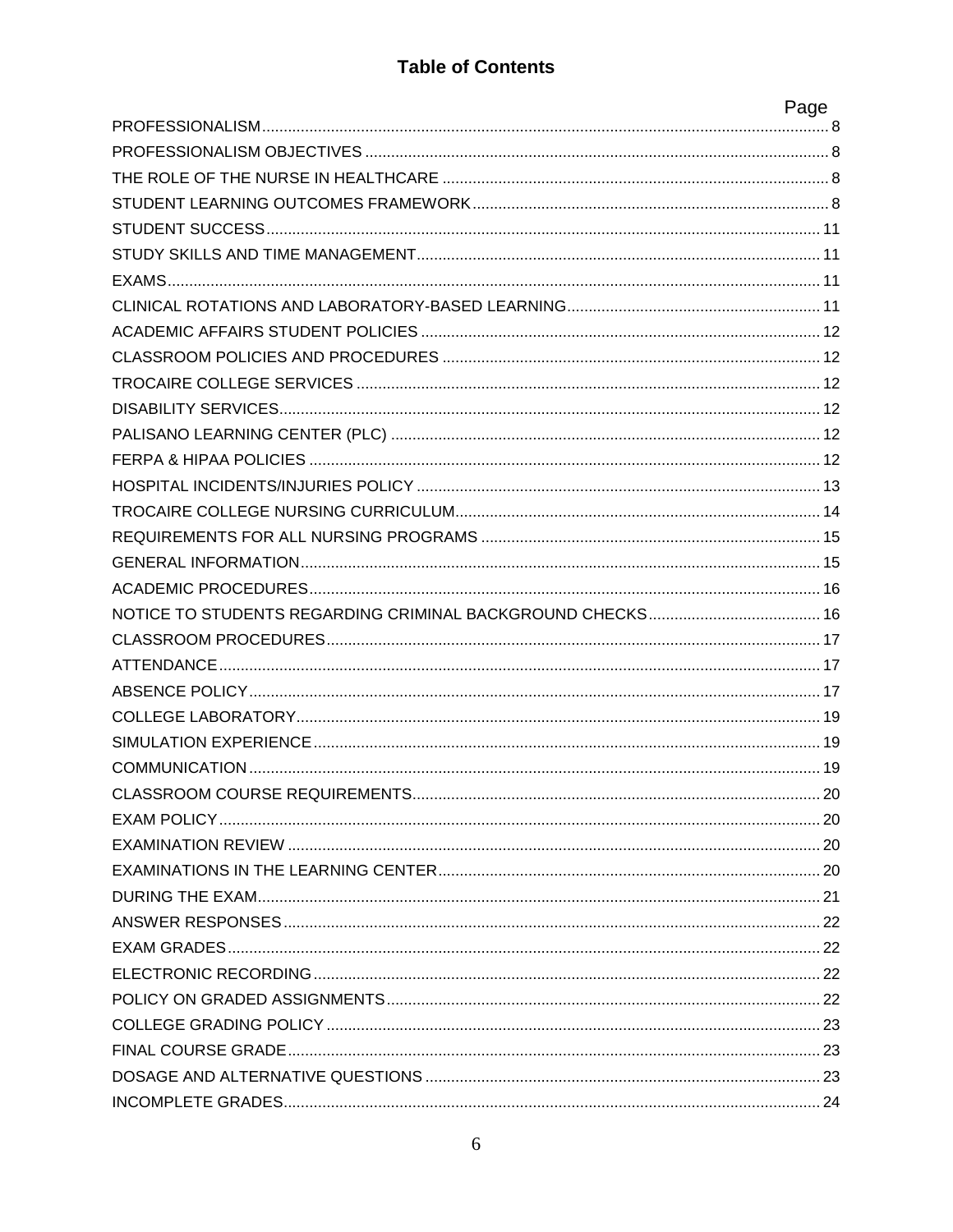| GUIDELINES FOR PROFESSIONAL APPEARANCE AND ATTIRE FOR NURSING STUDENTS  34   |  |
|------------------------------------------------------------------------------|--|
| POLICIES REGARDING PROFESSIONAL APPEARANCE AND PRESENTATION 34               |  |
|                                                                              |  |
|                                                                              |  |
|                                                                              |  |
|                                                                              |  |
|                                                                              |  |
|                                                                              |  |
|                                                                              |  |
|                                                                              |  |
|                                                                              |  |
|                                                                              |  |
|                                                                              |  |
|                                                                              |  |
|                                                                              |  |
|                                                                              |  |
|                                                                              |  |
| FUNCTIONAL ABILITIES/TECHNICAL STANDARDS FOR PN, RN AND BS/N PROGRAMS IN THE |  |
|                                                                              |  |
|                                                                              |  |
|                                                                              |  |
|                                                                              |  |
|                                                                              |  |
|                                                                              |  |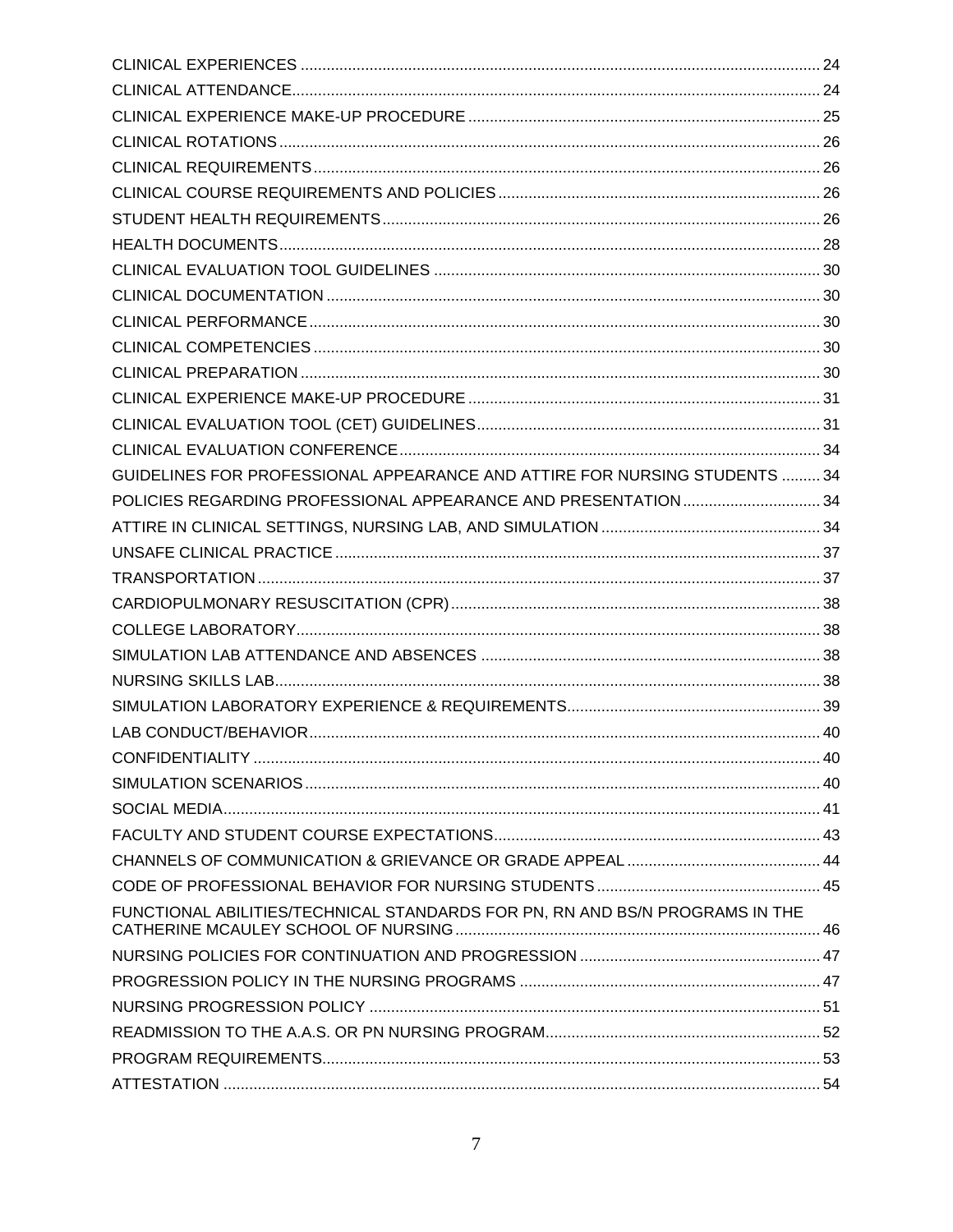## **PROFESSIONALISM**

<span id="page-7-0"></span>Students enrolled in the nursing programs must demonstrate professional attitude and behavior at all times, including but not limited to the classroom, laboratory, and the clinical settings. Professionalism also extends to proper and effective communication, including the utilization of the chain of command. It is important for all nursing students to follow the chain of command and to integrate proper and effective communication in all day-to-day activities.

Preparation for a career involves not only the development of cognitive (knowledge) and psychomotor (technical) skills, but also professional attitudes and behavior (affective performance). Additional information on professionalism, including specific information for students completing off-site capstone, clinical or practicum experiences, is contained in this document and in each syllabus.

## **PROFESSIONALISM OBJECTIVES**

<span id="page-7-1"></span>Professionalism is one of the hallmarks of nursing. Your academic experience in the nursing program will provide several opportunities for building professional attitudes and behaviors aligned with the mission of the Sisters of Mercy and the Nursing Code of Ethics. Each nursing course incorporates the professional objectives outlined below:

- 1. Exhibit ethical and professional behaviors.
- 2. Demonstrates effective communication skills when interacting with patients, instructors, peers, and members of the interdisciplinary healthcare team.
- 3. Work cooperatively with other students, including sharing equipment and supplies.
- 4. Accept constructive criticism and modify behavior accordingly.
- 5. Exhibit behaviors consistent with the professional and ethical standards of the discipline.
- <span id="page-7-2"></span>6. Display professional, courteous and cooperative behaviors.

# **THE ROLE OF THE NURSE IN HEALTHCARE**

According the ANA - Nursing is:

*the protection, promotion, and optimization of health and abilities, prevention of illness and injury, facilitation of healing, alleviation of suffering through the diagnosis and treatment of human response, and advocacy in the care of individuals, families, groups, communities, and populations (the American Nurses Association, 2016)*

## **STUDENT LEARNING OUTCOMES FRAMEWORK**

<span id="page-7-3"></span>Program Learning Outcomes incorporate the nursing program's philosophy, values, and nursing care trends to evaluate learning that has occurred throughout the program.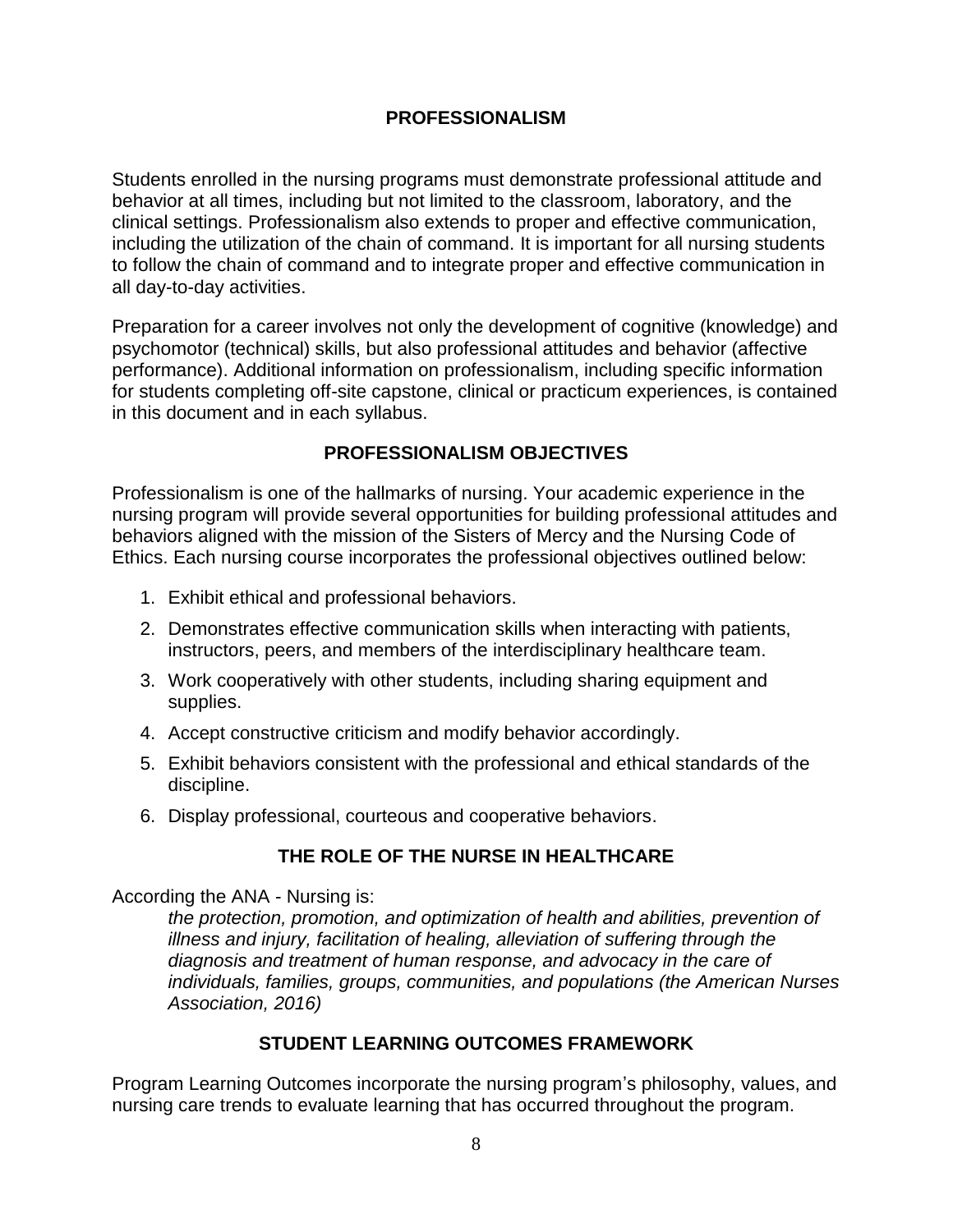## **STUDENT LEARNING OUTCOMES**

#### **PN Program**

#### **EXPECTED PROGRAM LEARNING OUTCOME**

#### **All students completing this program are expected to have achieved the following learning objectives:**

#### **EPSLO #1:**

At the end of the program, the student will demonstrate quantitative reasoning in the practice of nursing.

#### **EPSLO #2:**

At the end of the program, the student will demonstrate effective communication in the role of practical nurse when interacting with clients and members of the inter-disciplinary inter-professional healthcare team.

#### **EPSLO #3:**

At the end of the program, the student will utilize the nursing process, critical thinking, and Maslow's Hierarchy of Needs to provide safe and effective nursing care.

#### **ESPLO #4:**

At the end of the program, the student will utilize technology in the provision of safe nursing care.

#### **EPSLO #5:**

At the end of the program, the student will provide culturally competent therapeutic nursing care.

#### **EPSLO #6:**

At the end of the program, the student will collaborate with members of the interdisciplinary inter professional healthcare team in the role of the practical nurse.

#### **AAS Program**

#### **EXPECTED PROGRAM LEARNING OUTCOME**

#### **All students completing this program are expected to have achieved the following learning objectives:**

#### **EPSLO #1:**

At the end of the program, the student will demonstrate quantitative reasoning in the practice of nursing.

#### **EPSLO #2:**

At the end of the program, the student will demonstrate effective communication in the role of registered nurse when interacting with clients and members of the inter-disciplinary inter-professional healthcare team.

#### **EPSLO #3:**

At the end of the program, the student will utilize the nursing process, critical thinking, and Maslow's Hierarchy of Needs to provide safe and effective nursing care.

#### **ESPLO #4:**

At the end of the program, the student will utilize technology in the provision of safe nursing care.

#### **EPSLO #5:**

At the end of the program, the student will provide culturally competent therapeutic nursing care.

#### **EPSLO #6:**

At the end of the program, the student will collaborate with members of the interdisciplinary inter professional healthcare team in the role of the registered nurse.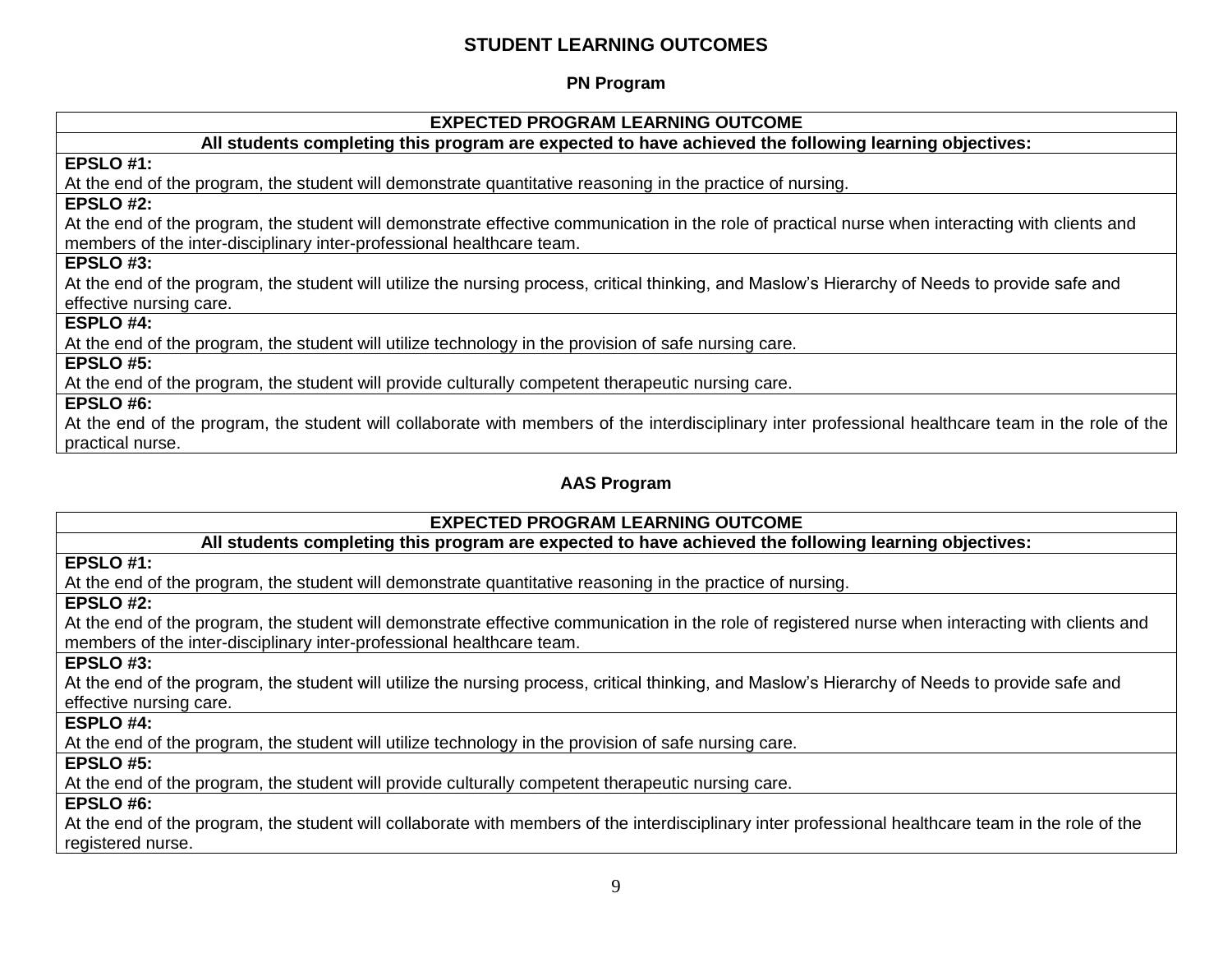#### **BS, Nursing Program**

#### **EXPECTED PROGRAM LEARNING OUTCOME**

#### **All students completing this program are expected to have achieved the following learning objectives:**

## **EPSLO #1:**

At the end of the program, the student will demonstrate quantitative reasoning in the practice of nursing

## **EPSLO #2:**

At the end of the program, the student will demonstrate effective communication in the role of registered nurse when interacting with clients and members of the inter-disciplinary inter-professional healthcare team.

#### **EPSLO #3:**

At the end of the program, the student will utilize the nursing process, critical thinking, and Maslow's Hierarchy of Needs to provide safe and effective nursing care.

#### **EPSLO #4:**

At the end of the program, the student will utilize technology in the provision of safe nursing care.

#### **EPSLO #5:**

At the end of the program, the student will provide culturally competent therapeutic nursing care.

#### **EPSLO #6:**

At the end of the program, the student will collaborate with members of the interdisciplinary inter professional healthcare team in the role of the registered nurse.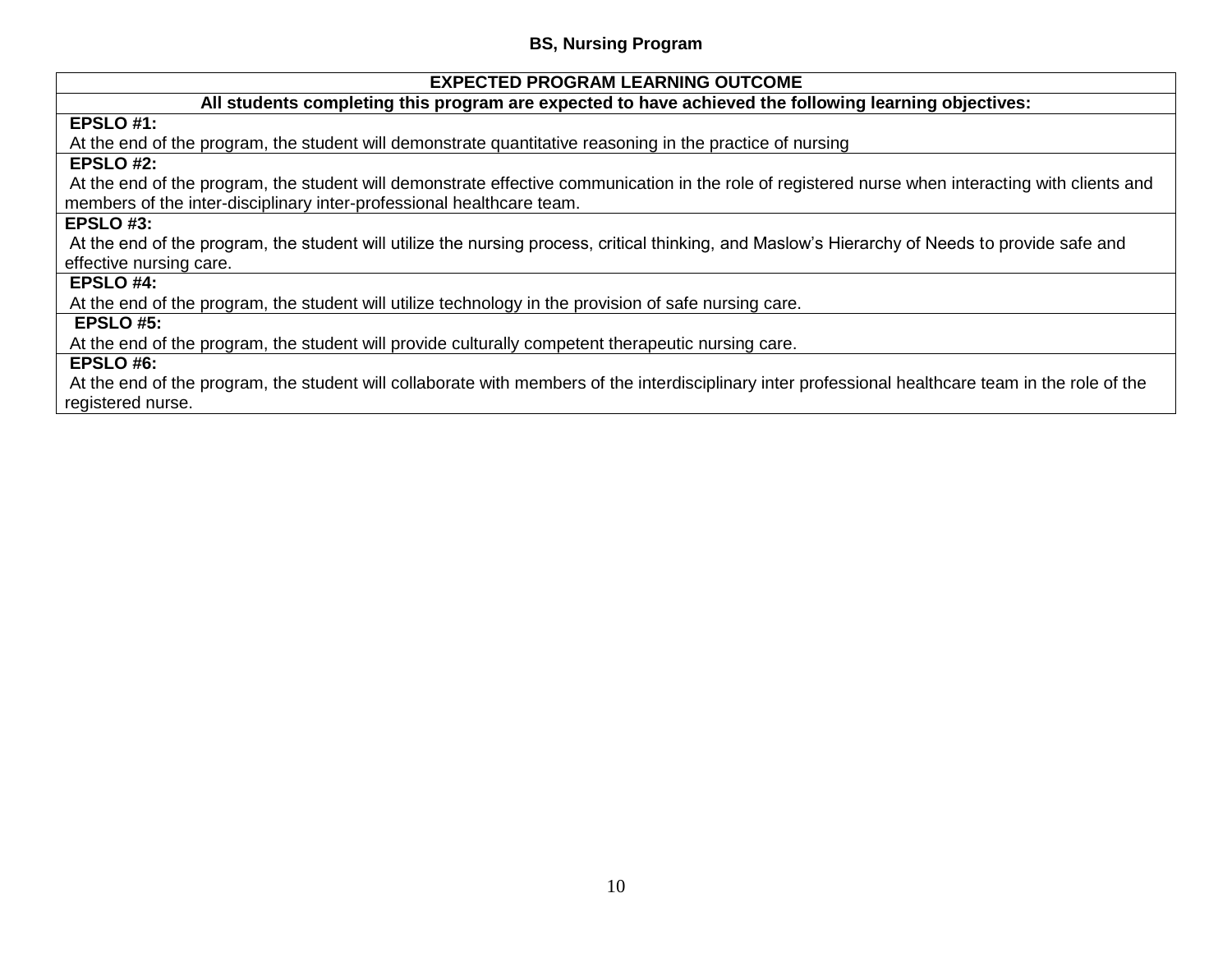# **STUDENT SUCCESS**

#### **Study Skills and Time Management**

<span id="page-10-1"></span><span id="page-10-0"></span>One of the most important keys to success in college is the understanding of the time commitment required outside of the classroom. Per the federal credit hour regulations, for every one credit hour in which you are enrolled, you will spend a minimum of two to three hours outside of class studying. Studying is an active process which helps with the understanding and application of course material and may include activities, such as course readings, study groups, and practice questions. It is important to get into a routine and ensure the appropriate amount of time is spent on course work.

- **3 credit hours (1 course) = 3 hours in class per week = 6-9 hours study time per week.**
- **12 credit hours (4 3-credit courses) = 12 hours in class per week = 24-36 hours study time per week.**

It is important to consider outside of school obligations, such as work or families, to create a successful academic plan.

#### **Exams**

<span id="page-10-2"></span>The National Council Licensure Examination (NCLEX-RN and NCLEX-PN has one purpose: to determine if it is safe for you to begin practice as an entry-level nurse. Nursing school exams will follow NCLEX style questions and format to help prepare graduates for the NCLEX exam. These types of questions are not knowledge-based exams, but application and analysis using clinical judgement, critical thinking, and clinical reasoning. Exams throughout the nursing program pull in previously learned information to higher level application. It is important to pull this information throughout your courses.

## **Clinical Rotations and Laboratory-Based Learning**

<span id="page-10-3"></span>The nursing programs provide clinical and laboratory-based learning opportunities for students enrolled in various courses. This is the time where students can connect theory to real life patient care. Students will attend a variety of health care settings, including obstetrics, medical-surgical care, pediatrics, community health, sub-acute care, long-term care, and psychiatric nursing.

Clinical rotations can vary in times, dates, and locations due to course objectives, clinical site availability, etc. Clinical hours vary depending on the course and clinical objectives. Clinical sites include healthcare facilities in the Buffalo Metro area as well as the surrounding geographical area. Students are responsible for their own reliable transportation as well as any cost incurred due to parking at facilities. Clinical sites are assigned to meet course needs. Requesting a specific clinical instructor, site, or day of the week is not permitted under any circumstances.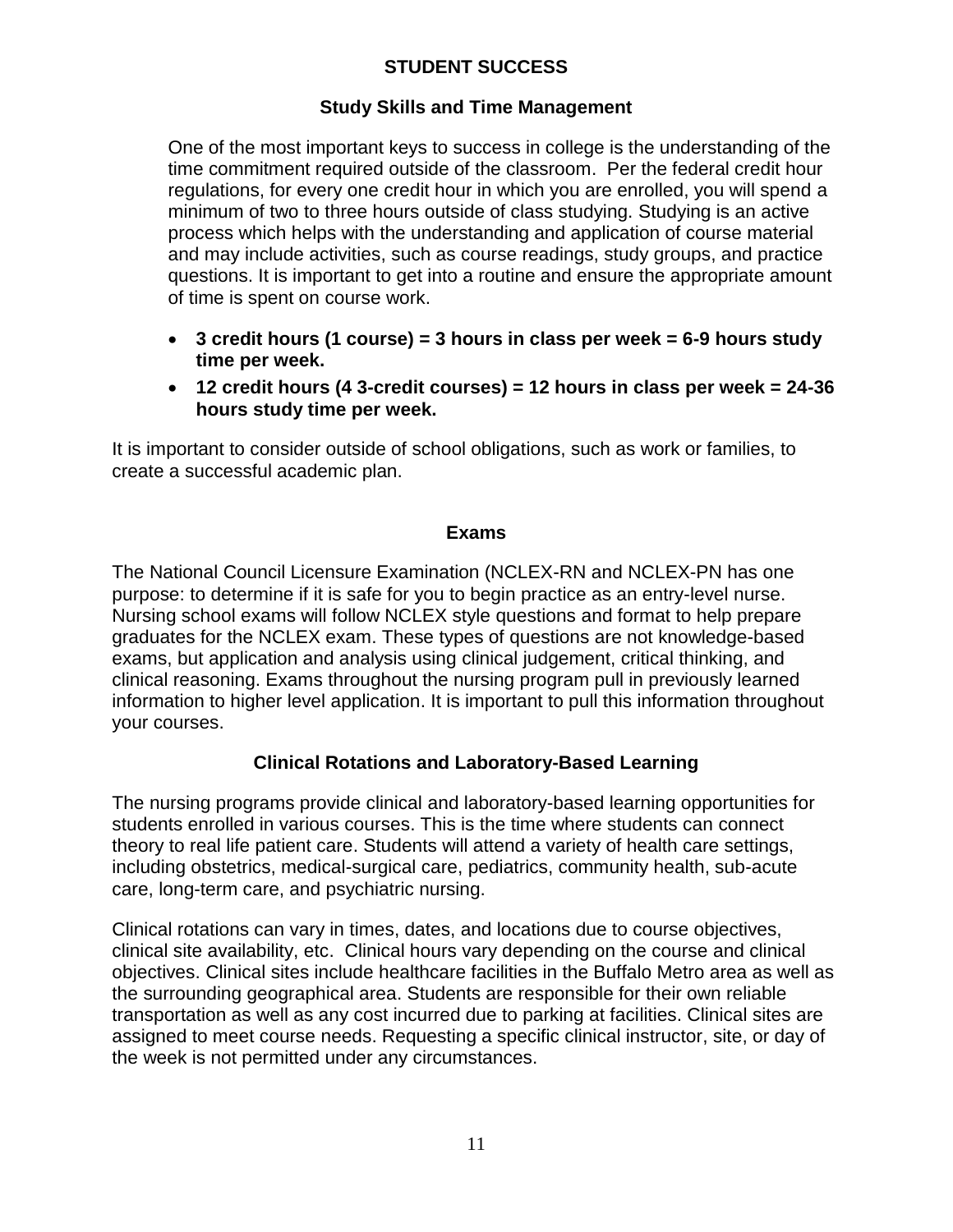# **ACADEMIC AFFAIRS STUDENT POLICIES**

#### **Classroom Policies and Procedures**

<span id="page-11-2"></span><span id="page-11-1"></span><span id="page-11-0"></span>Refer to [College catalog](https://trocaire.edu/academics/wp-content/uploads/sites/2/2021/09/2021-2022-Trocaire-College-Catalog-1.pdf) as well as individual course syllabi for classroom policies and procedures. All students are expected to maintain these policies and procedures.

# **TROCAIRE COLLEGE SERVICES**

## **Disability Services**

<span id="page-11-3"></span>Trocaire College is committed to ensuring that students with disabilities have equal access to their coursework through approved reasonable academic accommodations or modifications. Reasonable accommodations are determined on a case-by-case basis. Any student who feels they may need an accommodation based on the impact of a disability should contact the Wellness Office to schedule a time to meet with the Director of Wellness. Students seeking accessibility accommodations are expected to identify themselves as a student with a disability and will be asked to provide appropriate documentation from a licensed provider. Nursing faculty, staff, and administrators cannot disclose this information with the Wellness Office.

To find out more information or discuss eligibility for accommodations, please contact the Director of Wellness in Room 118 of our Choate Campus or at 716-827-2412.

# **Palisano Learning Center (PLC)**

<span id="page-11-4"></span>Tutoring services and academic coaching are open to all Trocaire students at no charge. Students are referred to academic support services by faculty. The referral could be based on the following criteria:

- Students identified at risk:
	- Grades below 73 on unit exams and/or poor academic performance
	- Difficulty with course content
	- o Difficulty with academic skills

All students may self-schedule a tutoring or academic coaching appointment with the learning center. Please visit<https://trocaire.mywconline.com/> to create an account and schedule a tutoring appointment.

## **FERPA & HIPAA POLICIES**

## <span id="page-11-5"></span>**The Family Educational Rights and Privacy Act (FERPA)**

Just as there are laws governing patient privacy (HIPAA), similar laws exist to protect student privacy. Student records are confidential and protected under the Family Educational Right and Privacy Act (FERPA). As a general rule, faculty and preceptors should approach student privacy much in the same manner that clinicians approach patient privacy. Conversations about student progress and achievement are appropriate among the educational team but should otherwise be treated as confidential. Student papers and faculty documentation and evaluation of student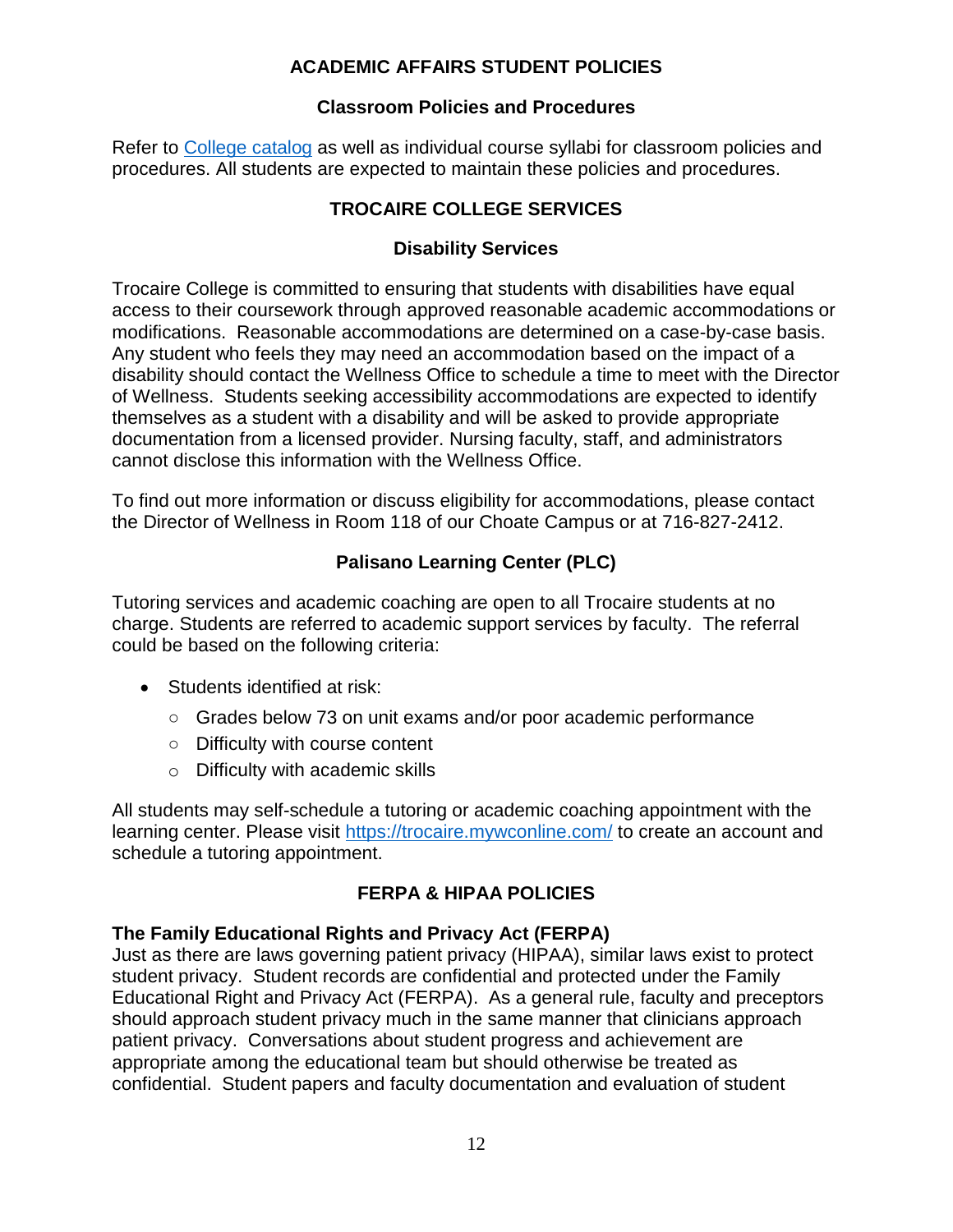progress (i.e., grades) are treated as confidential. Information will only be released to individuals listed on the student's FERPA release form.

#### **HIPAA Policy**

All nursing students complete the annual mandatory Health Insurance Portability and Accountability Act (HIPAA) training. Students are sent training details to their Trocaire e-mail address. When the HIPAA training is completed, students should print the certificate for a record. The student is responsible to upload a copy of the HIPAA certification to their CastleBranch account.

#### **Hospital Incidents/Injuries Policy**

<span id="page-12-0"></span>Students must report incidents to the clinical or classroom instructor immediately. After the incident has been appropriately handled, all applicable College and/or hospital documentation must be completed. A student who sustains personal injury must report to the Wellness Office for completion of necessary paperwork prior to the return to clinical or class.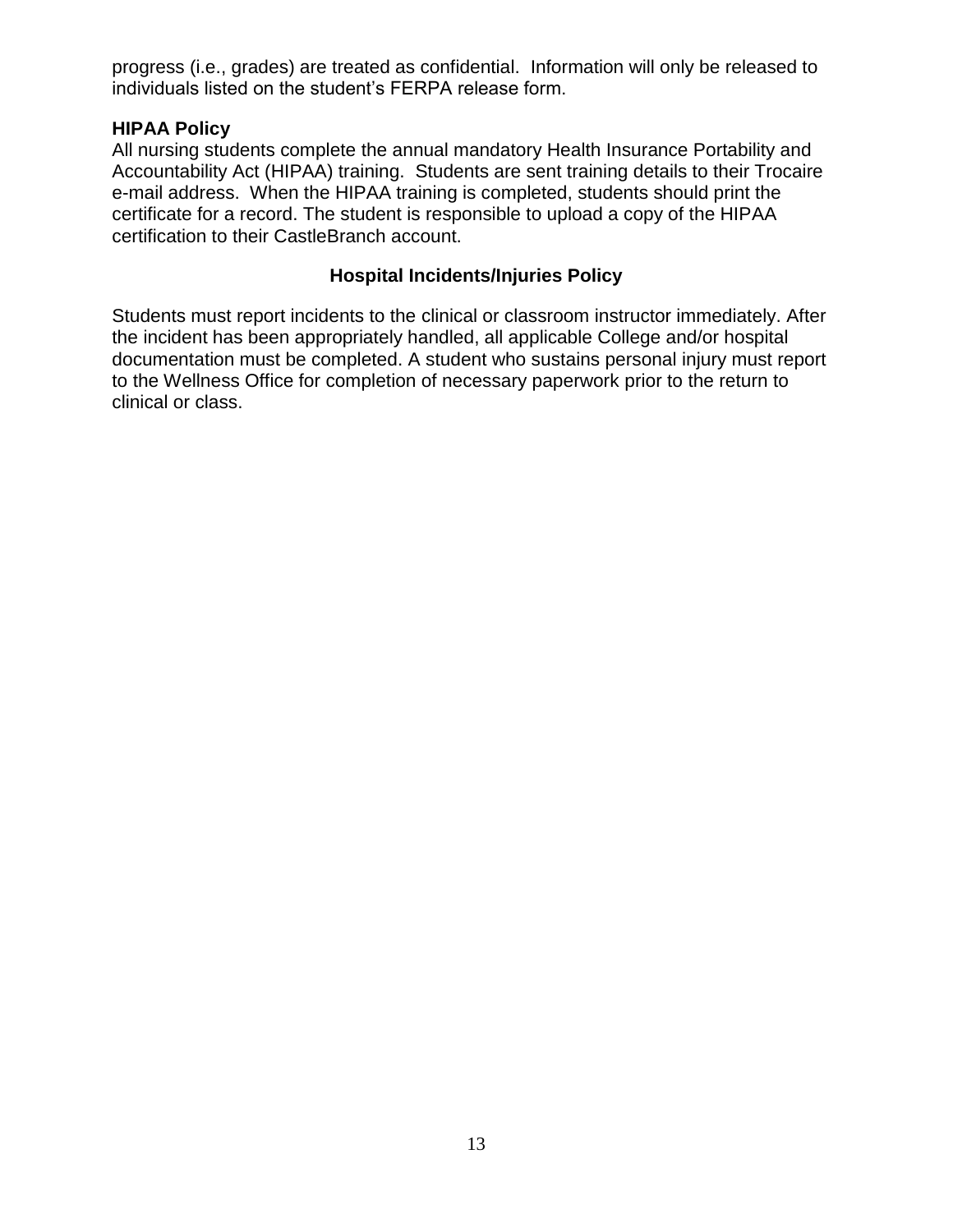# **TROCAIRE COLLEGE NURSING CURRICULUM**

# <span id="page-13-0"></span>**PROGRAM OUTCOMES**

| <b>Required Program</b><br><b>Outcomes</b> | <b>Expected Level of</b><br>Achievement*                                                                                                                                                                           |
|--------------------------------------------|--------------------------------------------------------------------------------------------------------------------------------------------------------------------------------------------------------------------|
|                                            | <b>Practical Nursing Certificate Program</b>                                                                                                                                                                       |
| <b>Performance on</b>                      | Trocaire College PN graduates first time NCLEX annual                                                                                                                                                              |
| <b>NCLEX</b>                               | licensure examination pass rate will be at least 80% for all                                                                                                                                                       |
| and/or                                     | first-time test-takers during the same 12-month period.                                                                                                                                                            |
| <b>Certification</b>                       |                                                                                                                                                                                                                    |
| <b>Examinations</b>                        |                                                                                                                                                                                                                    |
| <b>Program Completion</b>                  | 70% of students admitted to the Trocaire College Nursing<br>Program will successfully complete the nursing program<br>within 150% of the time from entry into the program (3<br>semesters for full-time students). |
| <b>Job Placement</b>                       | 80% of Trocaire College PN program will be employed as an<br>LPN within 6-12 months of program completion.                                                                                                         |

| <b>Required Program</b>   | <b>Expected Level of</b>                                        |
|---------------------------|-----------------------------------------------------------------|
| <b>Outcomes</b>           | Achievement*                                                    |
|                           | <b>AAS Nursing Program</b>                                      |
| <b>Performance on</b>     | Trocaire College AAS Nursing graduates first time NCLEX         |
| <b>NCLEX</b>              | annual licensure examination pass rate will be at least 80%     |
| and/or                    | for all first-time test-takers during the same 12-month period. |
| <b>Certification</b>      |                                                                 |
| <b>Examinations</b>       |                                                                 |
| <b>Program Completion</b> | 70% of students admitted to the Trocaire College Nursing        |
|                           | Program will successfully complete the nursing program          |
|                           | within 150% of the time from entry into the program (4          |
|                           | semesters for full-time students).                              |
| <b>Job Placement</b>      | 80% of Trocaire College RN program will be employed as an       |
|                           | RN within 6-12 months of program completion.                    |

| <b>Required Program</b><br><b>Outcomes</b> | <b>Expected Level of</b><br>Achievement*<br><b>BS with a Major in Nursing Program</b>                                                                                                                              |
|--------------------------------------------|--------------------------------------------------------------------------------------------------------------------------------------------------------------------------------------------------------------------|
| <b>Program Completion</b>                  | 70% of students admitted to the Trocaire College Nursing<br>Program will successfully complete the nursing program<br>within 150% of the time from entry into the program (4<br>semesters for full-time students). |
| <b>Job Placement</b>                       | 80% of Trocaire College PN program will be employed and or<br>have a change in position as an RN within 6-12 months of<br>program completion.                                                                      |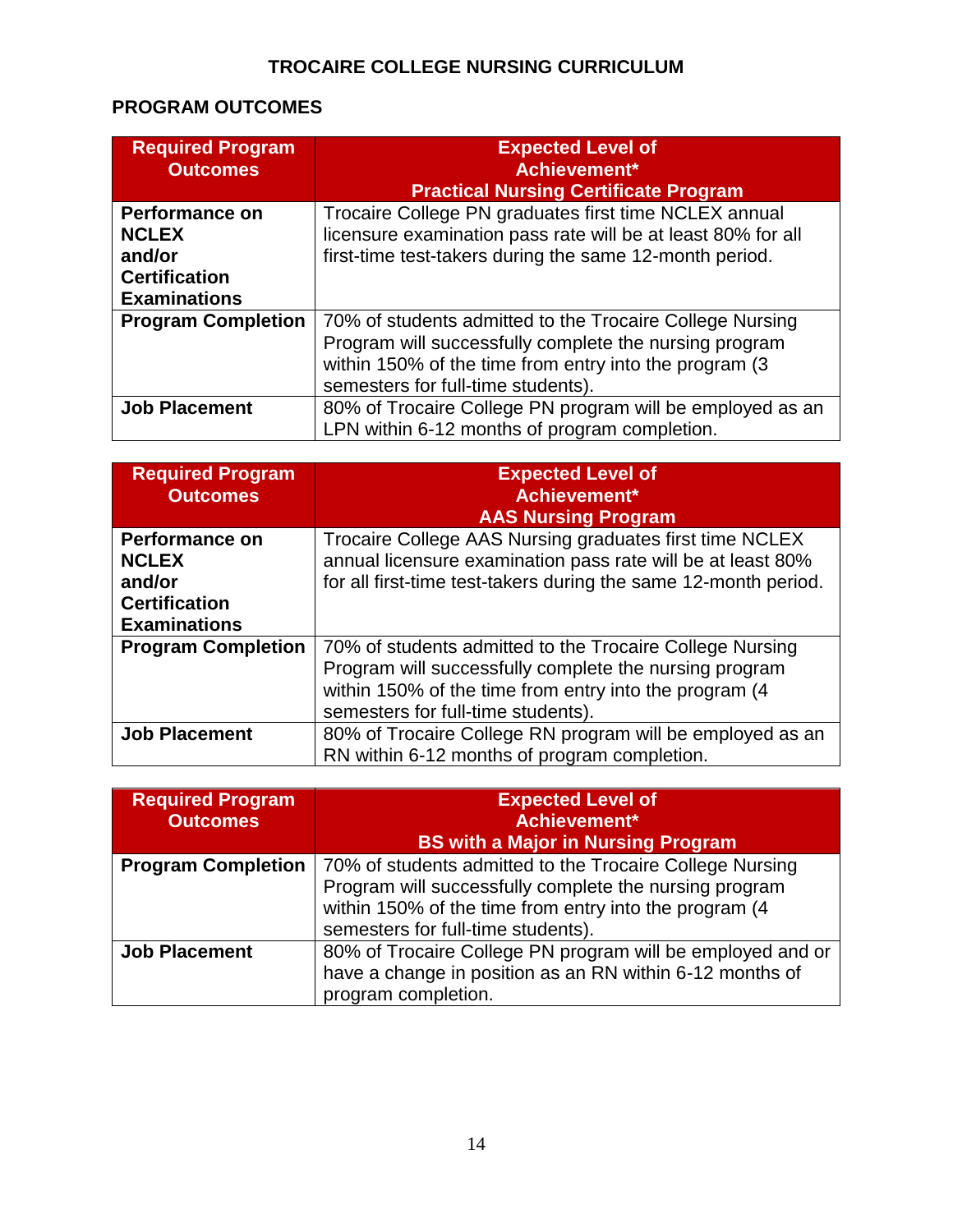## **Requirements for all Nursing Programs**

<span id="page-14-0"></span>College credit is granted based on classroom, clinical, college laboratory, simulation experiences and/or clinical seminars. Students are responsible for attending **all** classes, clinical experiences, college laboratories, simulation experiences and/or clinical seminars. Please refer to the program progression policy for additional information. Students with excessive or unexcused absences risk receiving an FX grade for the course.

#### **General Information**

<span id="page-14-1"></span>The Trocaire College Student Policy Handbook contains the resources for understanding the academic and administrative policies that are important for academic success. It includes a wide range of information on important federal policies, including rights to privacy, grading policies, and policies and procedures concerning refunds, withdrawals, and other administrative issues.

The nursing program's curriculum moves from simple to complex. Each nursing course builds on the knowledge of the previous level courses. Courses in each level of the curriculum must be completed before advancing to the next level. Any variations must be approved by the Dean of Nursing on a case-by-case basis.

#### [Pertinent College Catalog Sections](https://my.trocaire.edu/college-catalog/)

- General College Information
- Tuition Information
- Student Life
- Academic Policies and Procedures
- Grades and Quality Points See College Catalog
- Health Records and Immunizations
- **•** Students with Disabilities
- Course Changes
- Leave of Absence
- Withdrawal from College
- Probation and Dismissal
- Student Conduct Code
- Degree/Certificate Requirements
- Drug and alcohol policy refer to the Student Handbook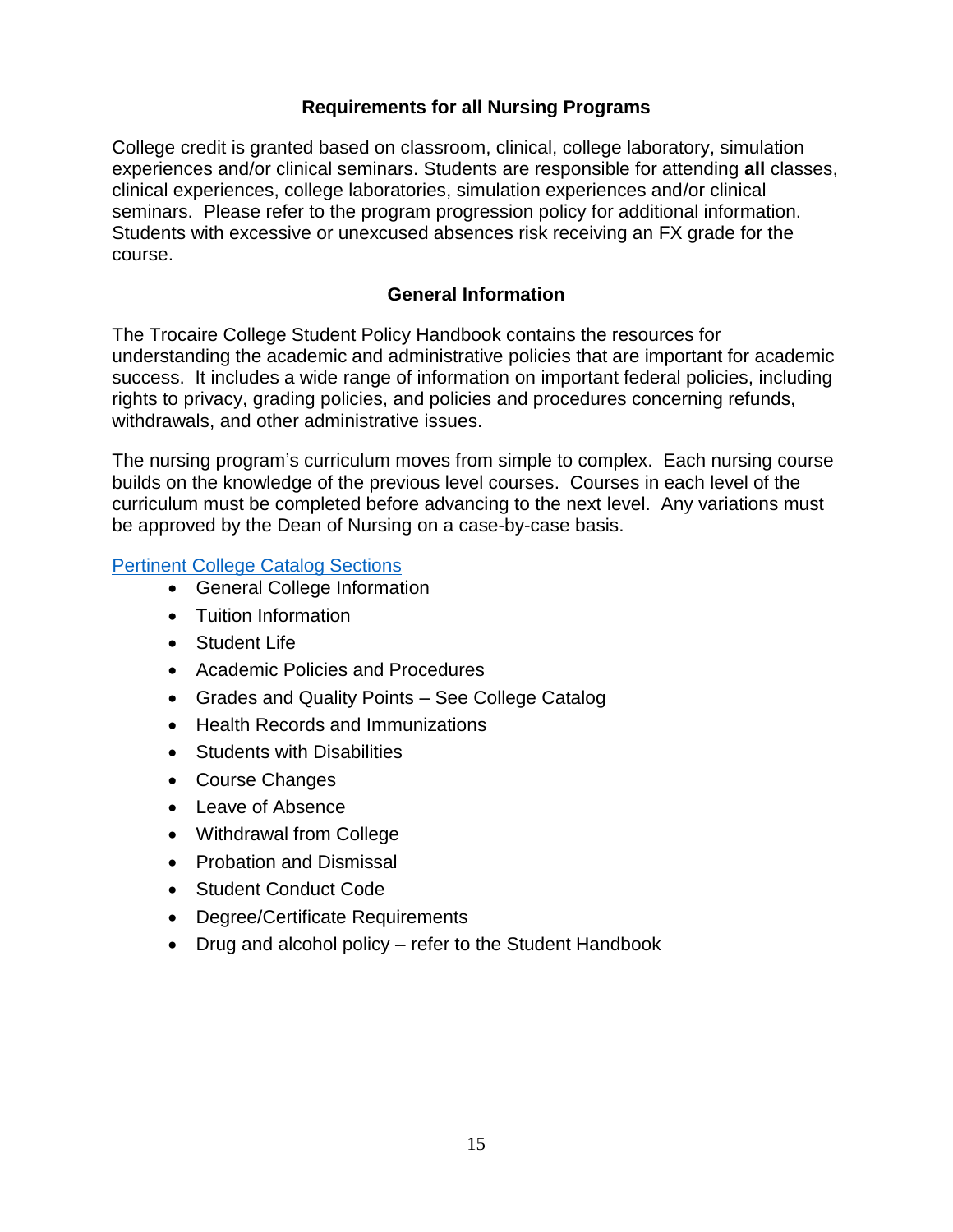# **THE CATHERINE MCAULEY SCHOOL OF NURSING**

#### <span id="page-15-0"></span>**ACADEMIC PROCEDURES**

- All students will be bound by the procedures described in the most recent edition of the Catherine McAuley School of Nursing Student Handbook Manual, in addition to those described in the College Student Handbook and Course Catalog. Included policies and procedures are subject to change based on the needs of the College and the program.
- All students engaged in school-related activities at off-campus locations are bound by the policies, agreements, or other stipulations set forth by the partner site in addition to those set by the nursing programs and College.
- The Catherine McAuley School of Nursing and Trocaire College reserve the right to implement additional policies or to modify any of the policies stated herein if warranted, and will notify students, in writing by way of Trocaire College email and/or the Trocaire College Moodle site.
- Time limit/expiration on any of student's general education courses. As long as the student's liberal arts and science courses transfer to Trocaire College courses will not expire. However, nursing courses will expire after five years.
	- $\circ$  Length of time since credit was earned  $-$  is an important consideration because the information you learned when you first took the nursing course may no longer be current or valid. The nursing program's goal is to ensure graduates entering the workforce have current knowledge and an accurate understanding of the relevant information, theories, and practices in their field.

## <span id="page-15-1"></span>**NOTICE TO STUDENTS REGARDING CRIMINAL BACKGROUND CHECKS**

Current laws generally permit a state licensing board or agency to deny a license to practice nursing if the applicant has been convicted of a felony or other specified crime. Like many state licensing boards, the Office of the Professions of the New York State Education Department requires that a criminal background check be conducted prior to granting a license to practice nursing. Questions should be directed to the NYS Office of Professions at http://www.op.nysed.gov.

The Nursing Programs at Trocaire College do not require a criminal background check, but the educational requirements include placement at one or more hospitals or other off campus clinical sites, and these sites frequently require a student to undergo a criminal background check before the student can be placed for clinical learning experiences. If, based upon the results of a criminal background check, the site determines that a student's participation in its clinical experience would not be in the best interest of the site, the site may deny that student admission to the clinical experience. Even if the student has already begun the placement when the results are received, the site may elect to dismiss the student, regardless of the student's performance while in the clinical experience.

Each clinical site that requires a criminal background check sets its own standards and procedures, and you may be asked by the site to pay the cost of the background check. Please note that if a clinical site determines that you may not take part in the clinical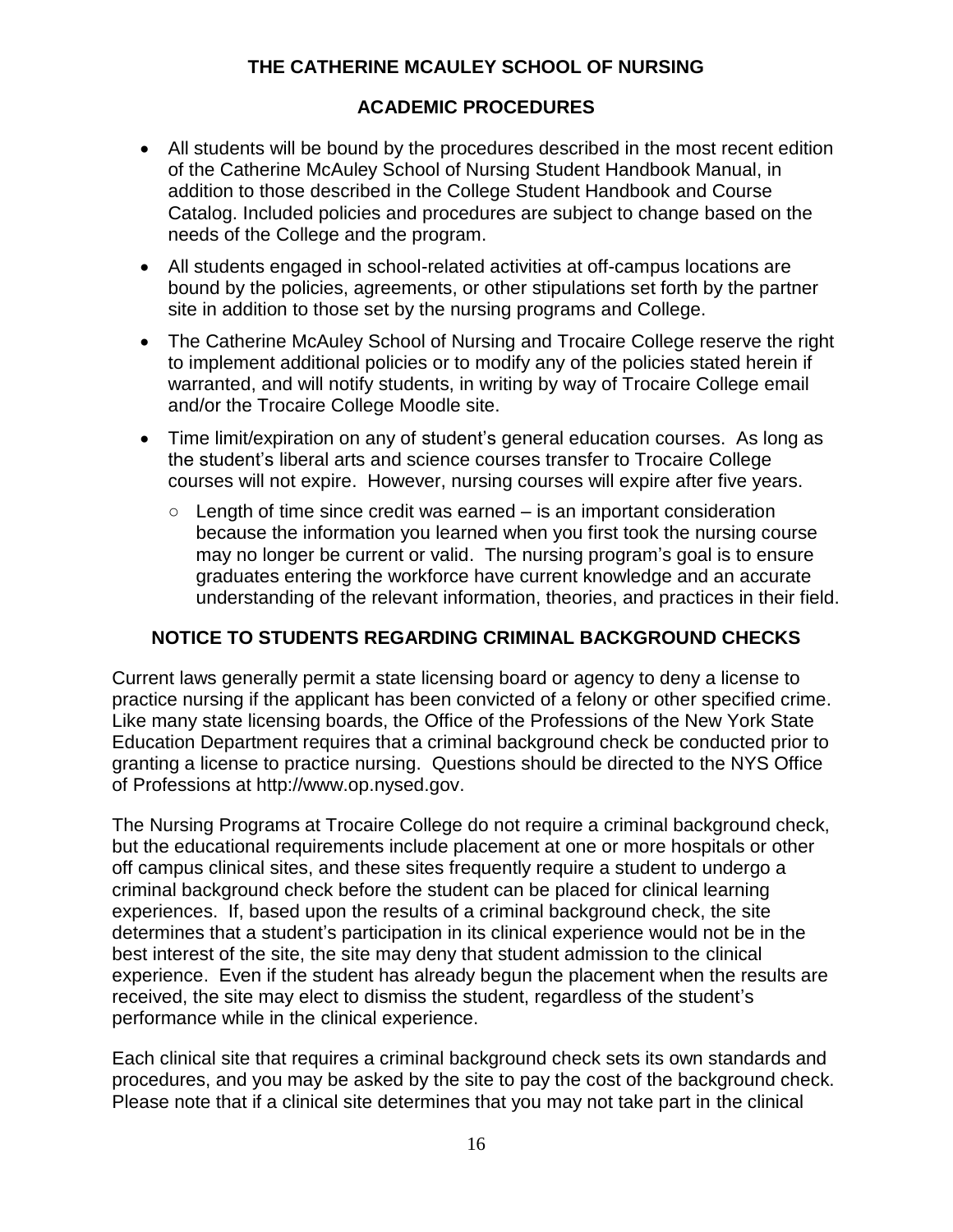experience based on the results of a criminal background check, you may be unable to complete your course requirements and to continue in the Nursing program. It is important for you to consider this before you enroll in the Nursing program. Trocaire College has no obligation to refund your tuition or fees or to otherwise accommodate you in the event you are ineligible to complete your course requirements based on the results of a criminal background check, or if you are denied a license to practice nursing.

# **CLASSROOM PROCEDURES**

#### **Attendance**

<span id="page-16-1"></span><span id="page-16-0"></span>Due to the nature of the clinical and educational requirements of the Nursing Programs, punctual attendance is required at all class, laboratory, seminars and clinical experiences. When a student accepts their placement in one of the Nursing Programs, they are accepting the responsibility of attending all associated class, laboratories, and clinical experiences.

Non-attendance, late arrivals, and early dismissals without faculty permission in lecture, lab, clinical, and/or simulation may lead to a course failure.

If the college is closed due to adverse weather conditions, the student shall not attend any off campus clinical placement site. In other words, if the college is closed due to inclement weather, then nursing students should not be driving or otherwise traveling to off-campus sites. The program reserves the right to provide students with activities to make up required time. If the College is closed due to inclement weather, classes may be conducted virtually. It is important to check your Moodle and e-mail for additional information

## **Absence Policy**

#### <span id="page-16-2"></span>○ **Excused Absence**

An absence will be excused when the following requirements are met:

- When serious illnesses and unexpected serious life events occur, students must notify and submit appropriate documentation as soon as possible prior to the learning experience:
	- o Medical note for illness signed by a medical provider
	- o Note from funeral home for death of immediate family
	- o Supporting documentation of the accident to be submitted as soon as available.
	- o Court documents
	- o Military service
- 1. If the student is scheduled for a clinical experience, the student must follow the protocol for calling into clinical site. Students must notify the Nursing Program Clinical Education Coordinator and their clinical instructor prior to the clinical absence. Failure to follow the procedure for reporting off from a clinical experience will result in an unsatisfactory clinical day and will be documented on the student's clinical evaluation tool (CET). A second unsatisfactory clinical experience will result in a course failure.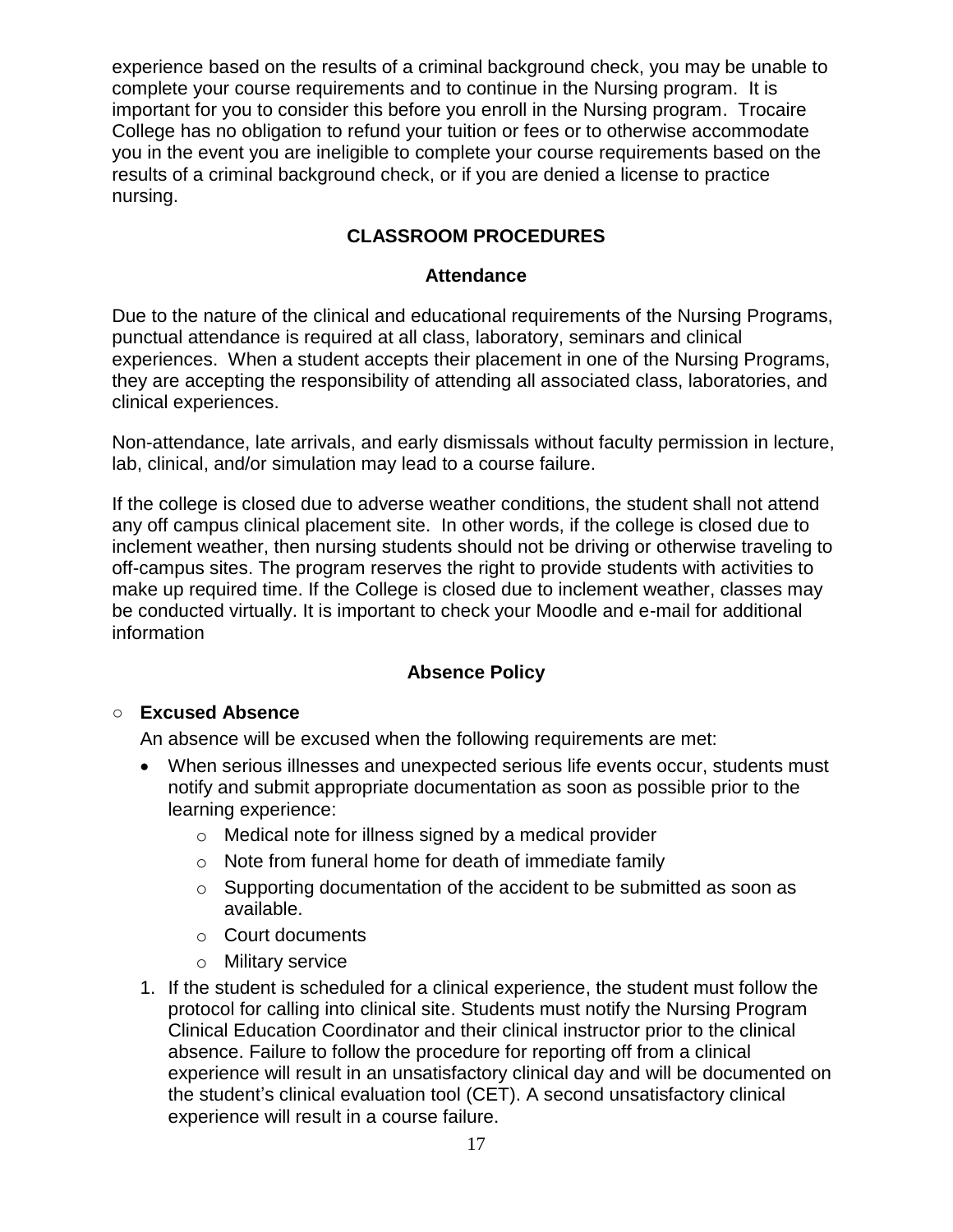- 2. Following an absence due to illness or injury, the student must present written clearance from a physician to return to school. The information must be submitted to the Wellness Office and the Nursing Clinical Education Coordinator. Until cleared, the student will not be allowed to attend clinical or class. See the Technical Standards Policy for more information.
- 3. Following any absence and upon return to class and/or clinical, it is the responsibility of the student to contact the instructor to discuss the consequences of the absence and the potential options for making up lost work or experiences. The ability to make up missed work is at the discretion of the faculty member and is
- 4. In the event of lateness for any lab, lecture exam, or clinical, a student may be denied admittance. Unless the student receives consideration from the instructor for the approved reasons and conditions, the student will receive a zero grade on the exam or an unsatisfactory clinical or lab day.

#### ○ **Unexcused Absence**

Repeated or unexcused absences may be considered reason for either failure of the nursing course or dismissal from the nursing program. Unexcused absences include but are not limited to:

- Appointments and minor illnesses without proper documentation
- Vacations
- Oversleeping/alarm failure
- Arriving to lab or clinical after the official start time
- Leaving lab or clinical during the regular scheduled hours
- Personal grooming appointments (hair, nails, tanning, etc.)
- Employment/job interview
- Shopping/errands
- Needed at home/babysitting
- Car trouble
- Missing the bus/ride
- Needing sleep or rest

#### **Late Arrival**

Late arrival is defined as arriving for class, lab, seminar, simulation, and/or clinical experience after the scheduled start time. Students may be sent off the clinical area if they are tardy and they may consequently risk their ability to pass the clinical objectives. Late arrival will be documented. Students showing patterns of late arrival will receive counseling and may result in the failure of a course, exam, quiz, lab, and/or clinical.

#### **Class**

Students are expected to attend all regularly scheduled classes. Excessive absenteeism may result in a failing grade.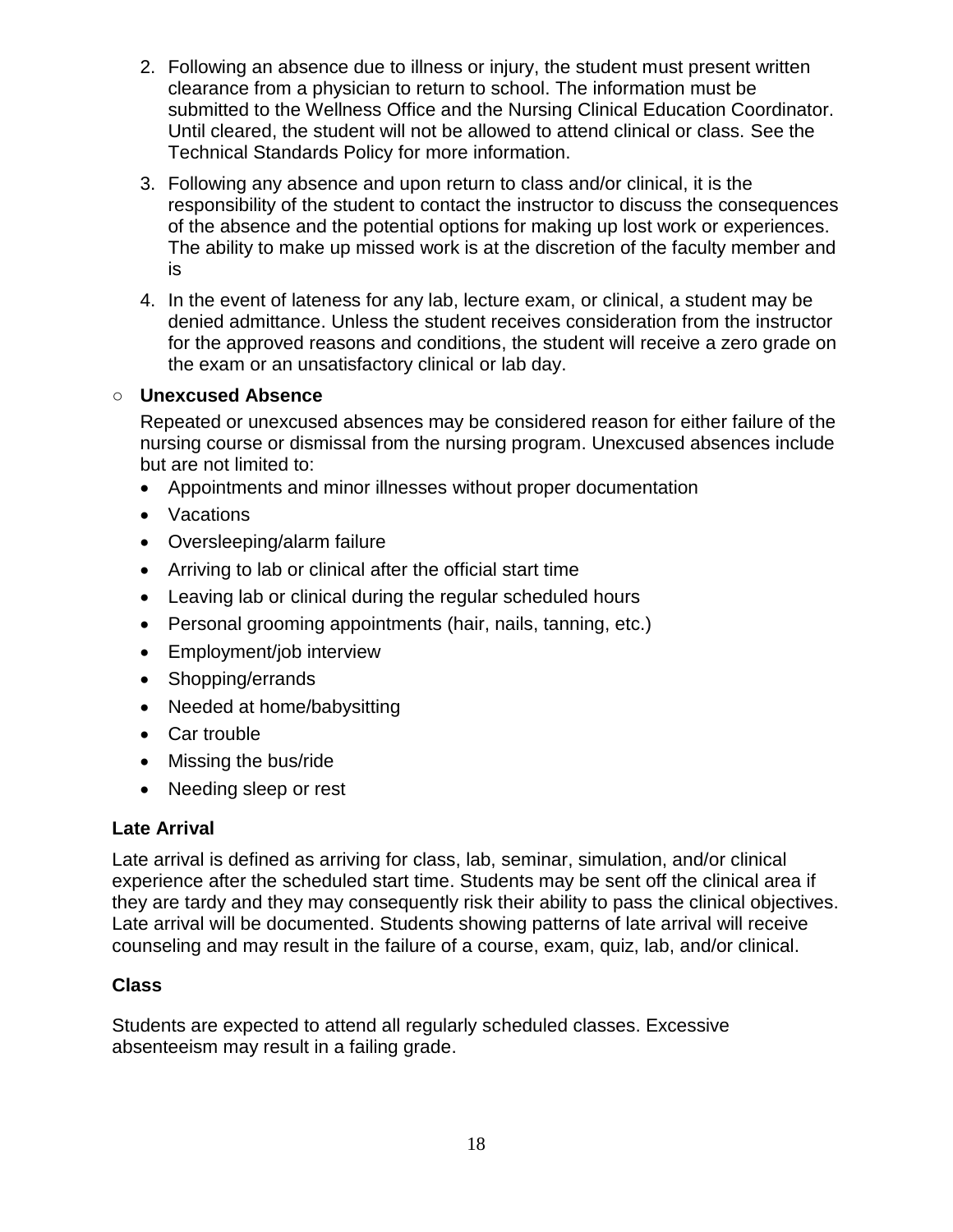# **Make-Up Procedure for Missed Class, Examination, Clinical**

- **Clinical**-All absences from clinical experiences will be documented on the student's individual CET. All clinical absences must be made up by the end of the semester. A student with two unexcused clinical absences or unsatisfactory clinical days will not be permitted to make up the missed clinical time and will receive a failing clinical grade.
- **Class**-The student is responsible for making up the lost work. Students are responsible for all class content presented. Make-up assignments and corresponding grades are at the sole discretion of the course faculty member and are based on the excusable reasons previously noted
- **Exams**-Students are expected to attend an examination on the day and time that it is scheduled. Students who miss an examination due to an excused absence will be given an alternate exam. Students that are late for exams will not be permitted to have extra time. It is the responsibility of the student to contact the professor within 24 hours of return to school to arrange a time for a make-up of the missed examination. All examinations must be made up within one week (5 school days) after return to school. Examinations not made up within this time period will be assigned a 0%. Missed examinations due to unexcused absences will be assigned a grade of 0%.

# **College Laboratory**

<span id="page-18-0"></span>Students are required to attend all college lab experiences. For any absence, students must notify the lab instructor prior to the missed lab. The student is responsible for contacting the lab instructor to make up the missed lab. As stated above students, absent from more than two scheduled experiences (i.e., clinical, college labs or clinical experiences, or seminars) will constitute a course failure.

## **Simulation Experience**

<span id="page-18-1"></span>Students are required to attend all simulation experiences. As noted above, students absent from more than two scheduled experiences will constitute a course failure.

## **Communication**

<span id="page-18-2"></span>Professional communication is the expectation of all nursing students. The importance of effective, timely communication is essential. Communication between students, faculty, and other members of the college community are an essential component to academic success.

Each student has been given a Trocaire College email address. Trocaire College uses the college email system as its official means of communication. **Students must use their student email address for college business**. It is expected that students will check their Trocaire College email account and Moodle daily for important announcements and information. Students are responsible for information sent to their college email address and/or posted on their courses' Moodle sites. E-mail is a type of formal communication and it is expected to be used in such a manner. Although many may have an e-mail application on their phone, be sure you are not sending an e-mail through the app using texting language and formatting.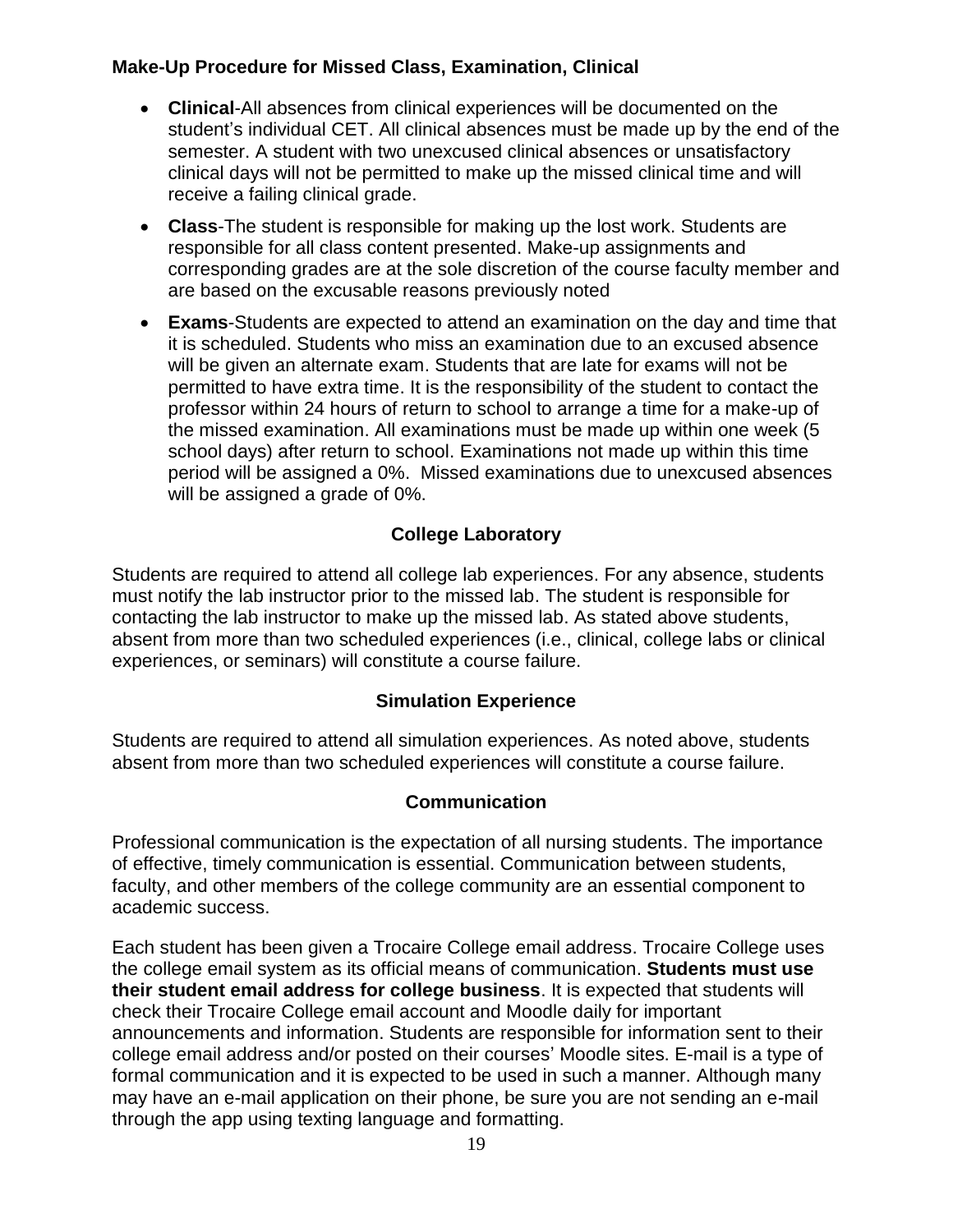#### **Classroom Course Requirements**

<span id="page-19-0"></span>Course syllabi contain information regarding expectations for each course, which includes but is not limited to:

- Faculty contact information
- Course and/or clinical information and objectives
- Grade distribution
- Course outline

It is the students' responsibility to use their syllabus as a course guide. Course syllabi are subject to change based on the needs of the course. Such changes will be communicated to students.

## **Exam Policy**

<span id="page-19-1"></span>A nursing faculty member (or responsible designee) will be always present in the classroom environment or skills lab during the administration of a test, quiz, examination, skills testing, or other form of graded assignment.

Examinations in nursing courses are administered in a web-based format. Exams are proctored through ProctorU. Specific instructions and policies regarding course examinations are included in individual course syllabi. Students are expected to abide by all Trocaire and ProctroU policies regarding exams. Violations may result in receiving a 0% for the exam, being dismissed from the program, or being dismissed from the college. No student will be permitted to repeat any course examination once taken.

HESI competency and Dosage Calculation Competency exams will be administered per policy with the assigned course. See the course syllabus and the nursing progression policy for further details regarding the HESI exams and drug dosage competency exams.

## **Examination Review**

<span id="page-19-2"></span>Following course examinations, faculty will provide opportunities for student review of the examination. Details regarding opportunities for review sessions and student expectations regarding examination review will be provided by course faculty. Faculty may review exam questions or main concepts covered within the exam. Student actions during all examination review sessions are expected to be consistent with academic integrity and professionalism. Students acting in a manner inconsistent with academic integrity expectations during examination review will be subject to a grade of zero for the examination being reviewed and potential dismissal from the course and/or program. Student actions inconsistent with the professional nursing role will result in termination of the review session. Students have two weeks after an exam to review a nursing course examination.

## **Examinations in the Learning Center**

<span id="page-19-3"></span>Students who are eligible, as determined by the Director of Wellness, to take examinations in the PLC must comply with PLC policies and deadlines as well as course policies and deadlines when arranging for any examination. Examinations taken in the Learning Center must be scheduled as close as possible to the time scheduled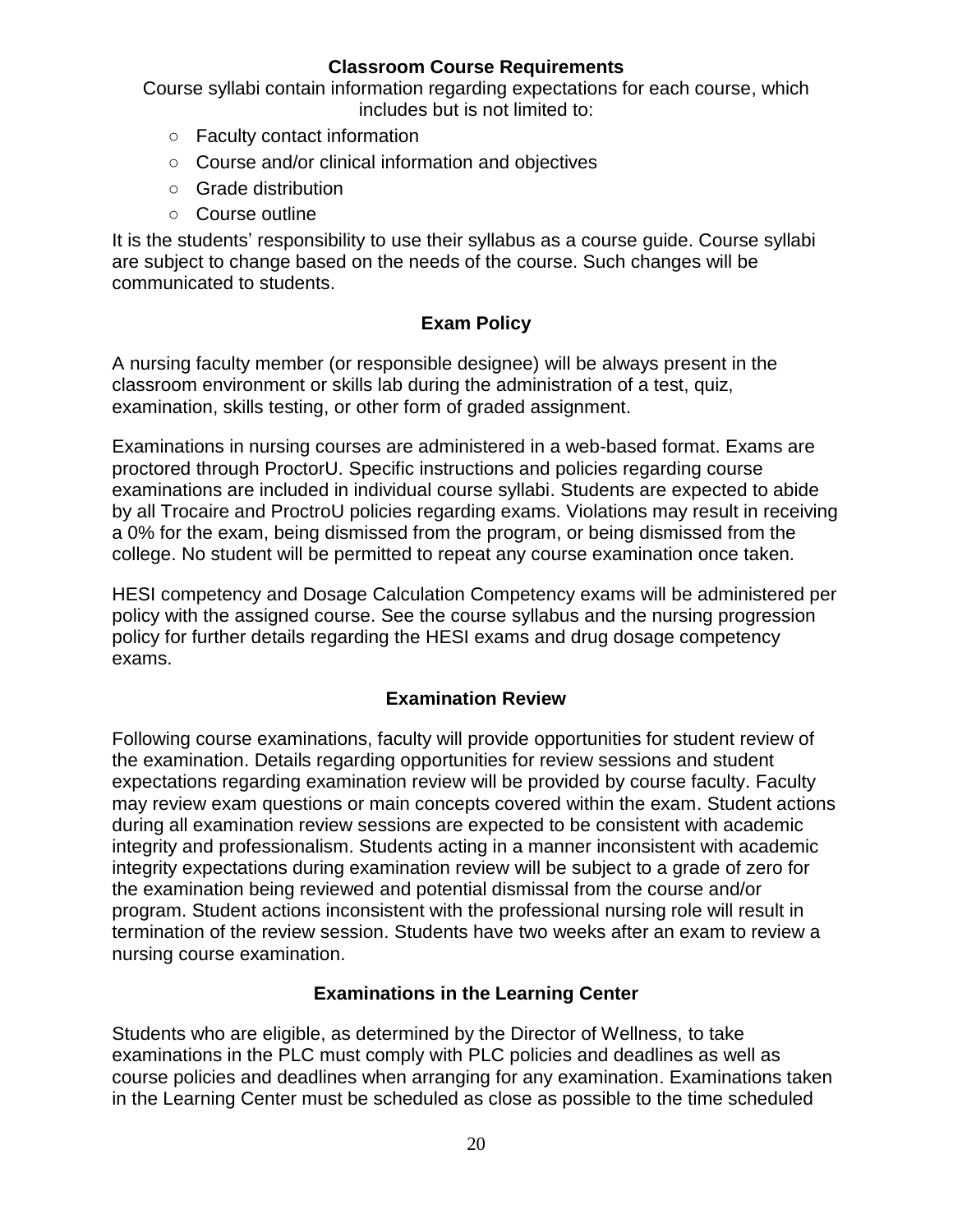for the rest of the class. Students who do not comply with Learning Center, course policies, and deadlines may be unable to take the examination in the Learning Center.

## **During the Exam**

<span id="page-20-0"></span>Only authorized material may in the testing area or in the skills lab. All other materials and belongings must be placed on the floor at the front of the room or in an appropriate holding area designated by the course faculty. Please do not remove shoes during the exams. Students are expected to abide by ProctorU guidelines for testing. Violations may result in receiving a 0% for the exam, being dismissed from the program, or being dismissed from the college.

Any student who violates this exam policy will be referred to the Program Director and/or the Dean of Nursing and will receive a zero on the exam. Failure to follow exam policies and expected classroom behavior will be deemed as a breach of exam integrity and/or an act of academic misconduct.

The materials and belongings that are **not permitted** include, but are not limited to, the following:

- Jackets, caps, or hats of any kind. *Note: If there is a medical or religious reason that a student must wear something on their head, then permission to do so must be secured at the start of the semester and in advance of any test or graded assessment.*
- Electronic devices of any kind, including cell phones, smart watches, Google Glasses, iPads, etc. Devices must be turned off (not on mute) and in backpacks. They may not be kept on your person.
- Purses and book bags of any kind
- Food, water bottles and other drink containers

Student **MUST** take the course tests in the class section they are registered in regardless of attendance to other sections for class. Missed tests/final without prior notification and/or valid documentation will result in a zero for the exam. If a student is unable to take an examination at the scheduled time due to a confirmable emergency (illness, death, etc.) the student must notify professor in writing prior to the start of the exam and arrangements will be made for making-up the exam. The student is *expected to provide appropriate written documentation* related to the absence. In the case of a documented illness a student must provide a note from a physician; if a student must attend a funeral, they must provide a note from the funeral home, etc. *Failure to adhere to the above policies will result in a zero grade on examination.* Make up exams must be scheduled with the professor within one week of the missed exam. Any extenuating circumstances must be approved by the course instructor.

There is no extra time granted for any reason. If you are late for an exam you will not be provided extra time. It is the students' responsibility to manage their time, and to anticipate traffic and/or weather-related issues.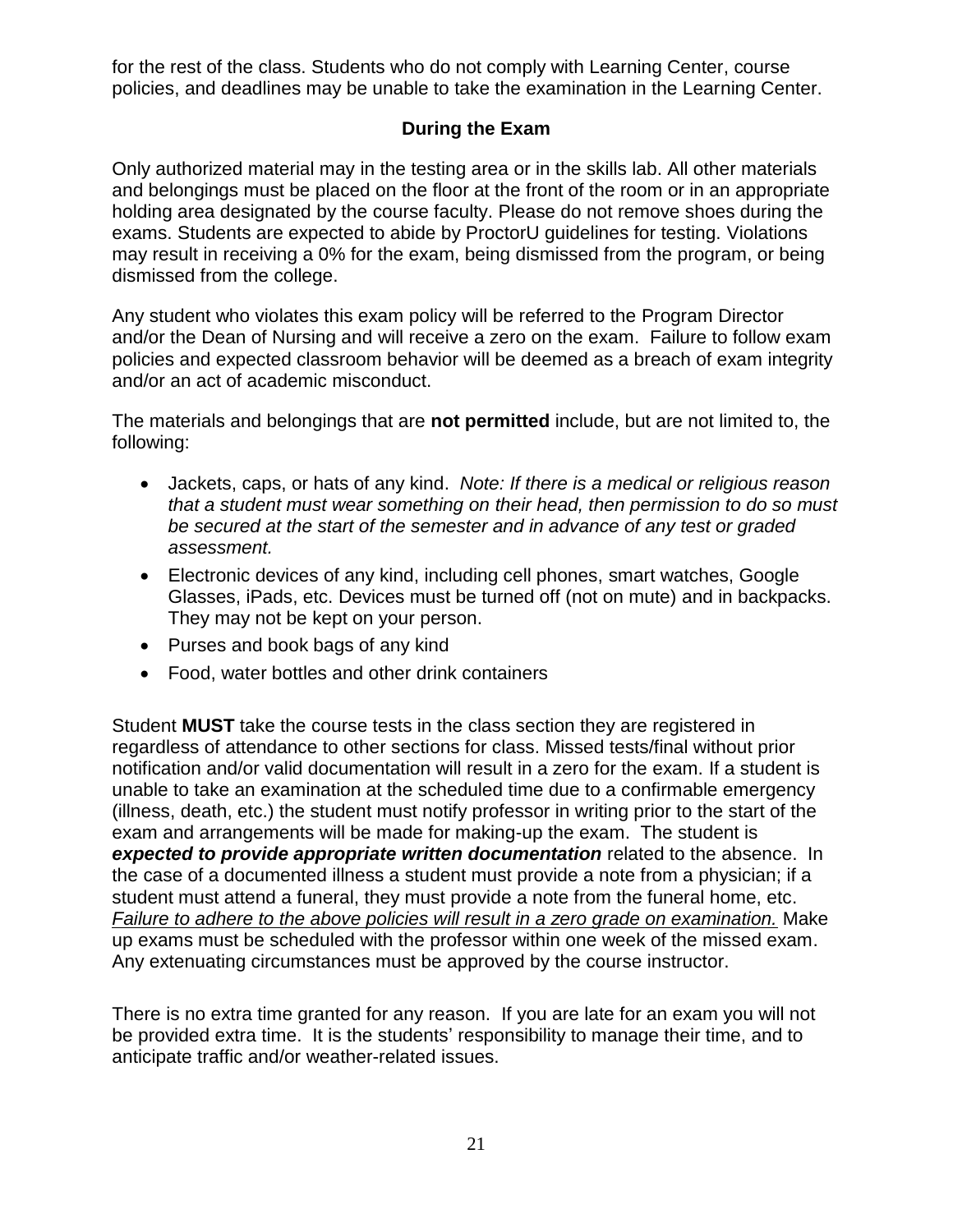#### **Answer Responses**

<span id="page-21-0"></span>It is the student's responsibility to ensure correct marking with exams. Grades are based on submitted responses.

#### **Exam Grades**

<span id="page-21-1"></span>Unit and final exam grades will not be posted until all sections have completed the exam and faculty have reviewed the outcomes. Final course letter grades will be posted after all sections have completed the course requirements. Faculty cannot share individual grades with students until all grades are posted. Grades will not be shared via email.

# **Electronic Recording**

<span id="page-21-2"></span>Audio recording of classroom lectures is permitted only with written permission of the faculty.

Audio recording devices must be in the front of the classroom and visible to the faculty. Recorded audio files are for the personal use of the student; public posting of such files by the student is a violation of copyright law.

No other type of electronic recording is permitted in the classroom. Use of personal electronic devices for any type of recording in the clinical setting is strictly prohibited.

## **Policy on Graded Assignments**

<span id="page-21-3"></span>Grading policies and rubrics are outlined within each course syllabus. All assignments are intended to facilitate students' application of knowledge. It is mandatory that all theory and clinical assignments be satisfactorily completed to pass the course. Assignments must be completed by the announced deadline.

Failure to submit written clinical assignments prior to the next clinical experience will result in the student not being permitted to participate in the clinical experience until the written assignments are up to date. This equates to a clinical failure for the day.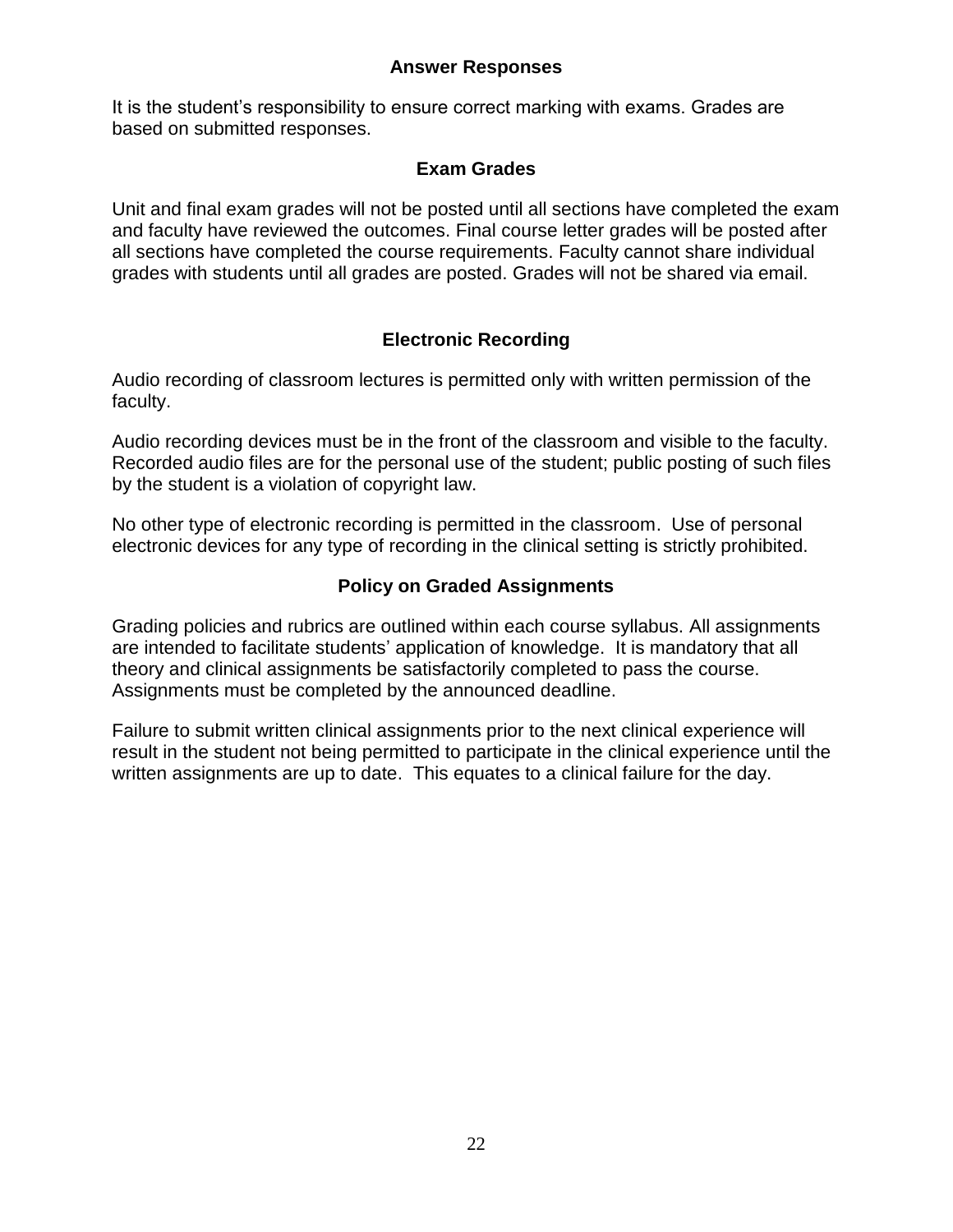# **College Grading Policy**

<span id="page-22-0"></span>

| <b>Quality Points</b> | <b>Letter Grade</b> | Letter # Range                        |
|-----------------------|---------------------|---------------------------------------|
| 4.00/4.00             | A+                  | 97-100%                               |
| 4.00/4.00             | A                   | 93-96%                                |
| 3.67/4.00             | $A-$                | 90-92%                                |
| 3.33/4.00             | B+                  | 87-89%                                |
| 3.00/4.00             | B                   | 83-86%                                |
| 2.67/4.00             | $B -$               | 80-82%                                |
| 2.33/4.00             | $C+$                | 77-79%                                |
| 2.00/4.00             | С                   | 73-76%                                |
| 1.67/4.00             | $C -$               | 70-72%                                |
| 1.33/4.00             | D+                  | 67-69%                                |
| 1.00/4.00             | D                   | 63-66%                                |
| 0.67/4.00             | D-                  | 60-62%                                |
| 0.00/4.00             | F                   | $<60\%$                               |
| 0.00/4.00             | <b>FX</b>           | Failure, Unsatisfactory Attendance    |
| 0.00/4.00             | W                   | Withdrawal (without academic penalty) |

**A student must achieve a 2.00 QUALITY POINTS or better to progress to the next level. Students must achieve a grade of "C" or better in all programs required courses**

## **Final Course Grade**

<span id="page-22-1"></span>Rounding of the grade will only occur on the final course grade. Rounding rules will be applied. A grade ending in 0.5 or higher will round to the next whole number, a grade ending in 0.49 or lower will round to the next lowest whole number.

## **Dosage and Alternative Questions**

<span id="page-22-2"></span>The dosage questions assess competency in calculating dosage and administering medication safely. It is an important requirement that demonstrates that the student is prepared for the responsibility of administering medications to clients in the clinical setting. Dosage review sheets will be available to students during orientation to some courses. Students wishing to review the material may seek guidance from nursing faculty during course orientation or with the Palisano Learning Center. Calculators may be used for dosage questions. Calculators cannot be shared.

An alternate item format is an exam item, or question, that uses a format other than standard, four-option, multiple-choice items to assess candidate ability. Alternate item formats may include:

- Multiple-response items that require a candidate to select two or more responses
- Fill-in-the-blank items that require a candidate to type in number(s) in a calculation item
- Hot spot items that ask a candidate to identify one or more area (s) on a picture or graphic visual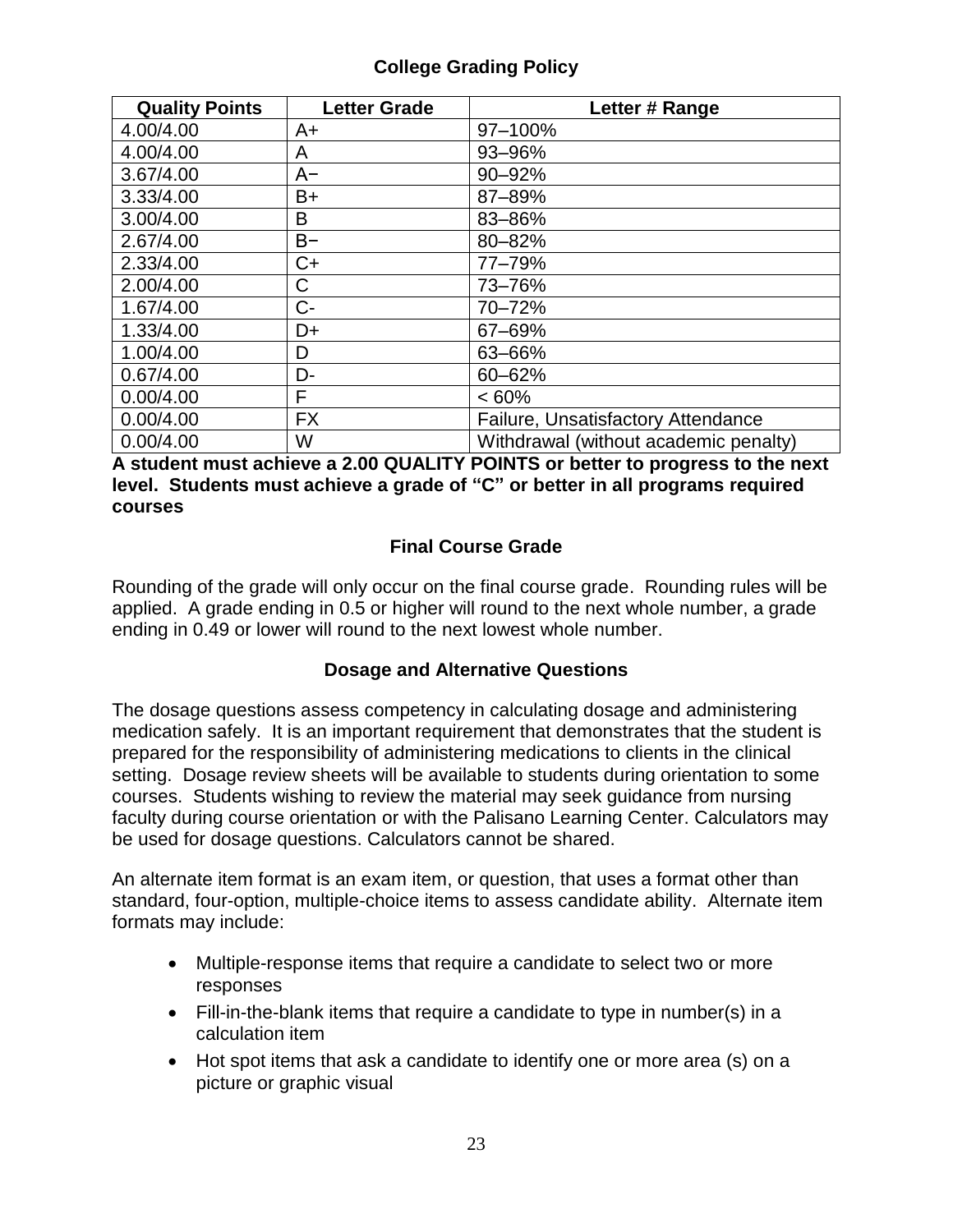- Chart/exhibit format where candidates will be presented with a problem and will need to read the information in the chart/exhibit to answer the problem
- Ordered response items that require a candidate to rank order or move options to provide the correct answer
- Graphic options that present the candidate with graphics instead of text for the answer options and the candidate is required to select the appropriate graphic answer

Any item formats, including standard multiple-choice items, may include multimedia, charts, tables or graphic images. It is the students' responsibility to follow the instructions for exams and how answers are calculated, illustrated, etc. Failure to follow exam or question directions may result in an incorrect answer.

#### **Incomplete Grades**

<span id="page-23-1"></span><span id="page-23-0"></span>Refer to College Catalog for more information regarding incomplete grades.

## **CLINICAL EXPERIENCES**

Clinical nursing practice is a foundation of nursing education. The nursing programs are diligent in obtaining clinical experiences at a variety of facilities, sites, and/or units that will best enable students to meet the course and program objectives. Due to intense competition among local nursing programs for placements, the availability of clinical sites varies by semester. It is probable that, as a student progresses through the nursing programs, the student will encounter clinical coursework that will take place on a weekend and/or evening time frame and will take place in the Buffalo metropolitan or surrounding areas. Students planning their course schedules will be notified at the start of the semester about clinical schedules. The nursing department **will not** accept requests for clinical sites or times for clinical. Day students must register for day clinical and evening students must register for evening clinical. In the event limited clinical sites are provided, day students may be placed in an evening clinical and evening students may be placed in a day clinical.

## **Clinical Attendance**

<span id="page-23-2"></span>Clinical nursing courses are designed to provide the number of clinical hours necessary to meet the required clinical competencies, which are an essential element of the course objectives; for this reason, participating in all *clinical experiences is mandatory*. Students are required to be on time and to attend all clinical experiences and sessions.

#### Professional behavior and accountability are expected at all times. *Failure to complete all required clinical experiences will result in failure of the clinical course.*

Students are required to attend all scheduled clinical experiences.

• If absent, the student is required to notify the appropriate clinical instructor and/or facility as directed prior to the start of the scheduled experience. Appropriate documentation is required for the absence to be considered an excused absence. Documentation must be sent to the Clinical Coordinator within 7 days of the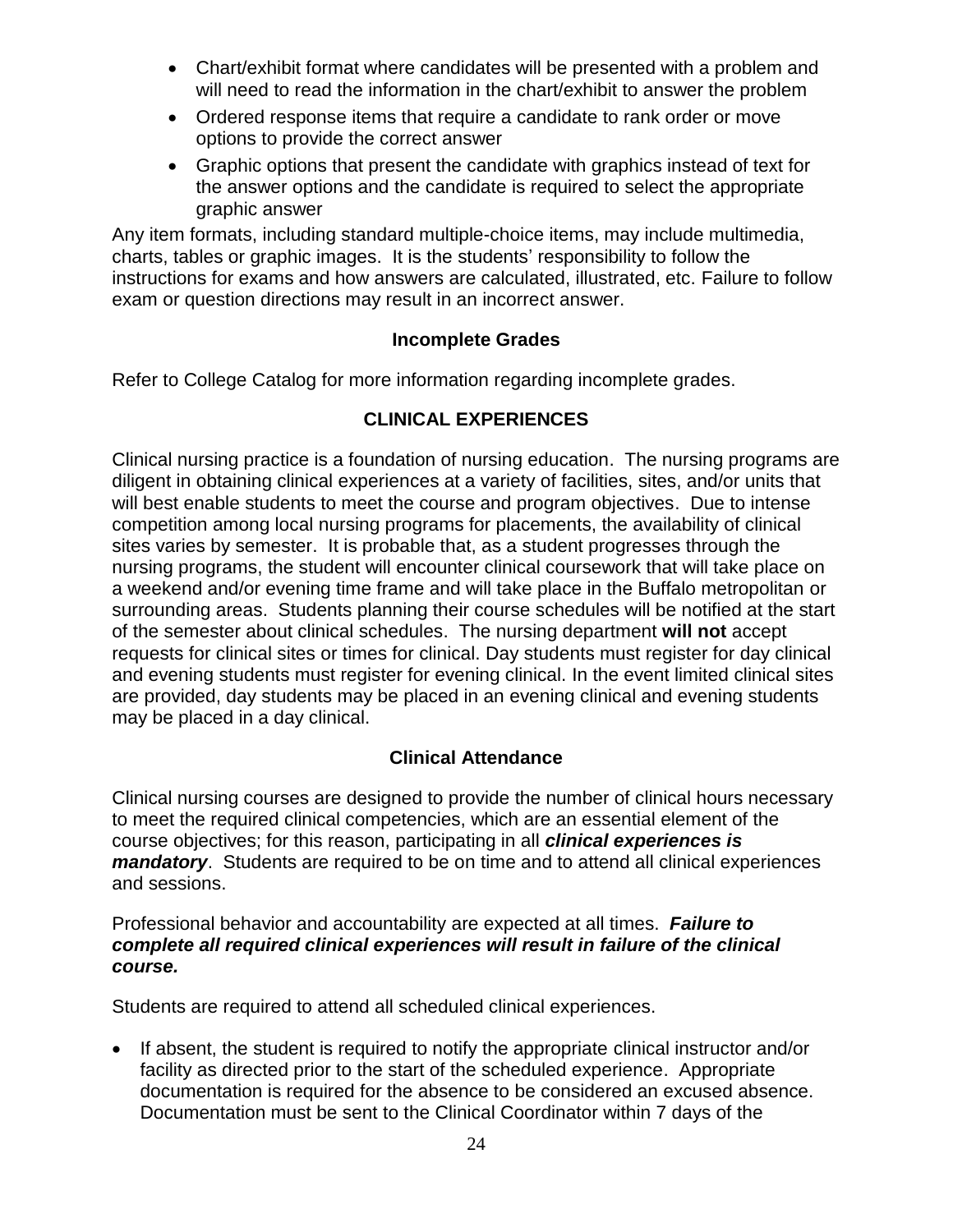absence. Failure to do so will result in an unsatisfactory clinical day. Two unsatisfactory clinical days will result in a clinical failure. Appropriate documentation must be emailed to [NUClinicals@trocaire.edu.](mailto:NUClinicals@trocaire.edu)

- Students who are absent for a scheduled experience must fulfill objectives as specified by the appropriate instructor *before* the final exam. All excused and unexcused clinical hours must be completed. A student who has two unexcused and/or unsatisfactory clinical days will receive a clinical failure and will not be permitted to make up missed clinical time.
- Two (2) unsatisfactory experiences will result in a clinical failure. Unsatisfactory clinical days include but are not limited to arriving late or leaving early, noncompliance with the Trocaire uniform or health requirements, not being prepared for the clinical day, and providing unsafe patient care. A Petition for Reconsideration must be submitted to the instructor if a student misses more than two clinical days with proof of an absence for each missed clinical day. Note: *A third clinical absence is only granted* to a student who missed clinical/class/lab due to documented illness, or death of a first-generation relative (note from a health care provider on the day of each of the absences, or proof of death). Students will not be granted a third clinical day due for unsatisfactory clinical experiences.
- If the Petition for a third clinical day is approved by the nursing program, clinical make up experiences will be scheduled at the student's expense and may occur at a time different than the regularly scheduled clinical experience.
- Any student who must make up a clinical absence or have a repeated experience due to a failed clinical day must make up each hour of the clinical day.
- Students in NU 124, NU 217, and NU 220 will not be permitted to miss any clinical days. These classes have 22.5 hours of clinical per class and missing clinical time fails to meet the course and clinical objectives. Additionally, there are limited clinical days and times for these rotations and the programs are unable to provide any additional clinical make ups.

# **Clinical Experience Make-Up Procedure**

<span id="page-24-0"></span>Individual contracts with affiliation sites may or may not provide for additional clinical time to be used as "make-up" clinical experiences. Students must understand that missing scheduled clinical experiences may jeopardize their ability to pass the course. Make up opportunities may not be during the regularly scheduled clinical time or rotation.

- A. Follow the procedure in the course outline for reporting off from a clinical assignment.
- B. Contact the clinical instructor **and** clinical coordinator on the day of return from the absence to discuss a makeup experience and required documents for submission.
- A remediation form for unsatisfactory clinical experiences will be written to delineate the specific learning objectives that must be accomplished to pass the course. A remediation form becomes a permanent part of the student's record.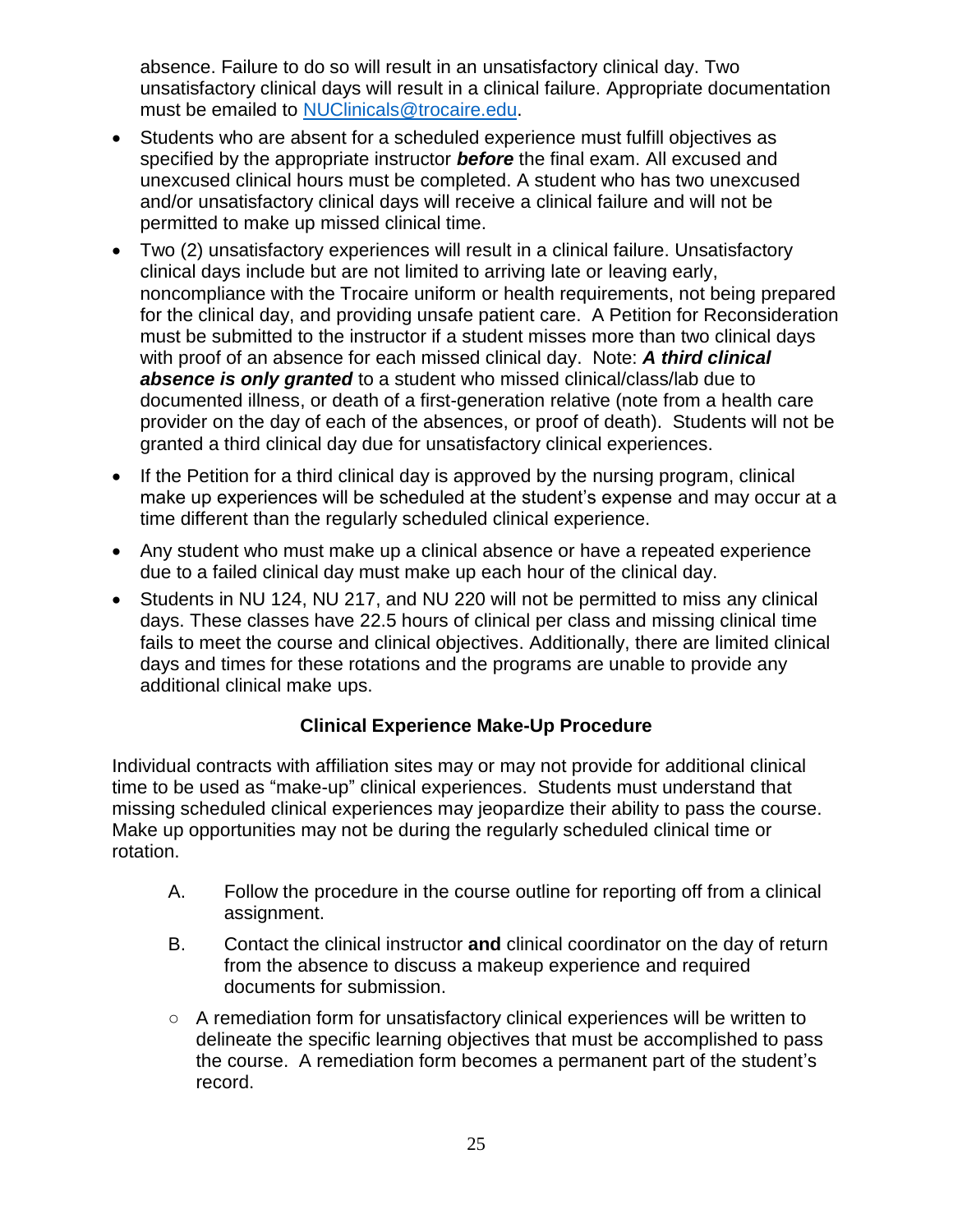○ All assigned makeup hours must be completed to be eligible to pass the course.

# **Clinical Rotations**

<span id="page-25-0"></span>The nursing programs provide clinical learning opportunities for students. This is the time where students can link theory to real life patient care through the utilization of clinical judgement.

Clinical rotations can vary in times, dates, and locations due to course objectives, clinical site availability, etc.

## **Clinical Requirements**

- <span id="page-25-1"></span> Clinical rotation hours vary based on the course. Some courses have weekly clinical days and other courses require students to attend clinical every other week. Please see your course registration and course syllabi for additional details.
- As stated above students must meet the minimum clinical hour requirements established by the New York State Office of Professions.
- **The programs place nearly 700 students in clinical each semester and are unable to accept requests for clinical sites/instructors or times.**

\*Clinical experiences are at the discretion of clinical partners and are subject to change.

## **Clinical Course Requirements and Policies**

- <span id="page-25-2"></span>Transportation to and from clinical is the responsibility of the individual student.
- Some clinical sites require Criminal Background Checks prior to the start of clinical. Students may need to go to an off-campus location prior to the start of clinical to have the background check completed. Students are responsible for fees associated with the Criminal Background Check.

Clinical sites may provide students with access to parking areas. Fees for parking is the responsibility of the student.

## **Student Health Requirements**

- <span id="page-25-3"></span> Required health documents must be submitted to the Wellness Office within two weeks before the start of the semester. Students are responsible to upload health documents to their CastlBranch account. Students are required to keep a copy of these documents. For questions regarding CastleBranch, please contact the Wellness Office.
	- $\circ$  Students enrolling after these dates will have one-week to turn in all required documents.
- Failure to turn in required health documentation will result in the inability to attend clinical and may result in a failed clinical day or being dropped from the course.
- Students are required to take a copy of health records to the first day of clinical for clinical instructor verification. Failure to bring these documents will result in the inability to attend the clinical day, resulting in an unsatisfactory clinical day. Hard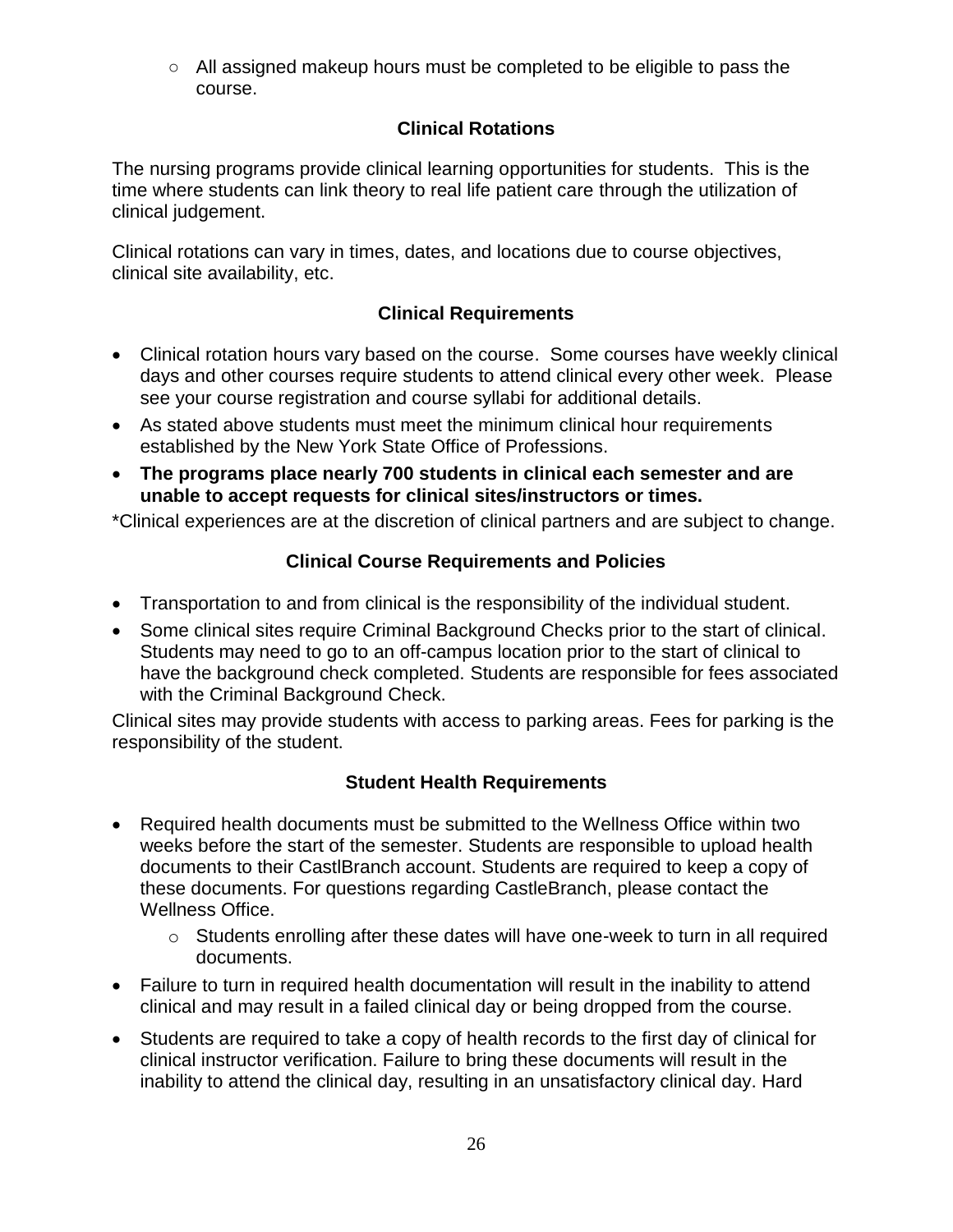copies of the documents may be shown, or they may be accessed through CastleBranch. It is the student's responsibility to upload all require health records.

 Students may not attend clinical until health records are in compliance. **It is the student's responsibility to maintain valid records and to update records as needed.** Reminders for expired documents are automatically sent to students. Missed clinical due to noncompliance with health records will result in a failed clinical day.

Required health documentation can be found on the next page.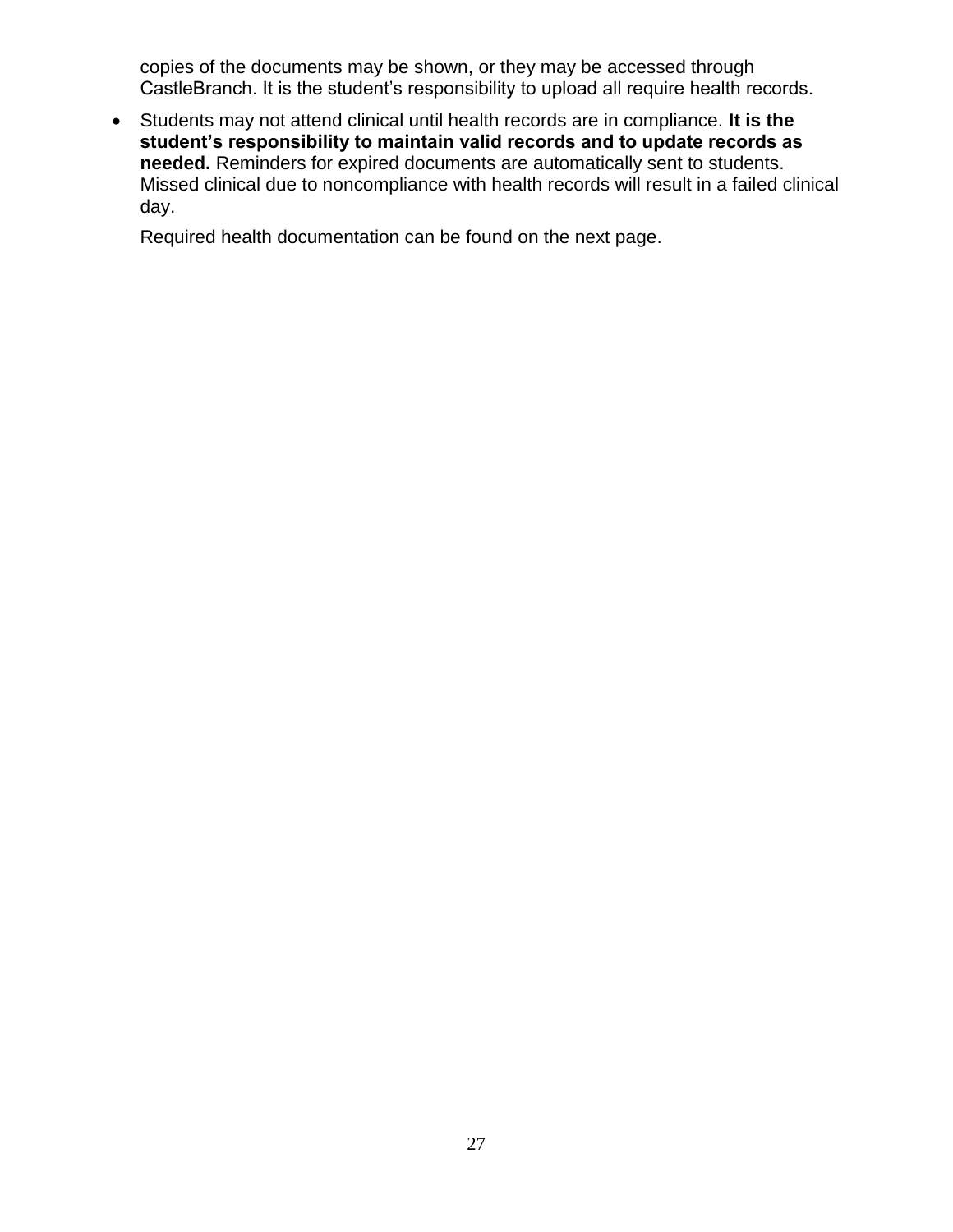# **Health Documents**

Students are required to submit and maintain compliance with the following:

<span id="page-27-0"></span>

| <b>Clinical Requirement:</b>                                     | <b>Required Acceptable Documentation:</b>                                                                                                                                                                                                         | Frequency:                             |
|------------------------------------------------------------------|---------------------------------------------------------------------------------------------------------------------------------------------------------------------------------------------------------------------------------------------------|----------------------------------------|
| <b>Physical Exam</b>                                             | Must include Medical History form (completed by student)<br>Completed by licensed medical provider; must be documented on a<br><b>Trocaire College form</b>                                                                                       | Annually- within 12<br>months          |
| <b>Measles/Mumps/Rubella</b><br>(MMR) -<br>one option must bemet | Two doses after 12 months of age OR<br>Measles (Rubeola) two immunizations after 12 months OR bloodtiter<br>documenting immunity<br>AND<br>Rubella (German Measles) one immunization after 12 months of age<br>OR blood titerdocumenting immunity | One time                               |
| Meningococal/Meningitis                                          | Meningococcal immunization<br>Meningococcal declination form (Annually)                                                                                                                                                                           | Every 5 years                          |
| TB (PPD) or Quantiferon                                          | New test is required yearly<br>A recent copy from your employer is acceptable<br>If any previous test was positive, list test type, treatment dates and<br>latest x-ray date/result,<br>include copy of x-ray report                              | Annually- within 12<br>months          |
| Varicella (Chickenpox or<br>Shingles) -<br>one option must bemet | Two doses of immunizations OR<br>Blood titer documenting immunity                                                                                                                                                                                 | One time                               |
| be met                                                           | Hepatitis B- one option must Vaccine - series of three and dates OR<br>Positive Hepatitis BAntibody Test and dateOR<br>Signed declination form (Annually)                                                                                         | One time                               |
| <b>Tetanus Pertussis-</b><br>Diphtheria(TDAP)                    | Vaccine series as a child AND<br>Tetanus-Diphtheria booster less than 10 years ago OR<br>Signed declination form (Annually)                                                                                                                       | One time and<br>Every 10 years         |
| Influenza (Flu shot)                                             | Immunization for current flu season OR<br>Signed declination form and mask compliance per site protocol                                                                                                                                           | Annually - due by<br>9/15of every year |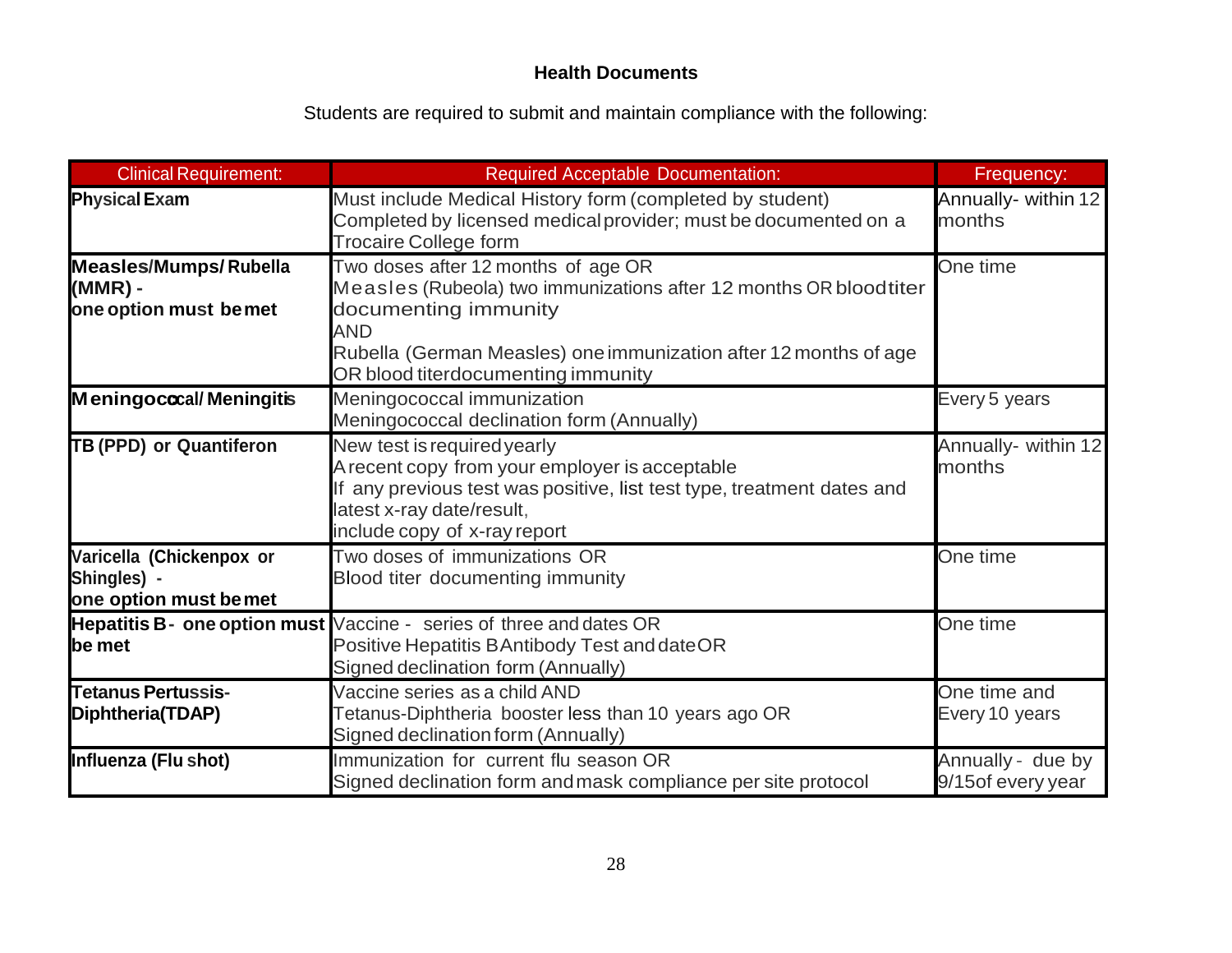| <b>COVID</b>                                                      | Johnson & Johnson<br>Pfizer<br>Moderna                                                                                                                                                                                                                                                                                  | Must remain fully<br>vaccinated per CDC<br>definition.         |
|-------------------------------------------------------------------|-------------------------------------------------------------------------------------------------------------------------------------------------------------------------------------------------------------------------------------------------------------------------------------------------------------------------|----------------------------------------------------------------|
| <b>CPR/BLS for the Healthcare</b><br><b>ProviderCertification</b> | Certification in Basic Life Support CPR that fulfills ILCOR standards.<br>Any provider (AHA, Red Cross, etc.) that meets ILCOR standards.<br>Hybrid (online didactic coursework with hands-on skills competency)<br><b>OR</b> traditional classroom<br>based models for the full training. Online only is NOT accepted. | Must remain<br>current the entire<br>length of the<br>program. |
| <b>HIPAA</b>                                                      | Located in Safe Colleges<br>Registration information is sent to your Trocaire e-mail.                                                                                                                                                                                                                                   | Annually - within 12<br>months                                 |

*Additional healthrecord information, including current forms can be found at https://my.trocaire.edu/student-services/healthoffice/*

•• *All health requirements must be in compliance for the duration of the program. It is the student's responsibility to monitor expiration dates andsubmit updated documents.*

*It is strongly suggested that all students maintain a copy of required documents on their person to take to each clinical experience for verification.*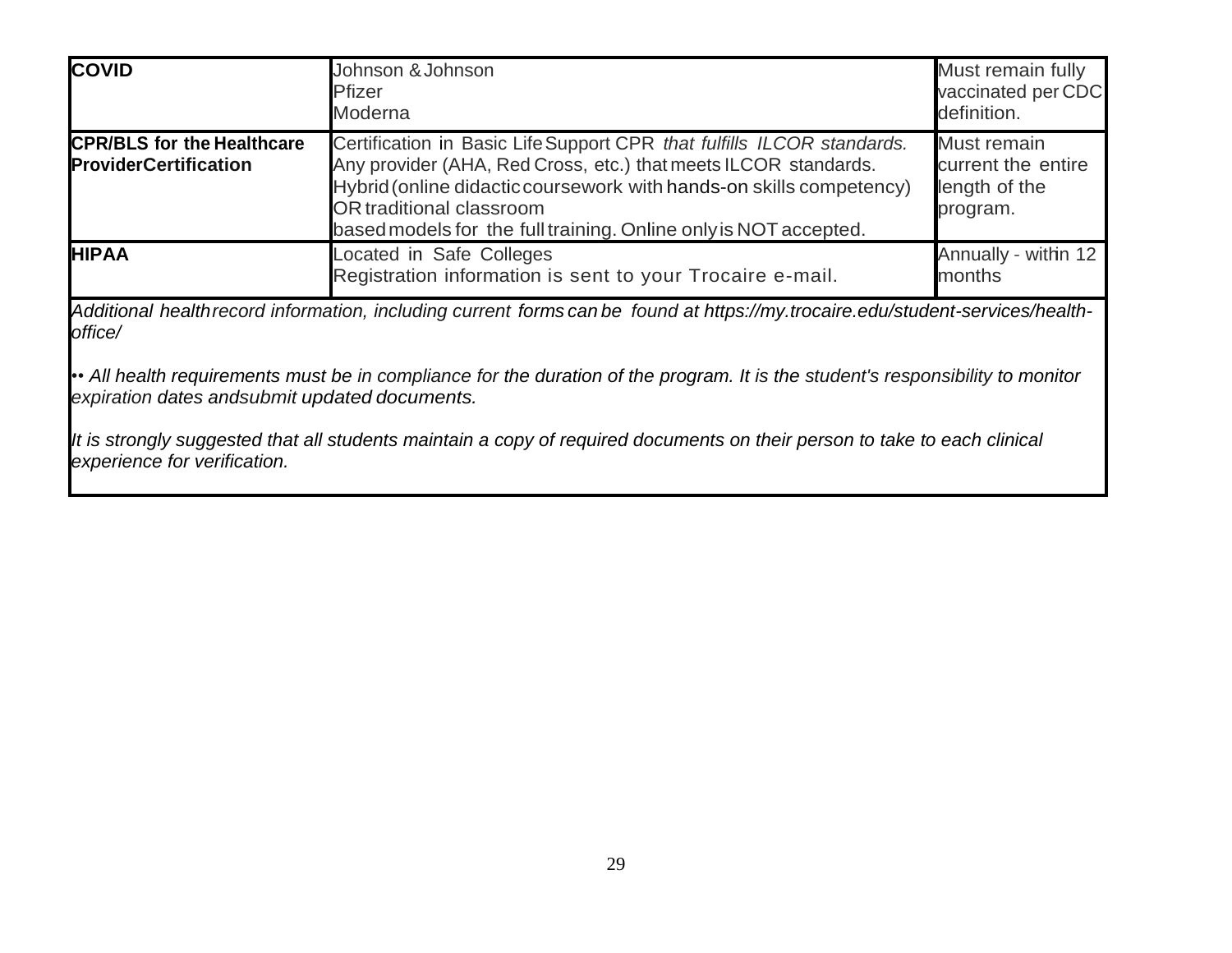## **Clinical Evaluation Tool Guidelines**

<span id="page-29-0"></span>The clinical evaluation tool (CET) is used for all clinical nursing courses. Each nursing course builds on prior knowledge, skills, and attitudes. The CET is an official record of clinical completion and documents skill development and utilization throughout the clinical experience and becomes part of the student record.

#### **Clinical Documentation**

<span id="page-29-1"></span>Clinical documentation is expected for every clinical course. It is different for each clinical setting and includes but is not limited to the review and acceptance of partnering hospital's rules and guidelines. This documentation will include items such as patient confidentiality, HIPAA and other patient safety computer modules and student nurse orientations which are specific to each facility. Even if the student is employed by the clinical agency where their clinical rotation occurs, the student will need to submit the required documents.

Successful completion of a clinical component of nursing course will require satisfactory achievement in course evaluation methods as described in the course syllabus.

#### **Clinical Performance**

<span id="page-29-2"></span>Students are expected to demonstrate consistent professional behavior and consistent application of nursing theory in the clinical arena. Clinical performance in each course will be assessed using the clinical evaluation tool, and students must achieve satisfactory ratings and earn a "pass" in all categories to demonstrate satisfactory clinical performance. Failure to perform at the satisfactory level on any portion of the clinical evaluation will result in the student earning a clinical failure, and the student will receive a grade of "F" for the entire course regardless of the performance in the theory portion of the course. *Two unsuccessful clinical days will result in a clinical failure and course failure. Any student failing clinical will not be permitted to withdraw from the course.* Students are expected to follow all clinical guidelines and professional expectations that are provided for each course.

#### **Clinical Competencies**

<span id="page-29-3"></span>Students may be required by their clinical placement site to complete site-specific competencies and training. Completion of these competencies/trainings are the student's responsibility. Students are required to submit proof of completion of mandatory competencies/training, per partnering facility requirements, prior to starting their clinical experience. Students who do not submit all the necessary paperwork by the posted deadline will not be permitted to participate in the clinical course(s) and will be dropped from the roster. The Nursing Program Clinical Education Coordinator and/or clinical instructors will let students know of required competencies.

#### **Clinical Preparation**

<span id="page-29-4"></span>All nursing students are required to spend time preparing and completing assignments for each clinical experience. For example, care maps and other written work are often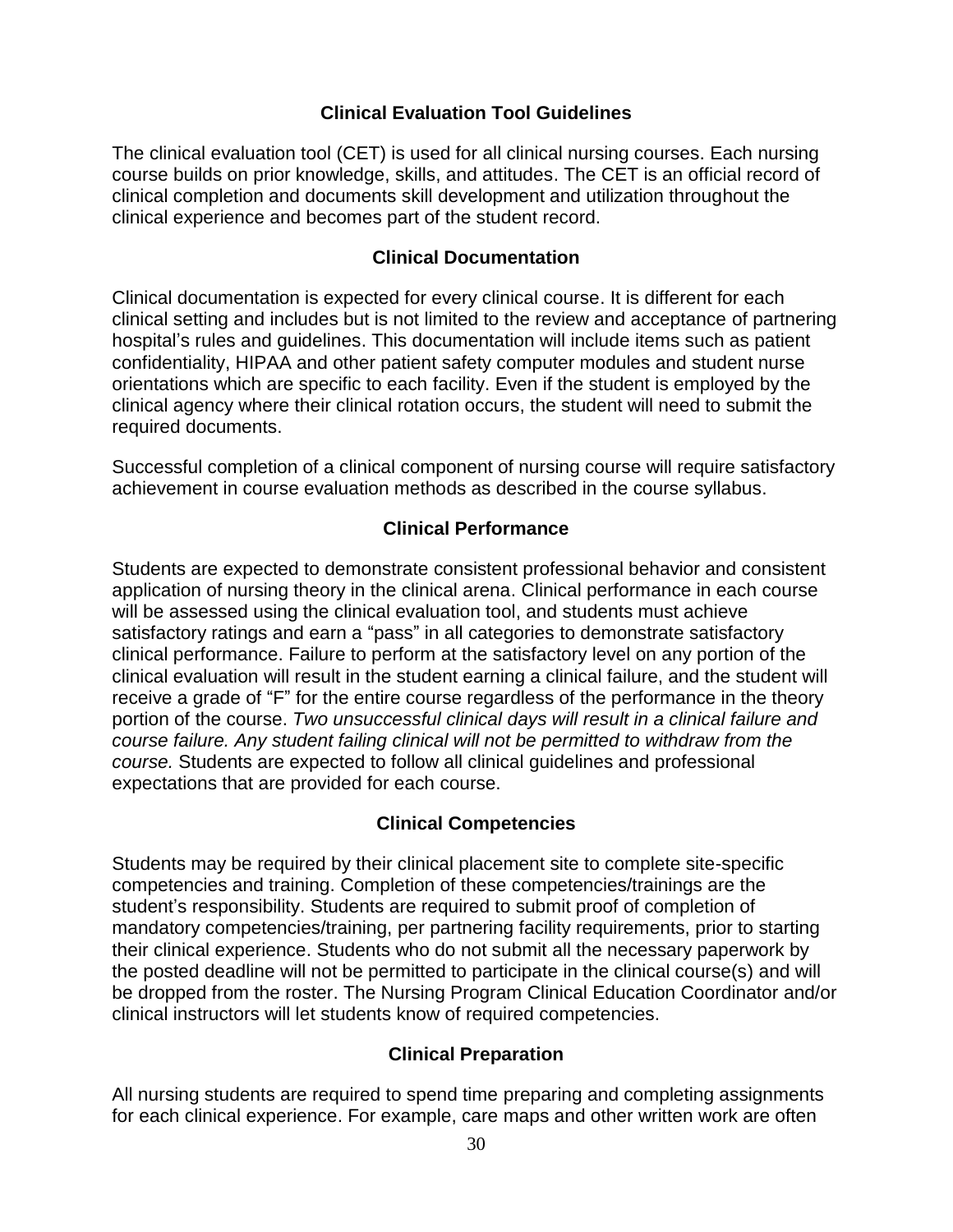required to be completed prior to clinical. Students must budget their time accordingly and should plan to spend time in addition to course hours to be properly prepared for the clinical experience.

# **Clinical Experience Make-Up Procedure**

<span id="page-30-0"></span>Review the previous information for clinical make-up procedures. **Failure to complete all required clinical experiences will result in a failure of the clinical course.**

When health issues are involved in clinical absence, both student and client safety will be considered. Specifically:

- Students must disclose to the nursing clinical instructor and the clinical coordinator any health-related issue that may put either the student or a patient in danger. These issues include, but are not limited to, surgery, injury, and other major health related concerns. For the safety considerations, pregnancy should be disclosed as soon as possible. Please see the nursing [Functional Skills Requirements](https://trocaire.edu/app/uploads/2018/08/Functional-and-technical-abilities-1.pdf) for more information.
- Students are required to provide evidence from their health care provider that they may fully participate in all classroom, laboratory, and clinical activities without restrictions, and that a student's health concerns will not adversely affect patients. This evidence must be submitted to and approved by the clinical coordinator before returning to the classroom or clinical activities.
- Students may be counseled to withdraw from nursing courses to allow time to receive treatment, to improve the health condition, and to maintain the safety of patients.
- In the event of inclement weather, students should follow the College's decision. In other words, if the college is closed due to inclement weather conditions, then students should not attend clinical. Clinical time will need to be made up to ensure all clinical hours are accounted for.

# **Clinical Evaluation Tool (CET) Guidelines**

<span id="page-30-1"></span>The clinical evaluation tool (CET) is used for all clinical nursing courses. Each nursing course builds on prior knowledge, skills, and attitudes. All clinical learning experiences will be evaluated upon completion and/or as deemed necessary by the faculty. Students who are not meeting clinical outcomes will be counseled individually as needed.

The CET has two sections for clinical instructors to complete. The daily evaluation is to be completed after each clinical day by both the clinical instructor and student. The midterm and final clinical evaluation define the behaviors being evaluated for each core competency.

Students will review this performance evaluation tool: 1) before each clinical experience, 2) at midterm, 3) following the final clinical experience, and 4) as otherwise deemed appropriate by the clinical instructor or course faculty. Students are expected to review the CET each week to determine progression within the clinical experience. Students will also review the CET at midterm and the end of the semester for additional feedback.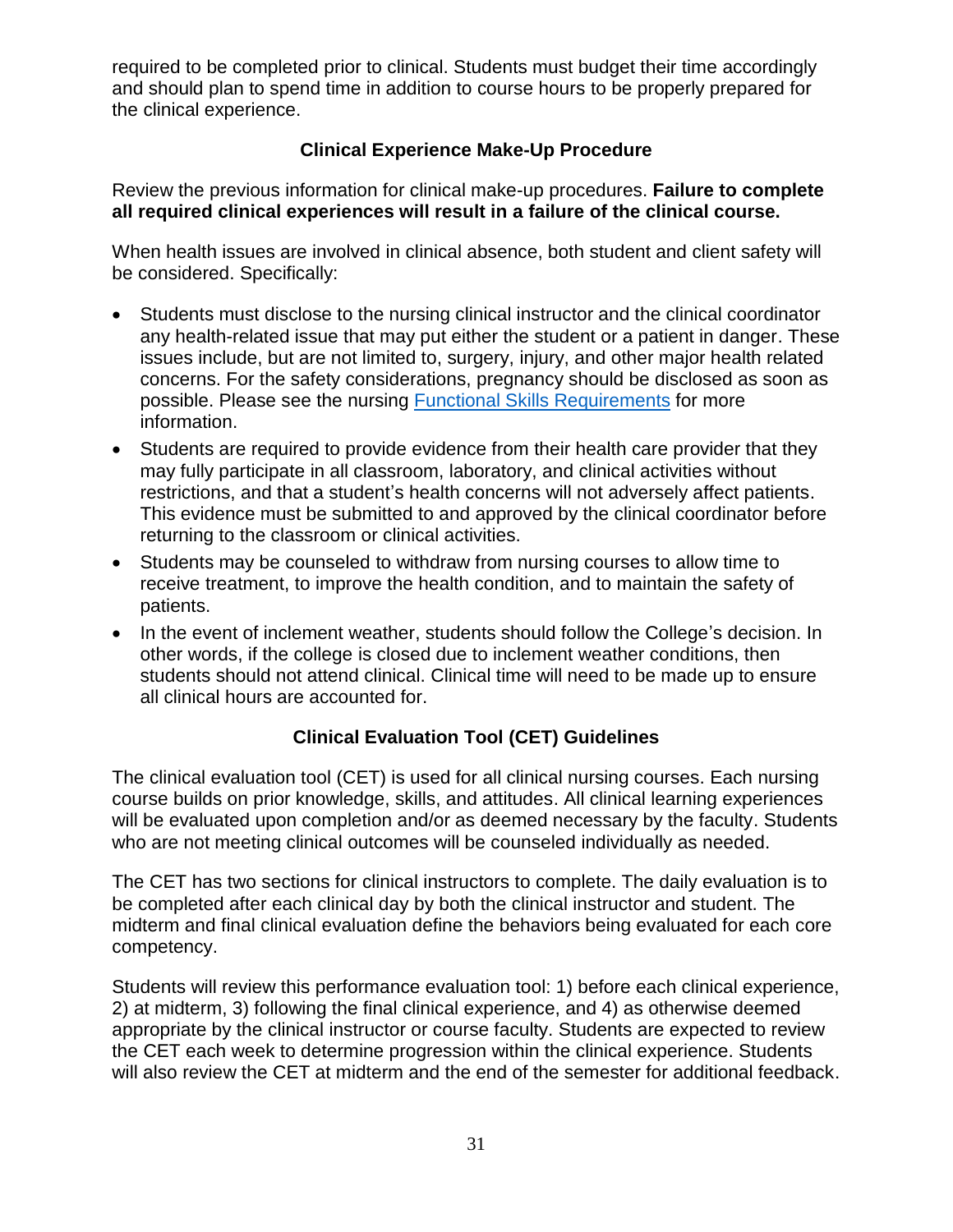## **Core Competency Statements**

- Each core competency has associated statements, which specifies individual guidelines.
- The core competency statements are based upon level of matriculation in each clinical course.
- Each clinical course has a unique clinical evaluation tool specific to the course and level.

# **Grading Guidelines**

- Clinical performance will be designated as either "S" "NI" or "U."
- Every student must receive an "S" on the CET during the final clinical evaluation to pass the course.
- If a student receives a "U" on the Clinical Performance Tool during the final clinical evaluation, the student will FAIL the course.
- Two unsuccessful clinical days will result in a clinical failure and course failure.

# **Grade Descriptions**

- A grade of "S" means the student:
	- $\circ$  Functions satisfactorily with minimum quidance in the clinical situation based on the level of the experience and associated clinical objectives.
	- o Demonstrates accurate and appropriate knowledge and integrates knowledge with skills and attitudes.
	- o Engages consistently in self-direction in approach to learning.
	- o Provides evidence of preparation for all clinical learning experiences.
	- o Follows directions and performs responsibilities safely.
	- o Identifies own learning needs and seeks appropriate assistance.
	- o Demonstrates continued improvement during the semester.
	- o Uses nursing processes and applies scientific rationale.
- A grade of "NI" means the student:
	- o Functions safely with moderate amount of guidance in the clinical situation based on the level of the experience and associated clinical objectives.
	- o Demonstrates adequate knowledge and requires moderate assistance in integrating knowledge with skills.
	- o Requires some direction in recognizing and utilizing learning opportunities.
		- Students receiving an NI: a remediation from will be initiated and specific actions will be identified which may include a referral to the college lab to practice skills or a remediation assignment based on the nature of the need to remediate. Students will have one week to complete the remediation that was identified.
- A grade of "U" means the student:
	- o Requires intense guidance for the performance of activities at a safe level based on the level of the experience and associated clinical objectives.
	- o Clinical performance reflects difficulty in the provision of nursing care.
	- o Demonstrates gaps in necessary knowledge and requires frequent or almost constant assistance in integrating knowledge and skills.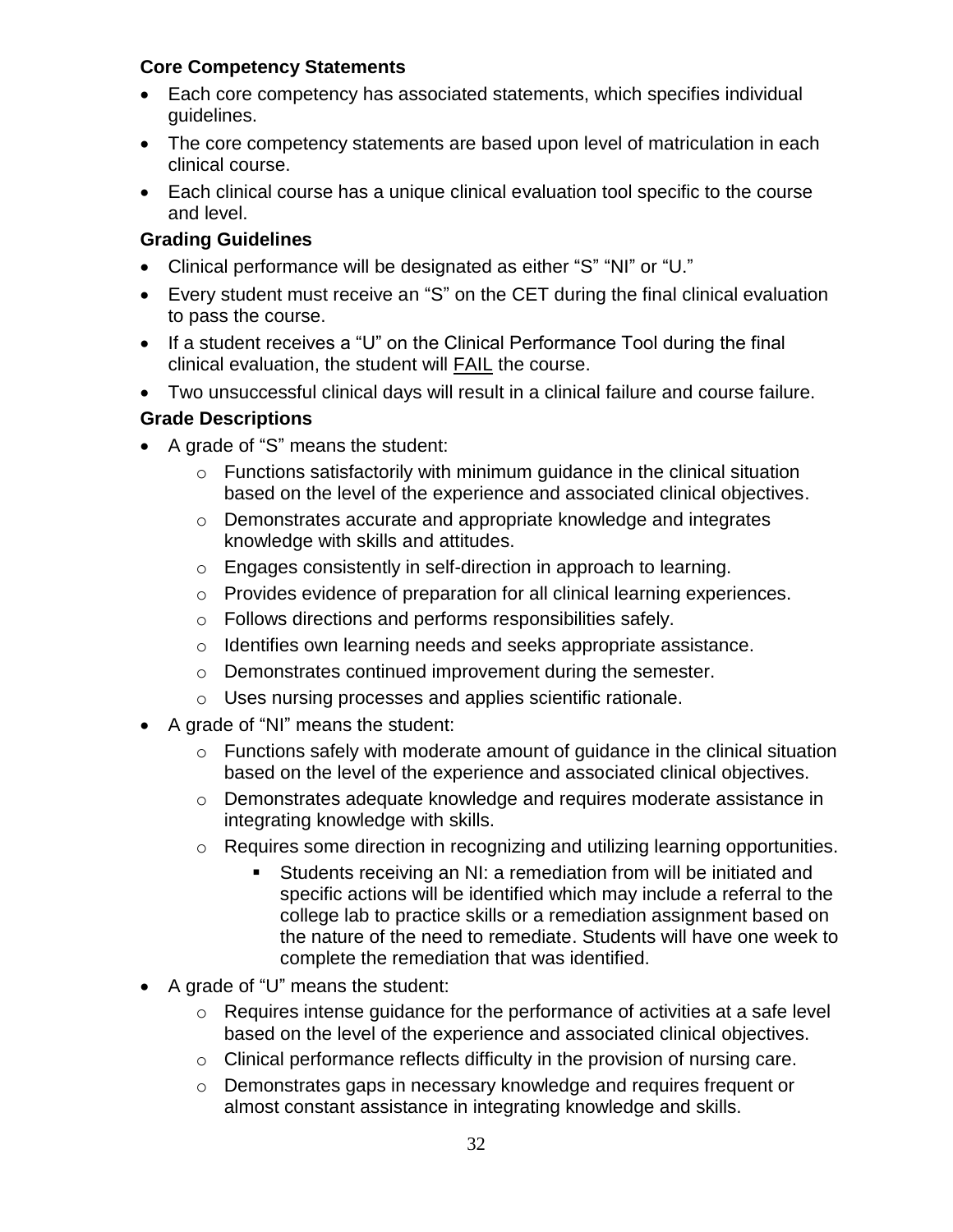- o Requires frequent and detailed instructions regarding learning opportunities and is often unable to utilize them.
- $\circ$  Is often unprepared and has limited insight into own behavior.
- o Is unable to identify own learning needs and neglects to seek appropriate assistance.
- o Not dependable, lateness, unexcused absences.
- o Breaches in professional or ethical conduct such as falsification of records and failure to maintain confidentiality.
- $\circ$  Students receiving a U: Depending on the nature of the event either a remediation form will be initiated, and specific remedial actions will be identified or students may be removed from the clinical site resulting in a second clinical failure. Students will have one week to complete any identified remedial measures. Any U on the final evaluation will result in a failed clinical experience
	- *Two unsuccessful clinical days will result in a clinical failure and course failure.*
- The CET is a comprehensive record of the student's clinical performance for each course. A final evaluation appointment must be made prior to the nursing final exam to review clinical performance.
	- **Unsatisfactory clinical performance** Students will be informed of unsatisfactory performance by the instructor verbally and in written form by means of the anecdotal record, the remediation form, and/or the CET.
	- **Unsatisfactory evaluation** A student may receive an unsatisfactory evaluation because of the following criteria.

The student:

- 1. Fails to satisfactorily complete clinical course requirements within the specified period. This includes, but is not limited to, immunizations and flu requirements.
- 2. Fails to demonstrate improvement to a satisfactory level in identified areas of clinical performance commensurate with guidance given.
- 3. Violates any of the following areas:
	- a. Patient Safety Violation of National Patient Safety Goals
		- 1. Endangers the safety of the patient.
		- 2. Fails to perform clinical competencies appropriately
		- 3. Indicates lack of required preparation.
		- 4. Requires constant guidance and supervision.
		- b. Asepsis violation of Asepsis/Standard Precautions
		- c. Professional behavior: Student fails to
			- 1. Comply with Code for Professional Behavior for Nursing Students.
			- 2. Make *appropriate* notification of absenteeism or tardiness for clinical day.
			- 3. Submit required written assignments within specified period.
			- 4. Comply with the recommendations of a Remediation Form.
			- 5. Make or keep appointment for clinical evaluation conference within the specified period.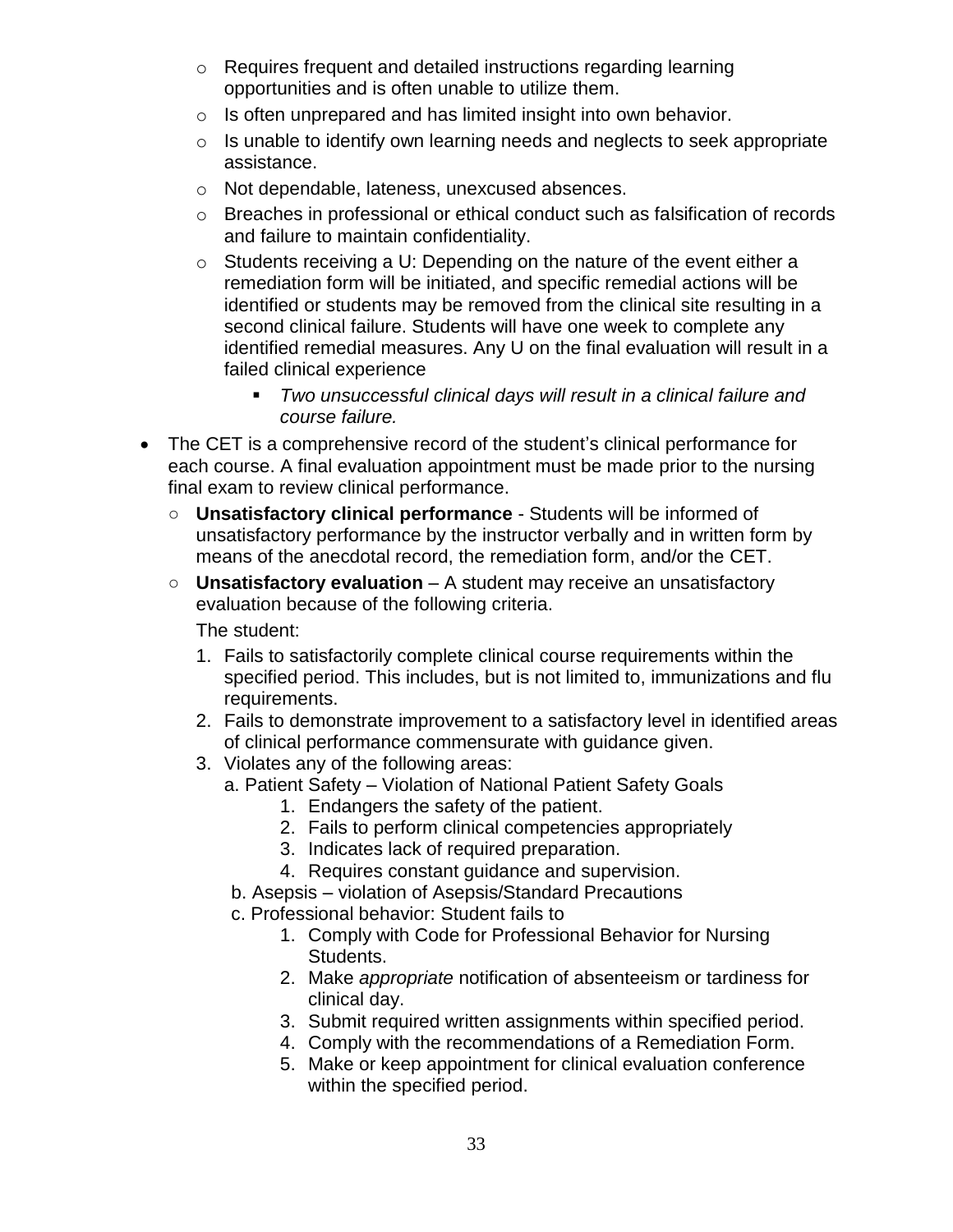Students who demonstrate unsatisfactory performance will have the opportunity to improve their performance to a satisfactory level through:

- Referrals to College Laboratory for skill improvement
- Collaboration with instructor for quidance in meeting course requirements
- Students who do not demonstrate improvement by the date established by the clinical instructor will receive a failing grade (F) in the course.
- The remediation form documents the student's unsatisfactory behaviors, which require improvement and includes a brief statement of the instructor's recommendation(s). Both instructor and student sign the form. The instructor also documents follow-up student responses to recommendations. Students who receive clinical remediation forms will be considered in danger of clinical failure.
- The college lab referral form is given by the clinical instructor requiring the student to review and practice a skill during an open laboratory session. Students must follow and complete the directives written on the form before the next clinical experience.

# **Clinical Evaluation Conference**

<span id="page-33-0"></span>Upon completion of a nursing course with a clinical component, students are required to meet with the clinical instructor. During the conference, records which document the evaluation of student clinical performance are reviewed by the student and the instructor. When students sign the evaluation, it indicates they have read the records. Students have the option to disagree, in writing, with the instructor's evaluation and to explain their theory-based rationale.

## **Guidelines for Professional Appearance and Attire for Nursing Students**

<span id="page-33-1"></span>The nursing student's professional appearance and attire influences patient care as well as the public's image of nursing. The student will maintain a professional appearance and attire that is neat, clean, and appropriate. In keeping with these commitments, the nursing programs has adopted the following policies:

# **Policies Regarding Professional Appearance and Presentation**

<span id="page-33-2"></span>Students are expected to wear the nursing uniform unless an alternate dress code is specified in the course syllabus. Students must maintain a professional appearance at all times in the clinical and nursing lab area. Clinical instructors or faculty may use individual discretion in dismissing students from the clinical area for inappropriate dress. Dismissal for inappropriate dress will result in an unsatisfactory clinical experience, which will adversely affect the student's ability to meet the course objectives and may result in clinical failure.

# **Attire in Clinical Settings, Nursing Lab, and Simulation**

# <span id="page-33-3"></span>**Official Trocaire College Nursing Student Uniform**

Student uniforms identify the Trocaire College nursing students as students and helps limit confusion with other health care providers. **Uniforms are required for students who have registered for clinical or lab nursing courses.** All items of the uniform must be kept clean and wrinkle free.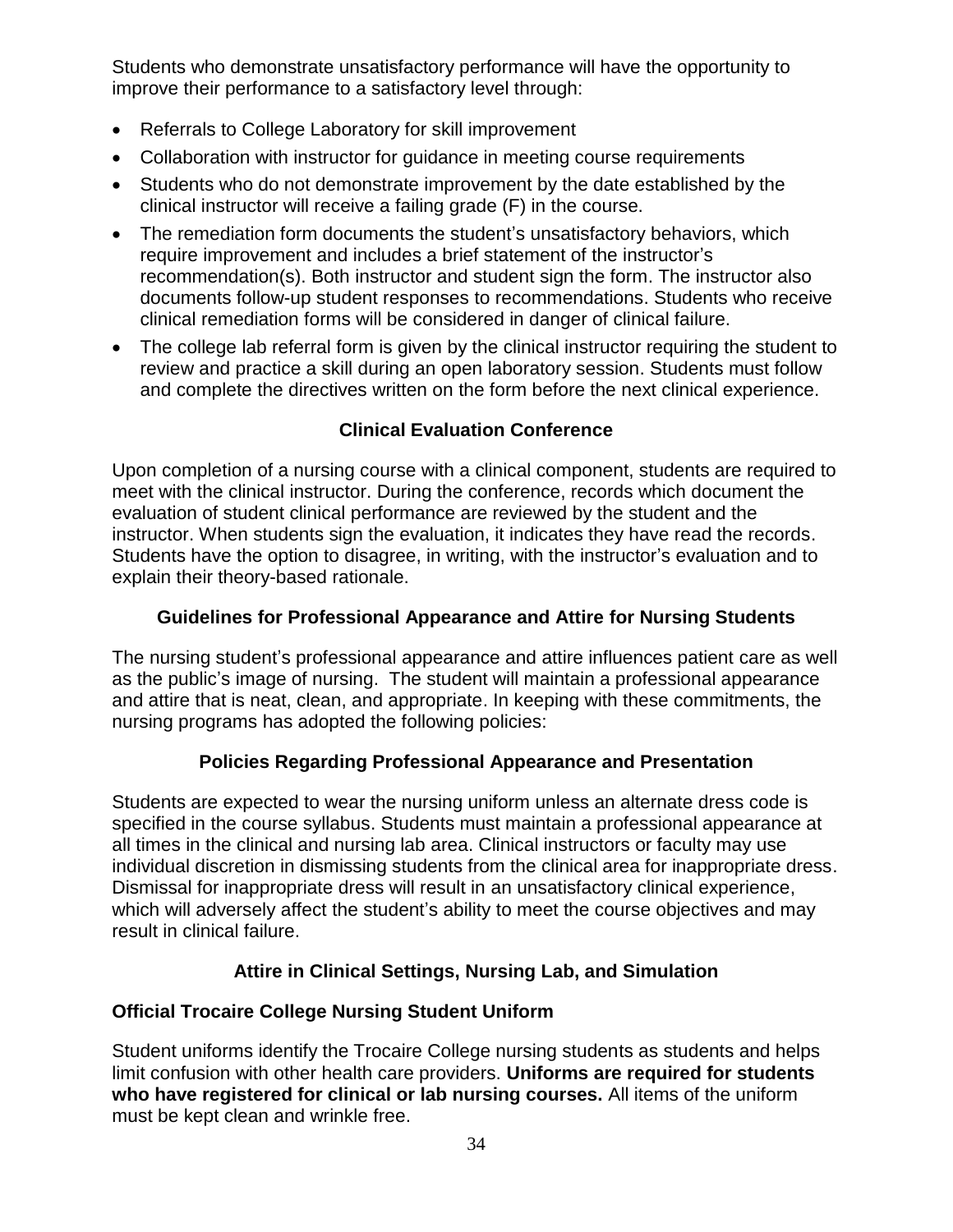Uniforms are purchased through the Trocaire College Bookstore. The cost of the uniform is the responsibility of the student. Students must be in the approved nursing uniform to attend clinical.

# **The uniform for all Trocaire PN/AAS nursing students consists of:**

- A white scrub top with the Trocaire patch and maroon scrub pants. The patch is to be adhered to the left sleeve. Students may, for religious reasons, wear long wine-colored skirts.
- White leather nursing shoes or all-white leather athletic shoes. Shoes must have closed toe and heals. No crocs or clogs are permitted. Shoes must be kept clean.
- White socks.
- Trocaire College Picture ID is to be attached to right side of the uniform near the neckline. The ID must indicate you are a nursing student.
	- o *NYS Office of Professions: Practice Information states that you are legally required to wear an identification badge indicating your name and your professional title if you are practicing at a hospital, clinic, group practice, or other establishment offering health services to the public.*
- Bandage scissors, black ink pen, pen light, stethoscope, calculator, and watch (with second hand) must accompany the uniform. Smart watches are not permitted in the clinical setting.

#### *\* Please note: Failure to comply with the required nursing uniform policy will result in a student being sent home from clinical. This will be counted as a failed clinical day.*

# **BSN Capstone Experience Dress Code**

 Students enrolled in the BSN capstone course are expected to wear business casual attire with a lab coat with a Trocaire patch for the capstone experience unless otherwise indicated by the capstone site. BSN students are expected to adhere to the other elements of the uniform policy.

Students requiring medical or religious uniform accommodations beyond what is listed in this policy manual are required to submit their request to their respective Program Director.

Additional expectations of the dress code include:

- Professional grooming includes meticulous personal hygiene.
- Perfumes, colognes, and body odor should be avoided, the odor of cologne and perfumes can be nauseating and distressing to someone who is ill.
- Tobacco: third-hand smoke and odor on clothing, breath, skin, or hair is an impediment to health, can be offensive, and is not acceptable.
- Gum and/or tobacco chewing and the use of electronic cigarette is not permitted during the clinical experience.
- Hair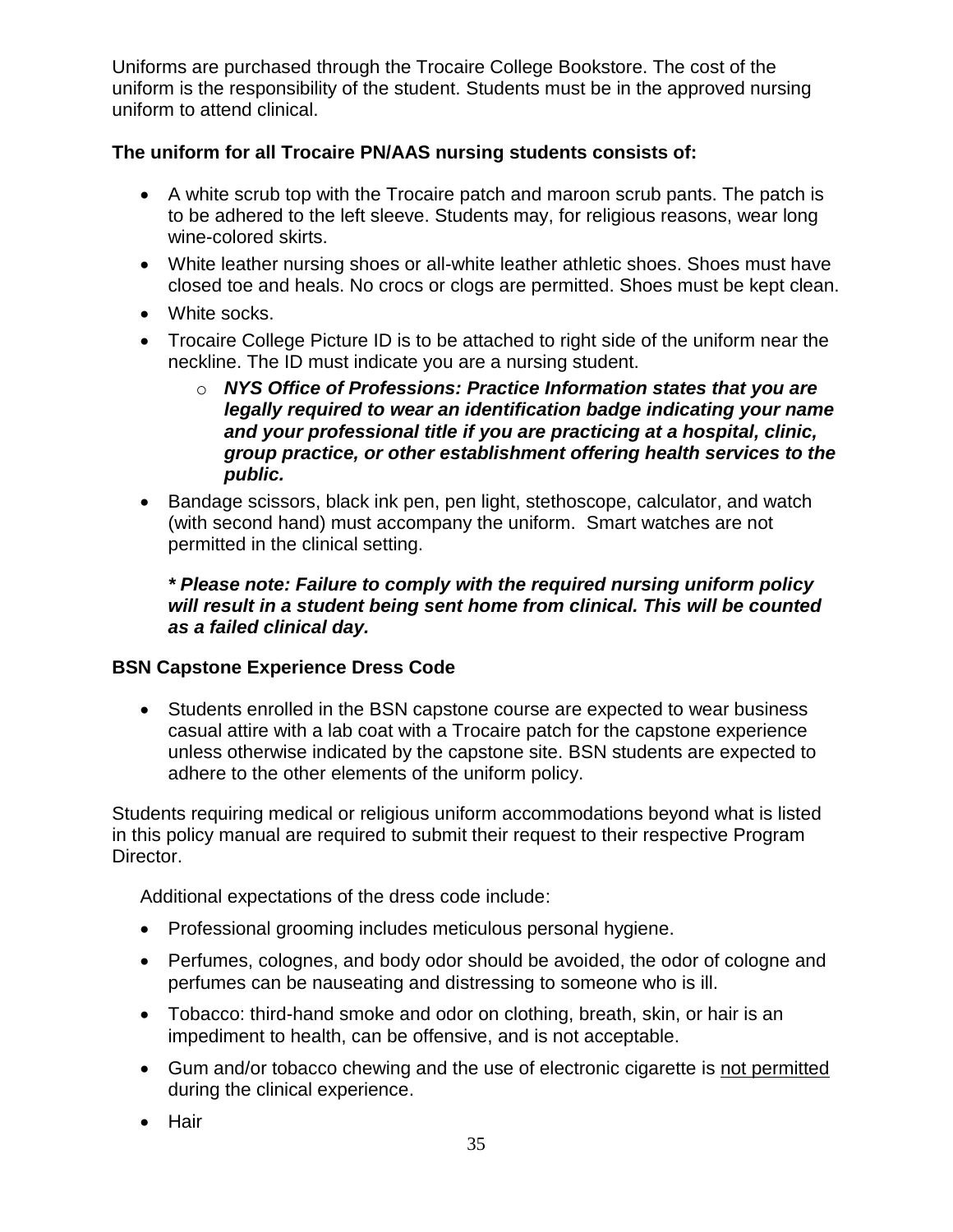- Hair colors other than those that are naturally occurring will *not be allowed*.
- $\circ$  Hair should be styled away from the face and fastened up off the collar in a manner that does not interfere with asepsis.
- Head coverings or accessories are limited to black, or white and must be tied back and away from the face.
- Dreadlocks or braids, if worn, must be clean, well maintained, and, if below the collar, must be secured
- Beards and mustaches must be short, trimmed neatly, and clean. It must be able to be contained by a surgical mask.

If an accommodation is required for medical or religious reasons, the student is required to submit this request in writing to their respective Program Director

- No false eyelashes
- Fingernails
	- $\circ$  Nails should not be longer than  $\frac{1}{4}$ ". Nail polish is not permitted.
	- Artificial nails- studies consistently demonstrate that artificial nails result in higher rates of gram-negative organisms which increases the transmission of bacteria to patients. Artificial nails are inconsistent with infection control guidelines and are not permitted at any clinical.
- Jewelry
	- Earrings must be limited to ONE stud-style earring per ear. Please note that multiple earrings on the ears or facial area are not permitted.
	- Body piercing other than earlobes may not be visible. Only clear retainers may be used to maintain the piercing while the jewelry is out.
	- Rings-only plain wedding bands are permitted. No rings with stones are permitted due to the potential for the stone to cause injury to the patient, tear through gloves or harbor pathogens.
	- Bracelets are not permitted.
	- Wristwatches may be worn. Smartwatches are not permitted in the clinical setting.
- Cell phones are *prohibited in patient care areas*. Students who are found with phones in a patient care area will be sent home for the day and will receive an unsatisfactory clinical day.
	- Students may give the units phone number to individuals who may need to contact them in an emergency during clinical hours.
- Photo identification badges are REQUIRED to be always worn on the uniform for clinical practice and on the lab coat when students are present in agencies for orientation or assessment prior to clinical practice and must identify the student as a nursing student. The photo identification badges are obtained the first week of school or during orientation from the security guard at the College. Photo identification badges should not be worn on lanyards, as this is a safety and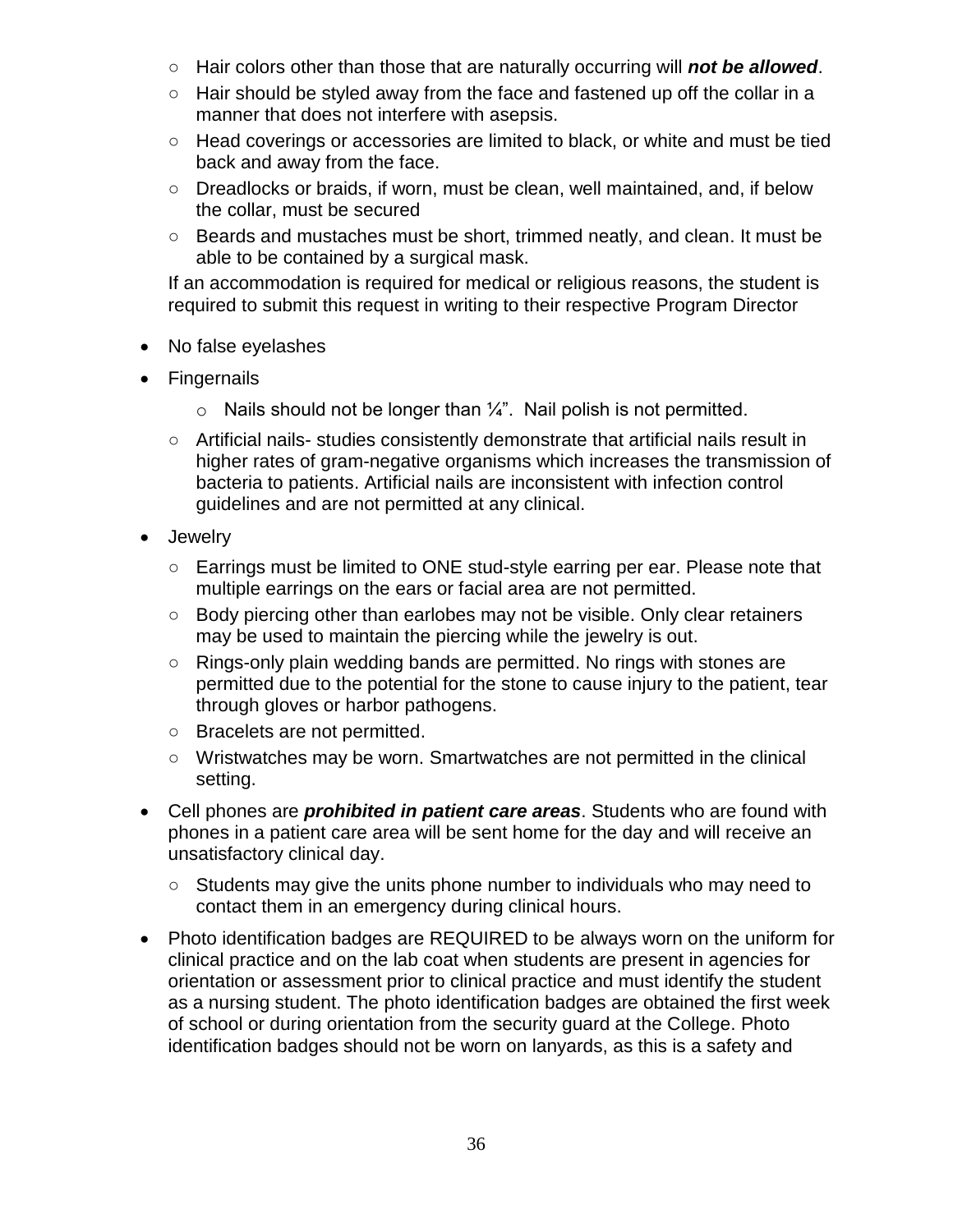infection control concern for both patients and students. Photo IDs must indicate the student is enrolled in the appropriate nursing program. Miscellaneous

- Modest and indiscernible undergarments must be worn when on any clinical assignment, whether in uniform or street clothes.
- Display of cleavage or bare midriff is not professional and is prohibited in any clinical area.
- Hoodies, sweatshirts, sweaters, and long sleeves are not permitted.

#### **Additional Clinical Information**

- Valuables, including purses, are to be left home or locked in the trunk of your car.
- Students who are employed are not to wear job-related uniforms or job-related ID badges in the clinical areas.
- Confidentiality
	- The Health Insurance Portability and Accountability Act (**HIPAA**) require that all protected health information (PHI) be kept private by all persons who have access to that information. Any violations of HIPAA regulations may result in dismissal from the Nursing Programs. Students must complete HIPAA training annually.
	- Cameras, tape recorders, and other recording devices are not to be used in the clinical area for recording identifiable client data or images. Students must always follow facility policy.
	- Under no circumstances whatsoever is the student allowed to remove any patient information from the clinical unit including copies of lab values, patient histories, etc.
- Noise level on the clinical unit is to be kept to a minimum.
- Respect and professional behaviors are required at all times.
	- *Additional dress code expectations may be established by the clinical facility or Dean of Nursing at any point during the clinical experience, and must be adhered to by the students.*

## **Unsafe Clinical Practice**

<span id="page-36-0"></span>It is expected that all students participating in clinical settings are physically and mentally competent, at all times, to provide safe patient care. A faculty member, clinical instructor, or agent of the clinical site may remove from the clinical area any student deemed to be clinically unsafe. This removal will be documented and reported to the nursing program for follow up. Removal constitutes a clinical absence, which carries consequences.

## **Transportation**

<span id="page-36-1"></span>Students are responsible for their own transportation to all classes and clinical experiences, including parking fees and other travel expenses. Transportation is not an excuse for being late or absent to a class, clinical, or lab.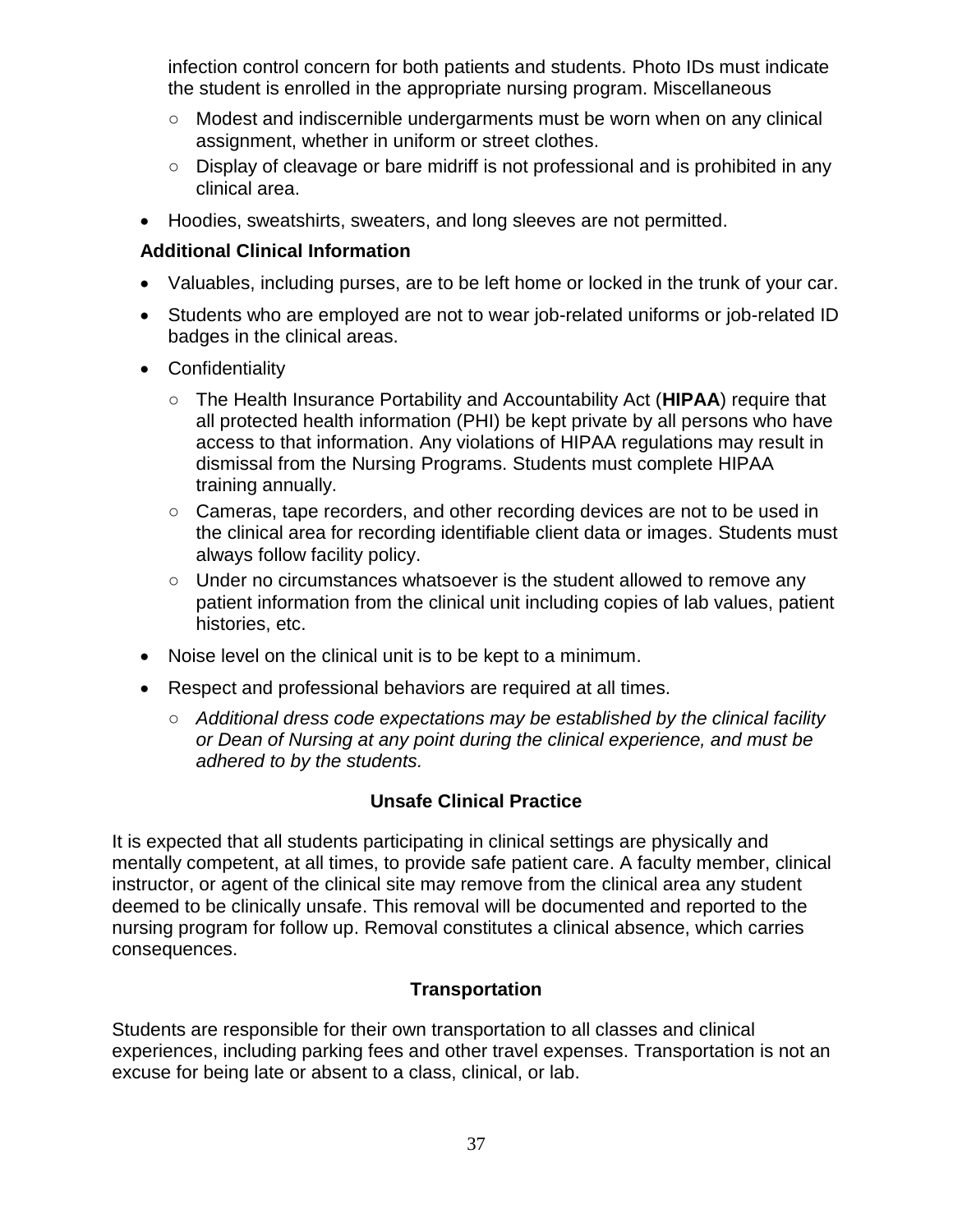# **Cardiopulmonary Resuscitation (CPR)**

<span id="page-37-0"></span>It is the responsibility of each student to maintain cardiopulmonary resuscitation (CPR) throughout the clinical course. Any provider (AHA, Red Cross, etc) that meets ILCOR standards. Hybrid (online didactic coursework with hands-on skills competency) **OR** traditional classroom-based models for the full training. Online only certifications will not be accepted.

Students will not be permitted in any clinical area without proof of current CPR certification. Any student not meeting this requirement will be asked to leave the clinical area. This circumstance constitutes an unexcused clinical absence and will result in the inability of that student to meet course objectives. Students are responsible for ensuring that their certification remains current.

# **COLLEGE LABORATORY**

#### **Simulation Lab Attendance and Absences**

<span id="page-37-2"></span><span id="page-37-1"></span>As stated above students absent from more than two scheduled experiences (i.e., clinical, college labs, or clinical seminars) will constitute a course failure. Refer to the clinical attendance policy for more information regarding excused and unexcused absences.

#### **SAFETY GUIDELINES** *Latex Warning*

Some of the equipment in the nursing labs contains latex. If a student has a known sensitivity/allergy to latex, please inform the skill lab director and the instructor. Every effort has been made to replace equipment with latex-free substitutions, as available. The veins in the IV arms and pneumothorax bladders contain latex. Users who suffer from latex allergies should take precautions while using or handling the latex parts by wearing non-latex protective gloves

## **Nursing Skills Lab**

<span id="page-37-3"></span>The purpose of the nursing skills lab is to provide nursing students with the opportunity to practice hands-on skills, critical thinking, and clinical reasoning, and clinical judgement in a simulated hospital setting. The nursing skills lab helps students with remediation, skill building, required lab hours, medication administration, and offers students a variety of nursing resources.

- Students MUST follow the program's uniform policy while in labs. Failure to follow the policy constitutes a failed lab experience.
- Professional behavior is expected. Inappropriate behavior will not be tolerated and will be sanctioned.
- The nursing lab has specific hours of availability throughout the semester that are posted on the doors. All students are responsible for checking the nursing lab hours as they are subject to change. Students may be required to sign up for open and simulation lab times using a provided sign-up link.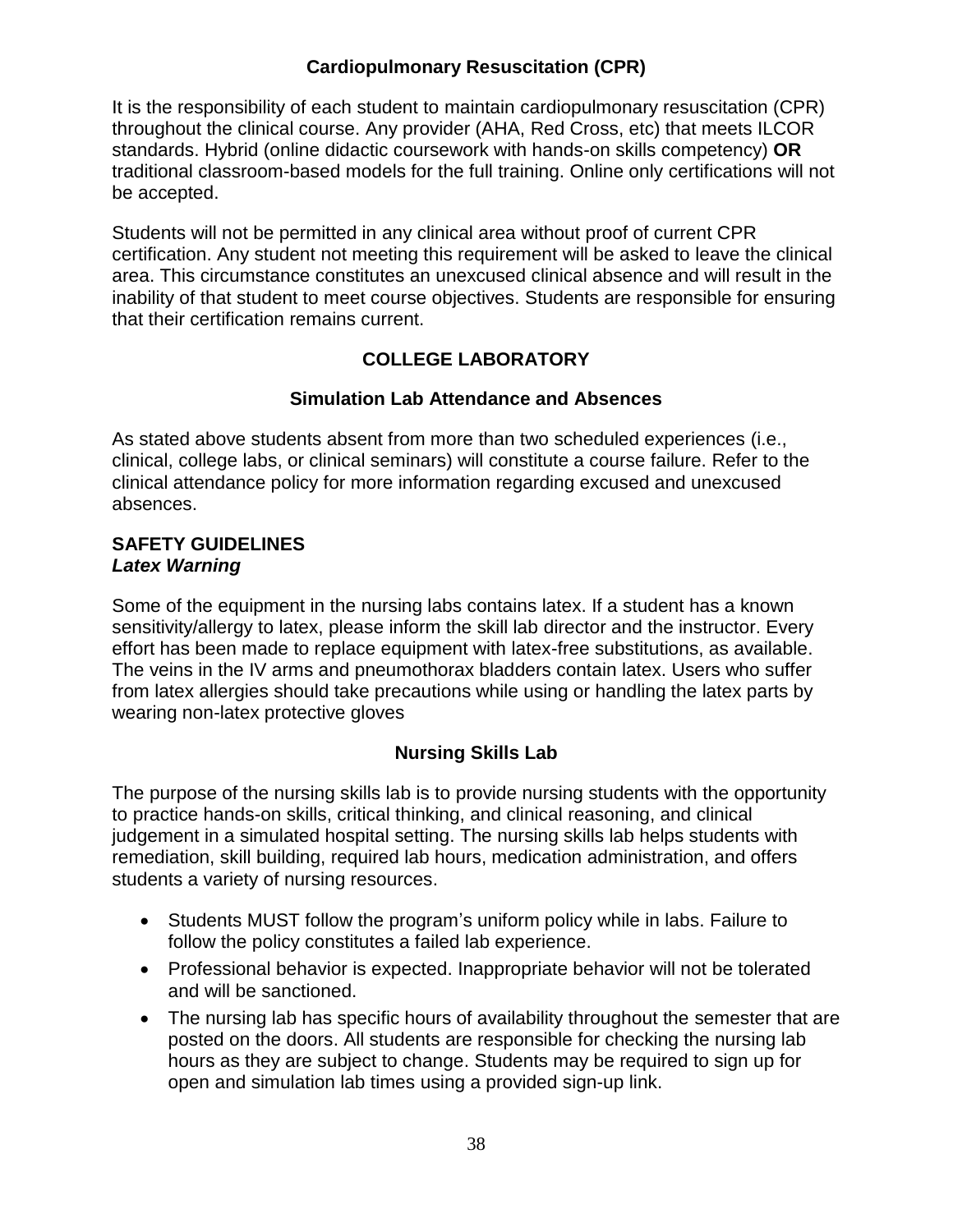- It is expected that students will email the lab faculty if they need to cancel or will be late for an appointment. Failure to do so constitutes a lack of professionalism and the student will be sanctioned.
- Students are expected to come to the skills lab prepared.
- Students will be required to participate in all college laboratory activities and demonstrate satisfactory performance appropriate to each level.
- Cell phones must be turned off (no visible "buzz" or lights) while working in the nursing and simulation labs.
- Attendance is required at college laboratories at scheduled times.

**Unsatisfactory laboratory performance** is based on the criteria outlined within the clinical section.

# **College Laboratory and Simulation Grading (Satisfactory/ Unsatisfactory)**

- Students are to attend all on-campus lab sessions. Students must notify their lab instructor prior to any missed lab unless they are unable due to being incapacitated.
- In the event of an excused absence, students must provide acceptable documentation of the event that led to missing the scheduled clinical simulation/lab class within one week of the absence.
- Students are required to always act in a professional manner, this includes professional attire in the nursing uniform as outlined above.
- Students who are unsuccessful at demonstrating a lab skill will be offered remediation. As per their lab course instructor, the student must practice in open lab and be evaluated by another instructor. If the student remains unsuccessful after the second attempt, the student must make an appointment to meet with the Director of On-Campus labs for the third skills evaluation. Students must successfully demonstrate **all** laboratory skills, attendance criteria and profession performance to successfully meet the requirements of this course.

# **Simulation Laboratory Experience & Requirements**

- <span id="page-38-0"></span> Simulation experience create a state of the art, hands on learning experience for all nursing students. Simulation provides opportunities for students to learn about the care of patients across the continuum of clinical situations.
- Simulation is the opportunity for students to practice newly learned skills in a safe and realistic environment.
- Simulation is designed to promote safe competent nursing care of patients.
- Simulation improves learner proficiency and offers a more progressive and comprehensive skill set. Simulation offers students the opportunity to apply course work to practical scenarios.
- Simulation is designed to improve student confidence and competence (a key indicator in student success), as well as measuring or validating theoretical knowledge, psychomotor skills, clinical decision-making skills, communication, and teamwork.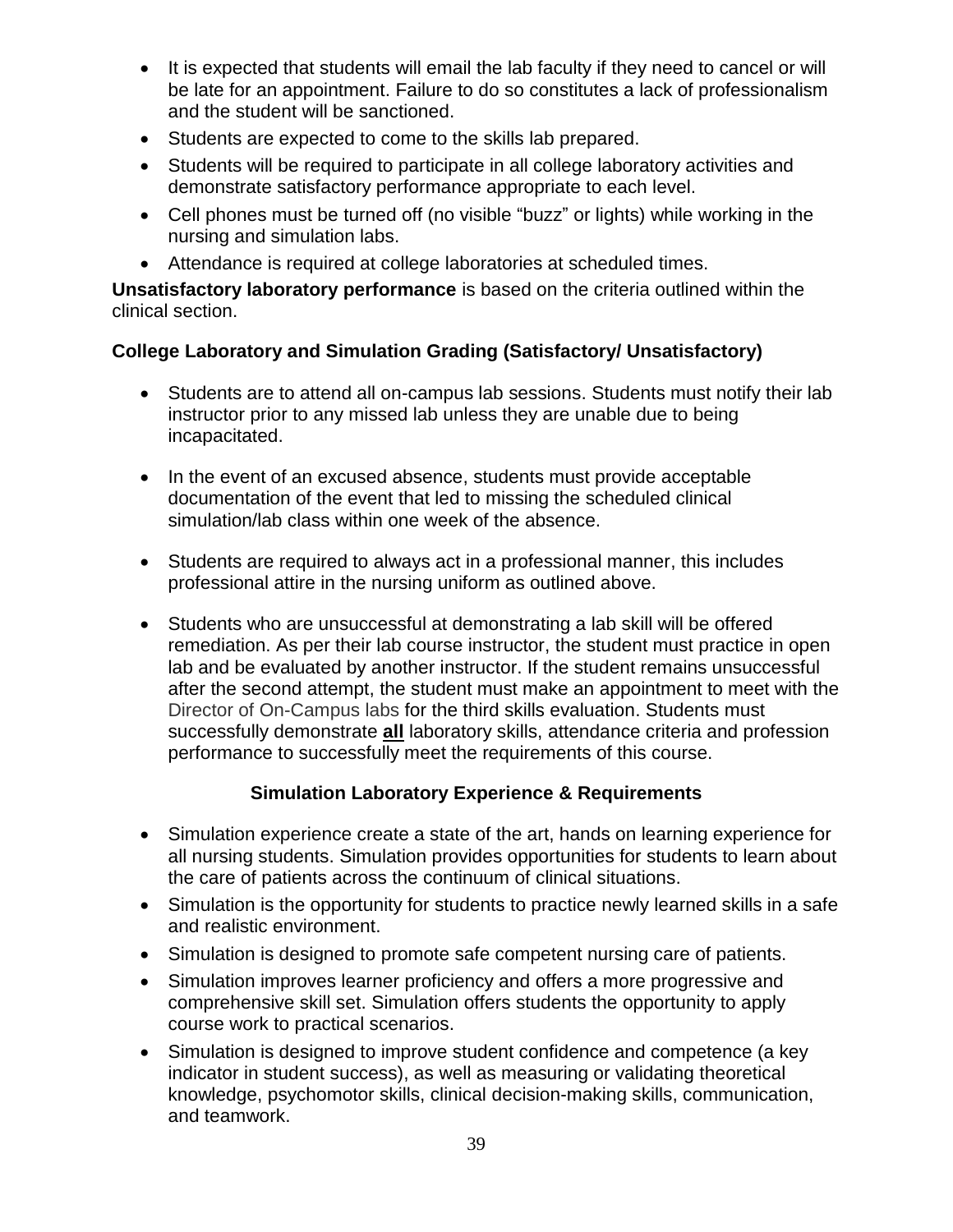- Simulation experiences provide students with new knowledge in an environment conducive to focusing on critical thinking, clinical reasoning, and clinical judgment skills.
- Simulations and case scenarios imitate the clinical setting and are designed to help the student develop problem-solving and decision-making skills. Simulations enhance the transition from the laboratory setting to the clinical setting.

#### **General Information**

The Nursing Simulation Lab (NSL) is in room 312. The NSL simulates a hospital and a home-care setting. The lab is fully equipped to practice all nursing clinical skills.

#### **Lab Conduct/Behavior**

<span id="page-39-0"></span>Professional behavior is expected while in the simulation lab. All users of the lab space must act in a manner that does not disturb the academic activities occurring in the lab. No lab user shall infringe upon the privacy, rights, privileges, health, or safety of other lab users. Conduct within the lab should imitate the conduct expected during the clinical experience.

No eating or drinking in the lab is allowed. Students will be asked to leave the lab if they (i) use the lab equipment for any purpose other than specified; (ii) refuse to participate in the simulation experience, or (iii) are disruptive. If a student is asked to leave the lab due to any of the above reasons, it will constitute as a failed component of the course/program.

## **Confidentiality**

<span id="page-39-1"></span>All simulation practice sessions involving students and/or recordings are considered confidential. All mannequins should be treated as real patients. Discussion of scenarios or information is considered a violation of the Nursing Programs privacy policy. Students are expected to uphold all requirements of the Health Insurance Portability and Accountability Act (HIPAA) and any other federal or state laws requiring confidentiality. Students are expected to report any violations to the simulation faculty.

Students may be videotaped for evaluation of skill performance for training purposes only. Recordings are for educational purposes and debriefing opportunities with the appropriate faculty, staff, and students. Students are required to keep the simulation activities confidential to protect privacy and discourage inappropriate discussion of the video contents or student performance in the simulation scenarios. Any viewing or publication outside of the classroom, such as posting on YouTube, is unacceptable, unethical, and may result in disciplinary action.

#### **Simulation Scenarios**

<span id="page-39-2"></span>When a student is in the NSL for simulation scenarios, the simulation mannequins are to be used with respect and be treated as if they were live patients. Please do not use newspaper, betadine, and ink pens near the mannequins.

The simulation lab is a learning environment. The students involved in the scenario should have everyone's respect and attention. Situations simulated in the lab are to be used as a learning tool and no discussion of the action(s) of fellow students should take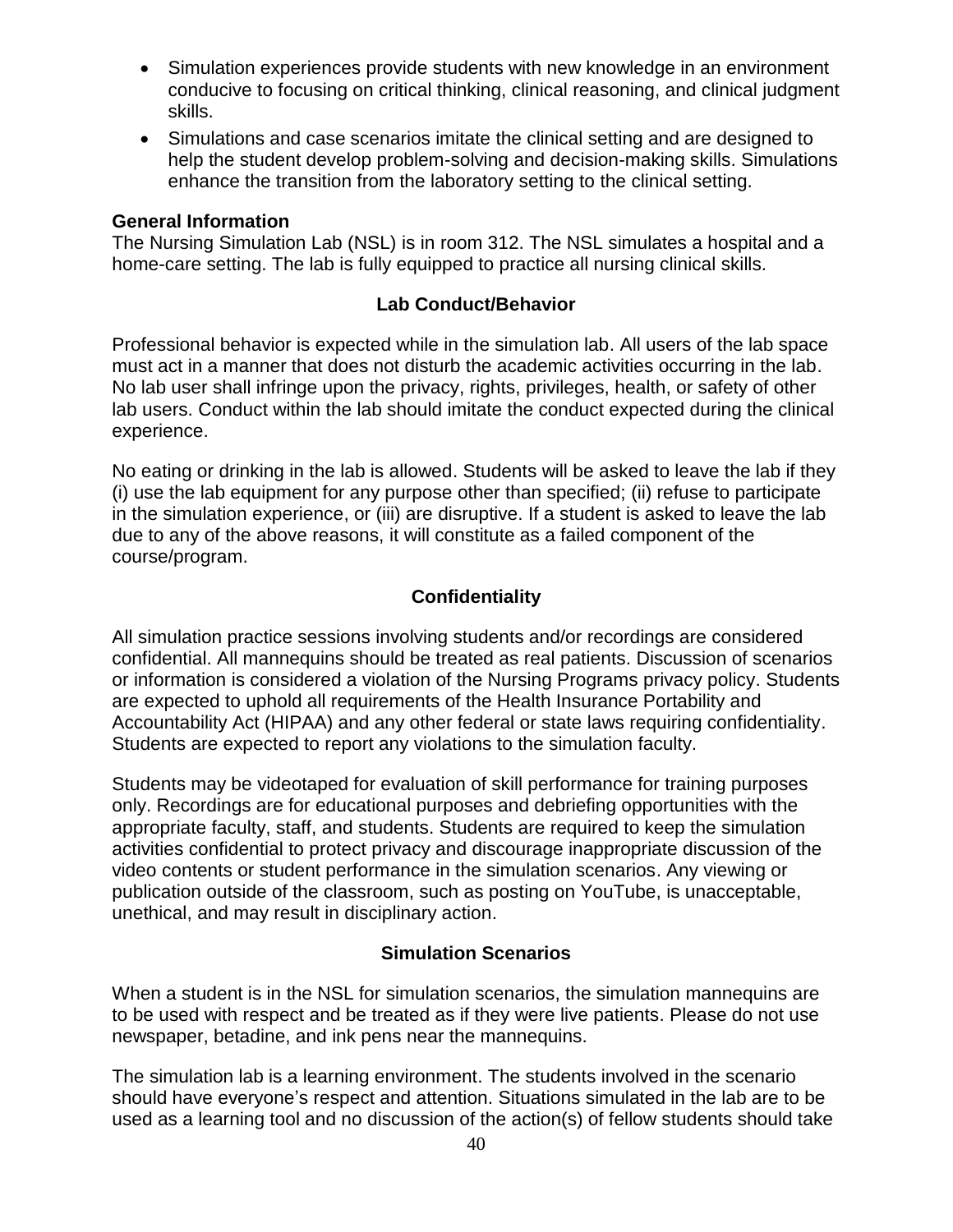place outside of the lab. A debriefing session will be provided for all simulation experiences. Students must sign up for simulation scenarios as directed by their lead course instructor.

**Unsatisfactory Simulation Experience performance** will be based on the same criteria as an unsatisfactory clinical experience.

## **SOCIAL MEDIA**

#### <span id="page-40-0"></span>**Nursing Student Guidelines for the Use of Social Media**

The purpose of a social media policy is to provide guidelines to students, faculty, and staff who engage in online social networking. Individuals should refrain from sharing information that in any way reflects Trocaire College and the academic environment, including clinical practice, internships, outreach, and other activities related to the nursing programs and or college. Such sharing may violate the Health Insurance Portability and Accountability Act (HIPAA), the Family Educational Rights and Privacy Act (FERPA), and/or the policies stated herein.

As members of the academic and healthcare communities, social media use should reflect honesty, courtesy, and respect for others. Students are expected to display and maintain integrity and professionalism while communicating. Thus, nursing student posts or online activities should reflect positively upon the Nursing Programs as well as the College's student body, faculty, and staff. Any statements, pictures or expressions that could cause harm or injury to an individual or to the school will be considered grounds for dismissal from the programs.

**Please remember that social networking sites are in fact public forums.** This means that the information that is posted or shared can be viewed by unintended others, even if it has been deleted. Violation of privacy norms can have devastating effects on one's career.

To read more about social media policies and issues in nursing, please see the National Council of States Boards of Nursing document: https://www.ncsbn.org/NCSBN\_SocialMedia.pdf

In accordance with HIPAA, FERPA, and NYS Office of Professions laws, students are personally responsible and potentially liable for the material they publish on usergenerated social networking sites. Instances of inappropriate use of social and electronic media will be reported to the relevant educational/clinical partner and may require reporting to the NYS Office of Professions (or other applicable professional oversight committees/organizations) and may result in their issuance of a censure or sanction. Reasons for censure or sanction by the nursing programs, the College and/or a professional body may include the following:

- unprofessional conduct
- unethical conduct
- acts or crimes involving moral turpitude
- mismanagement of patient records
- revealing a privileged communication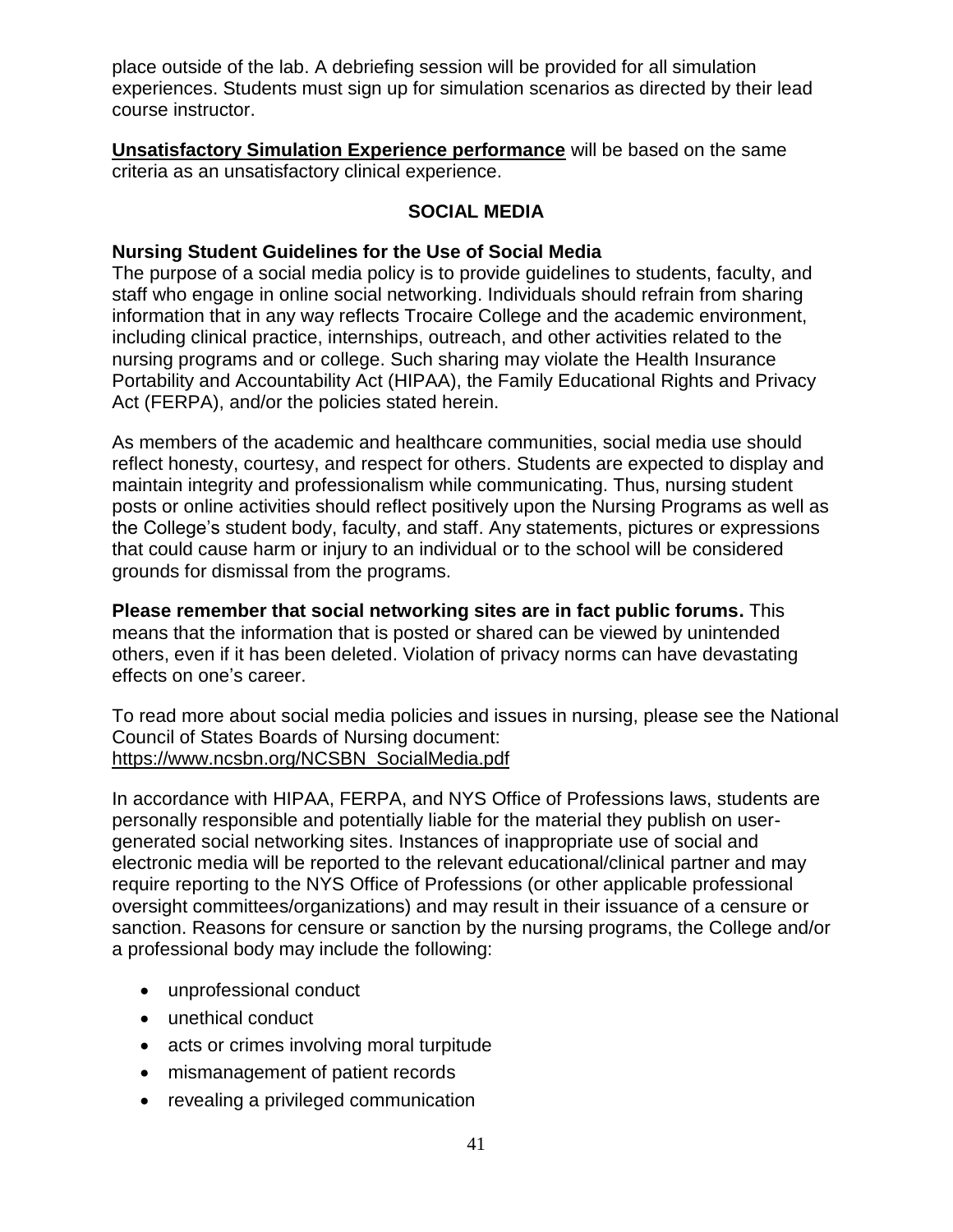- revealing proprietary information
- breach of confidentiality
- defamation
- invasion of privacy
- harassment
- bullying

# **Expectations**

- Always consider posts public
- Before posting on Facebook, Twitter, or other social media, please consider the appropriateness of the post as it may appear on the front page of a newspaper or the headline of the evening news.
- Avoid posting anything that is defamatory, offensive, or harassing.
- Avoid posting content about peers, administrators, or faculty that is, or could be construed as, derogatory or defamation of character.
- Never post comments that directly or indirectly references patients, diagnoses, or any content related to patient care or clinical experiences. This is a HIPAA violation.
- It is never appropriate to photograph and/or post a patient photo, patient record, or any other type of private or confidential information. This is a HIPAA violation.
- Recognize that "deleted" content may still be accessible.

# **Always Maintain Professionalism**

- Students may not access any social networking sites during clinical, laboratory, or classroom time unless guided by faculty as a course requirement.
- You may not interact with patients or their family member/significant other in any online platform. You may not "friend" a patient, a patient's family member or a significant other.
- You may not post anything about a patient or a patient encounter.
- Avoid posting pictures of yourself participating in any unprofessional behaviors or activities, such as drinking alcohol or dressing in a sexually provocative manner. Potential employers and the Office of Professions may deem this a violation of moral turpitude regulations.
- Use the highest privacy settings but recognize that there is no privacy online.

Remember that professionals have both a legal and an ethical duty to protect a patient's privacy.

Recording of class is prohibited without prior approval and will result in the student not being allowed back into class. This includes recording of any type. Under no circumstance may any item be posted to an online service platform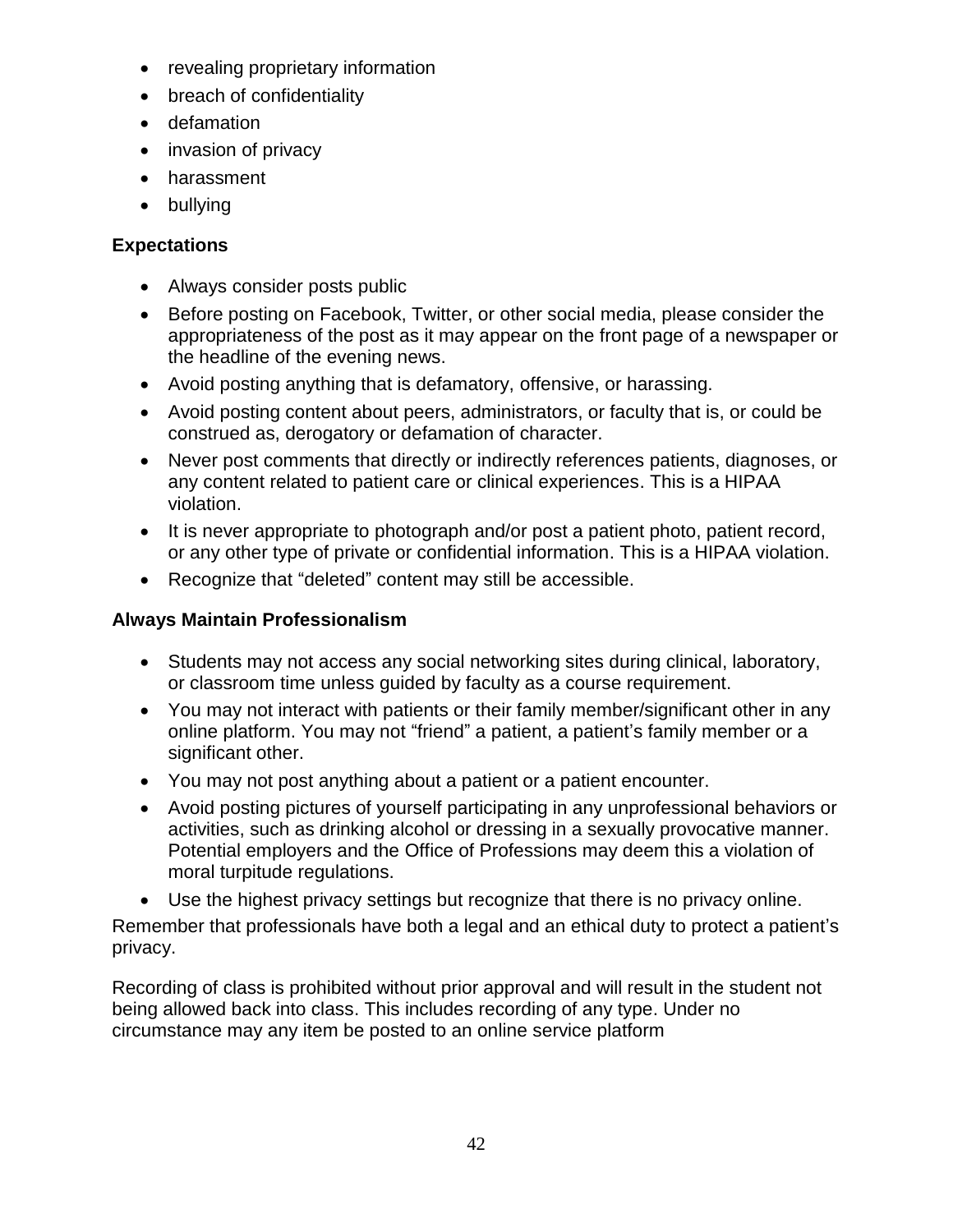# **Consequences of Violation**

Trocaire College or the Nursing Programs will not tolerate violations of the social networking policy. Disciplinary action may range from a written reprimand to dismissal from the programs to expulsion from the College.

It is important to remember that faculty, staff, and students are expected to behave with integrity. Integrity should, therefore, be reflected and upheld in all communications that are shared with the public or that may become public, whether or not the communication was originally intended for widespread distribution.

# **FACULTY AND STUDENT COURSE EXPECTATIONS**

## <span id="page-42-0"></span>**Student-Faculty Expectations**

Faculty is here to assist students in acquiring academic and professional competence. Students must make the decision to learn and demonstrate motivation to succeed. To work together successfully, students and faculty need to have mutual expectations.

## **Students Can Expect Faculty to:**

- Clarify course requirements and expectations no later than the first week of class and as they come up throughout the semester. Information can be found in the course syllabus or on the course Moodle page. Check these areas for course related information.
- Provide contact information and information about their availability.
- Specify the expected time for response to student e-mails or phone calls.
- Specify the anticipated time for feedback on assignments.
- Provide information that will help students be successful in the course.
- Make course materials available.
- Not share anyone's work with other students without permission. Faculty may share student work with Trocaire College administration, other faculty and/or accrediting bodies as needed.

# **Faculty Expect Students to:**

- Become familiar with the syllabus and online resources, such as Moodle and Evolve, and all course material and seek clarification as needed.
- Manage their time effectively to allow for active participation in the course throughout each week as defined in the syllabus.
- Communicate with the instructor when problems arise or when assistance is needed.
- Written Assignments:
	- o All scholarly work (papers and assignments) should utilize scholarly writing style, including: writing clear, concise, and grammatically correct sentences; using proper punctuation; demonstrating critical thought; and typed and using APA 7<sup>th</sup> edition formatting.
	- $\circ$  The library offers resources that may assist with writing assignments.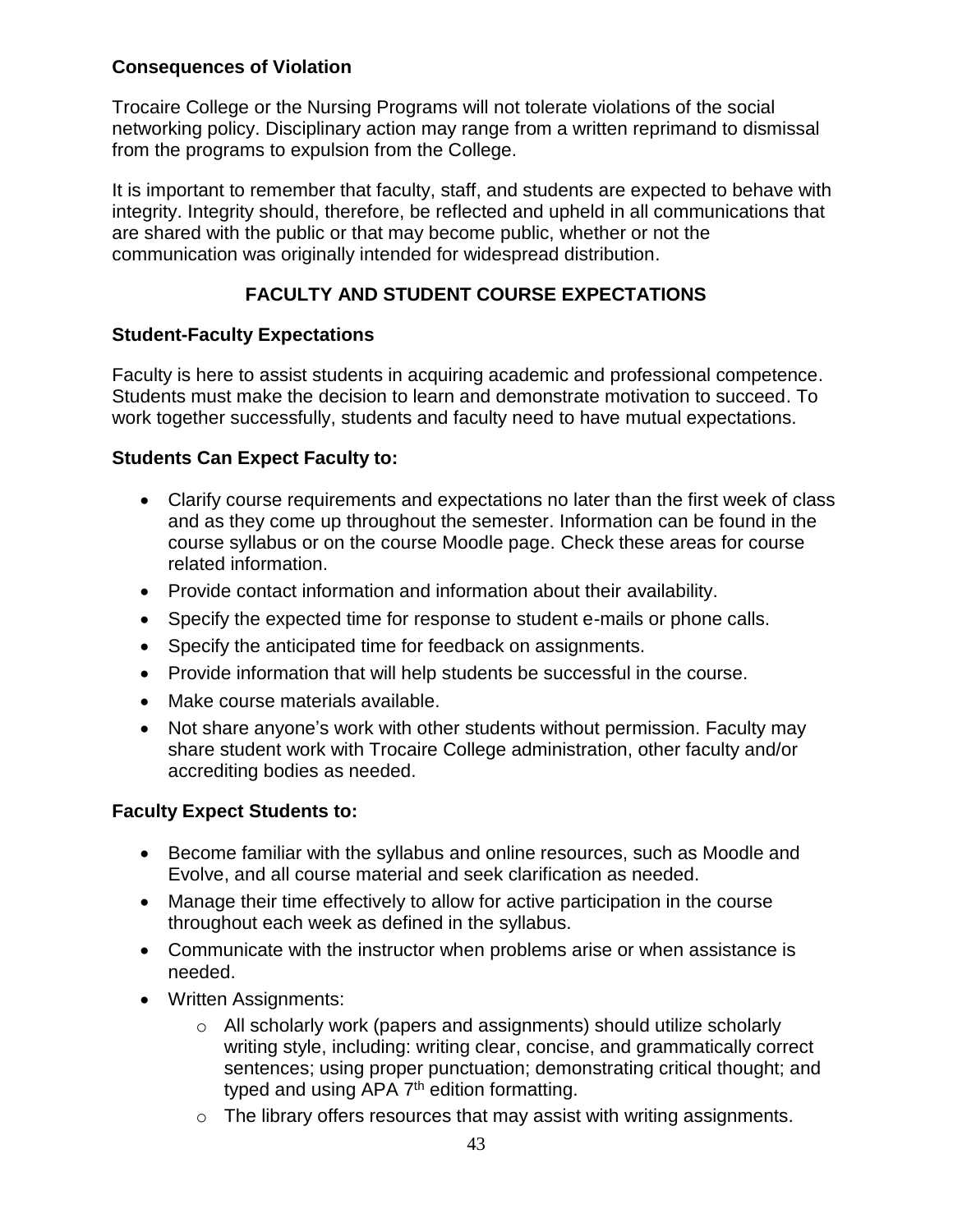- Recognize that collaborative learning is a valuable learning experience when handled constructively.
- Be aware of their own personal values and demonstrate respect for others, regardless of differing values and opinions.
- Maintain confidentiality and acknowledge patients' privacy rights (HIPAA) in any communications about patients, co-workers, and/or employers.
- Practice good "Netiquette" throughout online courses or web-enhanced courses.
- Dress in a manner that will reflect high standards of personal self-image so that each student may share in promoting a positive learning environment within the college community.
- Check Trocaire email and Moodle daily.
- Activate and maintain Trocaire Internet access account and delete old email regularly.

# **Student-Faculty Appointments**

Students may make appointments to see faculty members during scheduled office hours or at other pre-arranged times. Office hours are posted on individual office doors, in course syllabi, and/or on Moodle. Instructors may be contacted by leaving a message on instructors' voice mail or by email.

# **CHANNELS OF COMMUNICATION & GRIEVANCE OR GRADE APPEAL**

<span id="page-43-0"></span>Students have the opportunity to communicate their concerns about course or other issues in the nursing programs. Professional nurses are expected to follow the Chain of Command in resolving issues and conflict.

## **Trocaire College Appeal Policy**

The Appeal Policy can be found in the college catalog.

Please note that most problems can be resolved with a meeting with instructors. However, if a student has an issue to address, the student should follow the appropriate chain of command as follows:

- **Step I:** First speak directly with the professor/clinical instructor. If a student has a concern or a problem with a professor, the student is expected to approach the involved professor and arrange an appointment to discuss the issue.
	- o Matters relating to the clinical area should be discussed with that clinical instructor.
	- $\circ$  If the student feels there is unsatisfactory resolution, they should proceed to Step II.
- **Step II:** Make an appointment and speak with their academic advisor.
	- o Each nursing student is assigned an advisor.
	- o If the student feels there is unsatisfactory resolution, they should proceed to Step III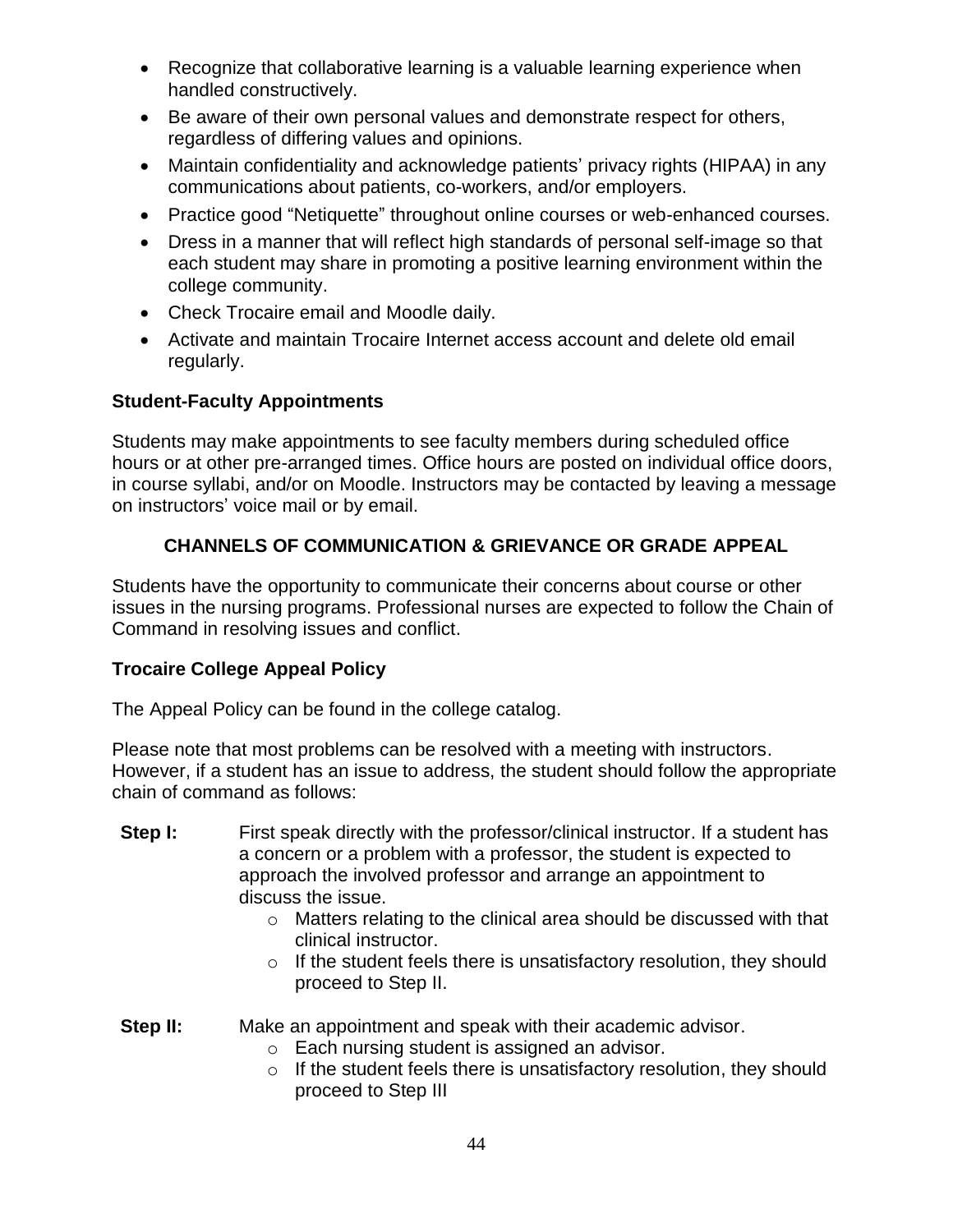- **Step III:** Make an appointment to speak with the Program Director.
	- $\circ$  If the student feels there is unsatisfactory resolution, they should proceed to Step IV.
- **Step IV:** Make an appointment and speak with the Dean of Nursing by contacting Concetta Myers, Nursing Operations Coordinator by Phone: 716-827-2452 or email myersc@trocaire.edu.
	- o Any student who feels there is unsatisfactory resolution may make an appointment with the office of Academic Affairs.
- **Step V:** To make an appoint with Academic Affairs:
	- o You must contact Debra Steriovski, Academic Affairs Coordinator, at: SteriovskiD@Trocaire.edu.

*Preparing for meetings:* Please present your information in a clear, concise format including an explanation of the problem, and steps that were taken to resolve the issue, including dates, time, and evidence from theory, etc. At each step of the appeal process, the student, faculty, staff, or administrator may have additional individuals involved based on the nature of the appeal.

## **Appeals Process**

Any student whose continuance in a program is rescinded because of failure to meet the course or clinical criteria may petition the College for reconsideration. The student will be granted a meeting with the Program Director and/or Dean of Nursing to discuss the student's specific circumstances in relation to program objectives and clinical affiliate policies. Clinical instructors will be consulted by the Dean of Nursing or Program Director to discuss how, and if, the course and clinical objectives can be met.

# **Code of Professional Behavior for Nursing Students**

# <span id="page-44-0"></span>**Substance Abuse**

A student who is found abusing any substance will be subject to review for possible dismissal from the Nursing Programs per regulations as stated in the Student Handbook.

# **Professional Attitudes and Behavior**

The expectation of the Nursing Department is that students will always conduct themselves in a professional manner while representing the Trocaire College Catherine McAuley School of Nursing. Students are expected to be:

- Honest and ethical
- Accountable answerable for their own actions
- Responsible liable and conscientious
- Dependable trustworthy and reliable
- Courteous polite and respectful behavior and language
- Punctual arrives for class, laboratory, clinical and conferences at the specified time. Students will be disciplined for unprofessional conduct, at the discretion of the Nursing Department, if at any time they behave in a manner which is inappropriate,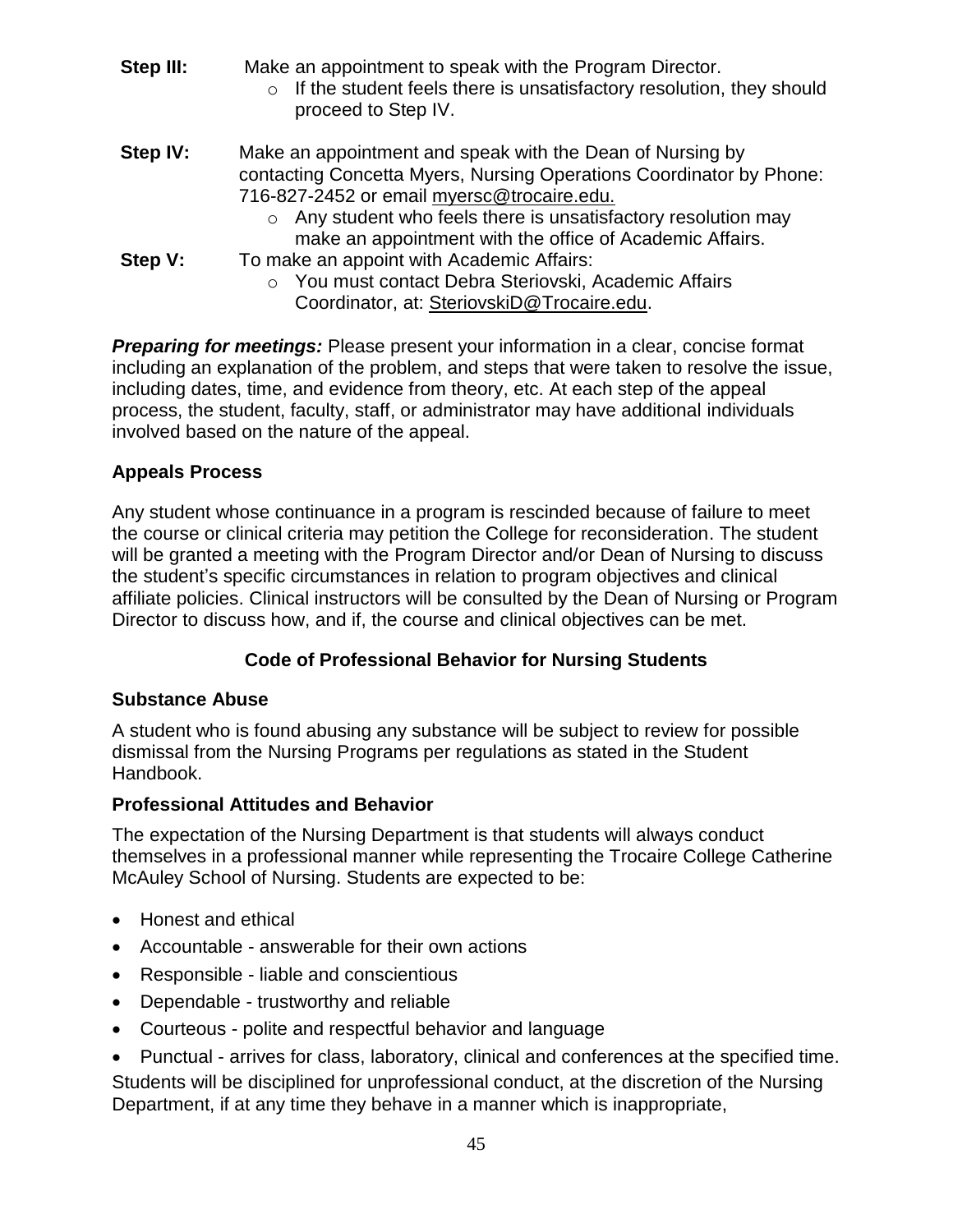unprofessional, disrespectful, argumentative, or endangers the health or safety of fellow students, faculty, staff, clients and/or a member of the health care team. Disciplinary action may also be implemented by the clinical agency for students that do not follow clinical agency policies during each clinical experience.

## **Unprofessional conduct includes but is not limited to:**

- Verbal or nonverbal language, voice inflections, actions, or insubordination which compromises working relations with peers, faculty, staff, clients, families/significant others, or health care team members.
- Actions that may compromise contractual agreements between Trocaire and affiliate agencies.
- Violation of legal or ethical standards.
- Disruptive behavior of any kind that interferes with the clinical learning experience.
- Using or being under the influence of any drug be it OTC, prescription and/or illegal, including alcohol, that may alter judgment and/or interfere with safe performance or create a demeanor deficient in competence.
- Breach of confidentiality in any form.

## <span id="page-45-0"></span>**Functional Abilities/Technical Standards for PN, RN and BS/N Programs in the Catherine McAuley School of Nursing**

To practice nursing, the student's health must enable them to fulfill the requirements and outcomes of the nursing programs in the Catherine McAuley School of Nursing. The National Council of State Boards of Nursing recommends sixteen categories of functional abilities for nurses which the Catherine McAuley School of Nursing follows for admission and progression in nursing programs. In addition, all students must comply with the clinical agency's performance policies, standards, and requirements. Students unable to meet functional abilities/technical standards, with or without reasonable accommodation, will not be able to complete the program and will be counseled to pursue alternate careers.

The Catherine McAuley School of Nursing follows the College's non-discrimination policy as outlined in the College Catalog. Students are encouraged to become familiar with this policy. Inquiries concerning this policy should be directed to: CivilRightsCompliance@trocaire.edu. A student with a disability is required to have the disability verified by the Student Counselor/Director of Wellness located in Room 118 of the Choate Street campus. Disability Services and the student will meet to identify which accommodations are reasonable. Students with documented disabilities may benefit from accommodations such as extended time on tests or note takers for example.

Students are advised that the College and clinical agencies associated with the Health Science Programs will rely upon the health information supplied by and for the student. Any student who withholds or knowingly submits incorrect health information shall be subject to disciplinary action as set forth in the Student Handbook.

The College must provide student health information to clinical agencies as required by New York State Department of Health regulations and legal contracts with affiliating agencies.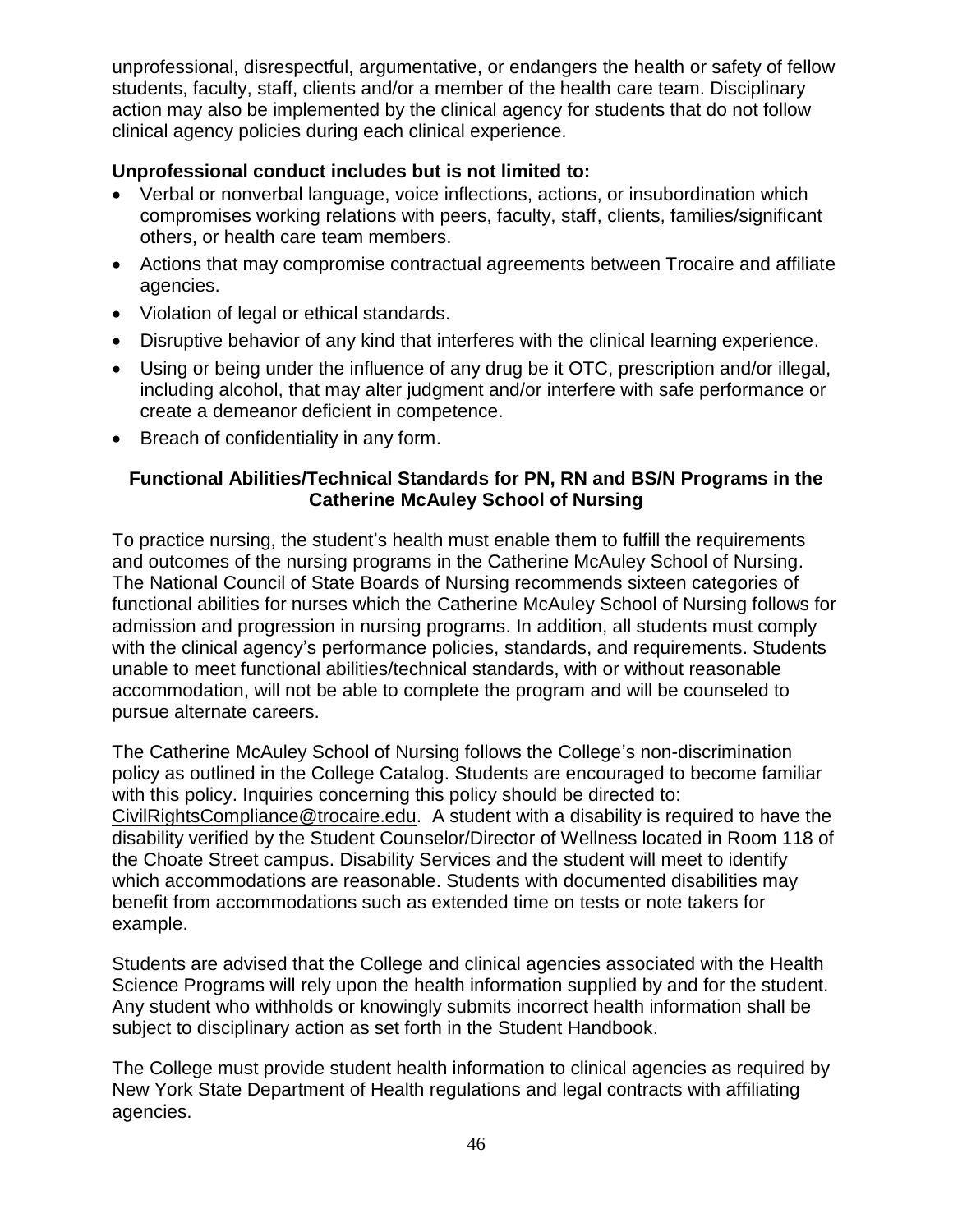## **Technical Standards Policy**

Any student who is medically unstable, ill, or has an injury is required to have the Technical Standards Clearance signed by a qualified health care provider. Please review [the full functional technical standards](https://trocaire.edu/academics/wp-content/uploads/sites/2/2021/08/Functional-and-technical-abilities-1.pdf) policy.

#### **Medical Clearance Attestation (to be completed by a qualified health care provider)**

(student name) was seen in my office on  $(date).$ After reviewing the above Functional Abilities/Technical Standards for PN, RN and BS/N Programs in the Catherine McAuley School of Nursing at Trocaire College \_\_\_\_\_\_\_\_\_\_\_\_\_\_\_\_\_\_\_ (print students name) may safely return to clinical and can perform all technical standards of the nursing program with no restrictions.

#### **Please print name and sign:**

<span id="page-46-0"></span>Physician's Name (Please Provide name, address, and office phone number): Physician's Signature: Date:

# **Nursing Policies for Continuation and Progression**

## **Progression Policy in the Nursing Programs**

<span id="page-46-1"></span>A student's progression through the nursing program requires maintaining appropriate grades and the approval of nursing faculty that a student is qualified in all relevant aspects to practice nursing safely, ethically, and competently. The Nursing Department reserves the right to review the student's ability to practice safely and competently at any time and will do so automatically when the student:

- Receives a grade of C- or below in a nursing or science course
- Does not meet the appropriate benchmark on HESI version 2 exam and does not complete required remediation
- Does not meet appropriate benchmark for drug dosage competency exam
- Has earned a cumulative major GPA of below 2.0 at any point during the program
- Is reported by a nursing faculty member or supervising nurse as having practiced unsafely, unprofessionally, unethically, or engaged in illegal behavior.
- Received a clinical failure. At the time of the clinical failure the "F" grade will be entered into CAMS, the grade reporting system used by faculty, and the student will not be permitted to continue in the course.

Once admitted into the program, the following criteria must be met to satisfy progression requirements before students can progress from one level to the next. These criteria are outlined below.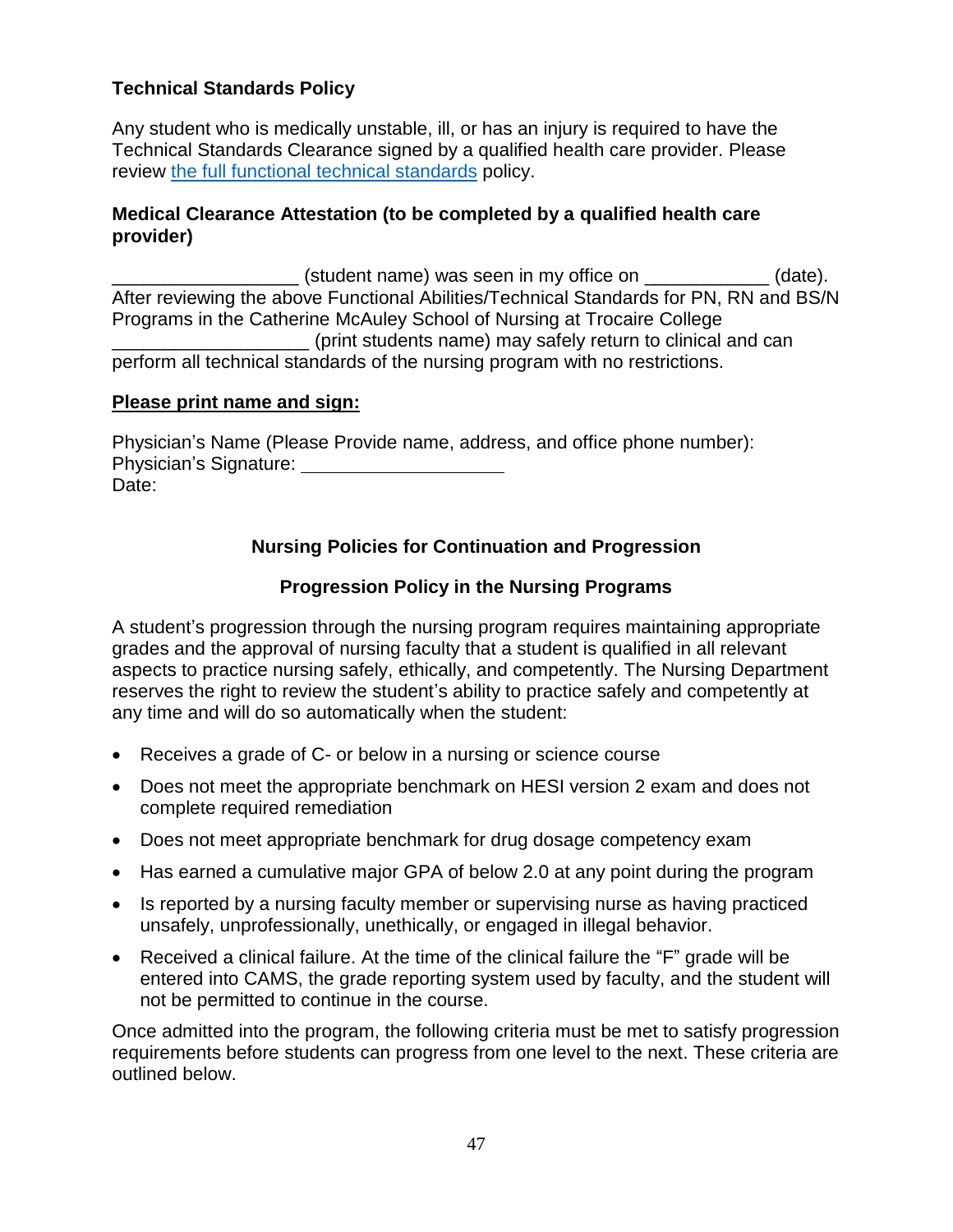| Good academic           | Students must demonstrate                                            | Failure to maintain good                           |
|-------------------------|----------------------------------------------------------------------|----------------------------------------------------|
| standing                | continued progress with their                                        | academic standing in the                           |
|                         | academic standing and make                                           | nursing program:                                   |
|                         | satisfactory progress toward the                                     |                                                    |
|                         | degree.                                                              | <b>☆ Note: Refer to the</b>                        |
|                         |                                                                      | College's policies on                              |
|                         | ❖ Have not been suspended or                                         | <b>Academic Dismissal</b>                          |
|                         | dismissed from the college for                                       | (See College Catalog),                             |
|                         | any other reason, including but<br>not limited to infractions of     | which stipulate the<br>conditions students must    |
|                         | academic integrity policies or                                       | satisfy in order to                                |
|                         | violations of the Student Code                                       | continue as a                                      |
|                         | of Conduct (See Student                                              | matriculated student at                            |
|                         | Handbook).                                                           | the College. A student                             |
|                         |                                                                      | who is academically                                |
|                         |                                                                      | dismissed from the                                 |
|                         |                                                                      | College may not remain                             |
|                         |                                                                      | in the Nursing program.                            |
|                         |                                                                      | <b>☆ Note: Students on an</b><br>approved Leave of |
|                         |                                                                      | Absence will be                                    |
|                         |                                                                      | considered to still be                             |
|                         |                                                                      | enrolled in the program                            |
|                         |                                                                      | unless the Leave of                                |
|                         |                                                                      | Absence has lapsed.                                |
|                         |                                                                      | <b>Placement in the</b>                            |
|                         |                                                                      | program, following a                               |
|                         |                                                                      | leave of absence, is                               |
|                         |                                                                      | based upon space<br>availability.                  |
| <b>GPA requirements</b> | Maintenance of a cumulative GPA                                      | Dismissed if cumulative                            |
|                         |                                                                      |                                                    |
|                         | of 2.0 or greater.                                                   | GPA falls below a 2.0 at                           |
|                         |                                                                      | any point throughout the                           |
|                         |                                                                      | program.                                           |
|                         |                                                                      |                                                    |
|                         |                                                                      | Students may be placed                             |
|                         |                                                                      | on academic probation<br>based on a semester GPA.  |
|                         |                                                                      | Refer to the college                               |
|                         |                                                                      | catalog for information on                         |
|                         |                                                                      | academic probation.                                |
| <b>Course Failure</b>   | A student who does not pass one                                      | Depending upon class                               |
|                         | of the required nursing courses in                                   | availability and clinical                          |
|                         | the nursing programs (including                                      | slots, the student <i>may not</i>                  |
|                         | A&P II w/Lab, Microbiology w/Lab)<br>but who remains enrolled in the | be able to repeat the<br>course in the semester    |
|                         | program will need to repeat that                                     | <i>immediately following</i>                       |
|                         | course before they are allowed to                                    | the course failure.                                |
|                         | continue taking additional nursing                                   | Students in this situation<br>should meet with     |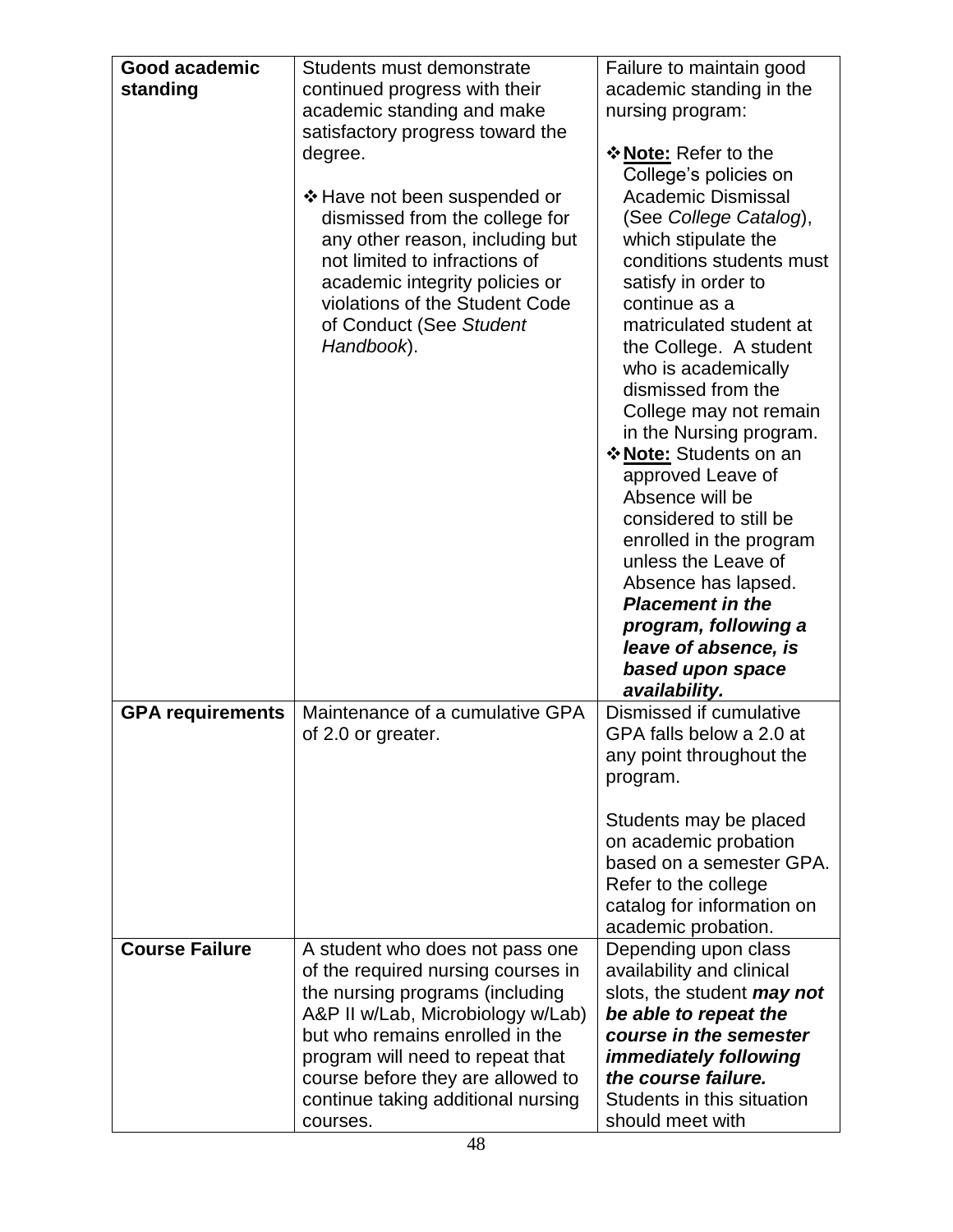|                                                                                         | Any failure of a course that is a<br>prerequisite to another course,<br>including Liberal Arts courses, will<br>need to be repeated in order to<br>progress.<br>Refer to the college catalog<br>regarding information on<br>prerequisite, corequisite, and<br>concurrent courses.                                                                                                                                                                                                                                                                                                                                                                                                               | advisement to discuss the<br>upcoming schedule and<br>course availability.<br>Failure of two nursing<br>courses, withdrawal from<br>the same nursing course,<br>or a withdraw and failure<br>from the same course will<br>result in program<br>dismissal.                                                                                                                                                  |
|-----------------------------------------------------------------------------------------|-------------------------------------------------------------------------------------------------------------------------------------------------------------------------------------------------------------------------------------------------------------------------------------------------------------------------------------------------------------------------------------------------------------------------------------------------------------------------------------------------------------------------------------------------------------------------------------------------------------------------------------------------------------------------------------------------|------------------------------------------------------------------------------------------------------------------------------------------------------------------------------------------------------------------------------------------------------------------------------------------------------------------------------------------------------------------------------------------------------------|
| <b>Academic</b><br><b>Dismissal from</b><br>the A.A.S. or PN<br><b>Nursing Programs</b> | Students enrolled in the A.A.S. or<br>PN Nursing programs will be<br>academically dismissed from the<br>program (but not necessarily from<br>the college) for any of the<br>following reasons:<br>✓                                                                                                                                                                                                                                                                                                                                                                                                                                                                                             | <b>Failure/withdrawal</b><br>explanation:<br>Any 2 nursing, science, or<br>combination of<br>nursing/science courses:                                                                                                                                                                                                                                                                                      |
|                                                                                         | <u>Two or more course</u><br>failures, with course failure<br>defined as receiving a grade of<br>$C$ -, $D$ +, $D$ , $F$ , $FX$ , or $WF$ , in any<br>of the following required courses:<br>$\circ$ Any nursing course required in<br>the A.A.S. or PN program<br>(courses beginning with the<br>'NU' or 'PN' designation)<br>○ Any of the science courses<br>required in the A.A.S.<br>including BIO 131 and<br>BIO131L (A&P II & Lab), BIO<br>223 (Microbiology), and BIO<br>223 L (Microbiology lab).<br>$\circ$ For PN program, any of the<br>science course including BIO<br>130 & BIO 130L (Anatomy &<br>Physiology I and lab), BIO 131<br>& BIO131L (Anatomy &<br>Physiology II and lab) | A student withdraws from a<br>course and then fails the<br>same course<br>Any student who<br>$\bullet$<br>withdraws from a<br>course and then<br>passes this will not<br>count as two attempts<br>of that course.<br>Withdrawals are only<br>counted when the<br>student fails the same<br>course.<br>Withdrawals are<br>counted as a failure<br>when a student<br>withdraws twice from<br>the same course |
|                                                                                         | Examples:<br>failing the same NU or PN<br>✓<br>course twice<br>failing two individual NU or<br>PN courses<br>failing an NU or PN course<br>✓<br>and a science (A&P or Micro)                                                                                                                                                                                                                                                                                                                                                                                                                                                                                                                    |                                                                                                                                                                                                                                                                                                                                                                                                            |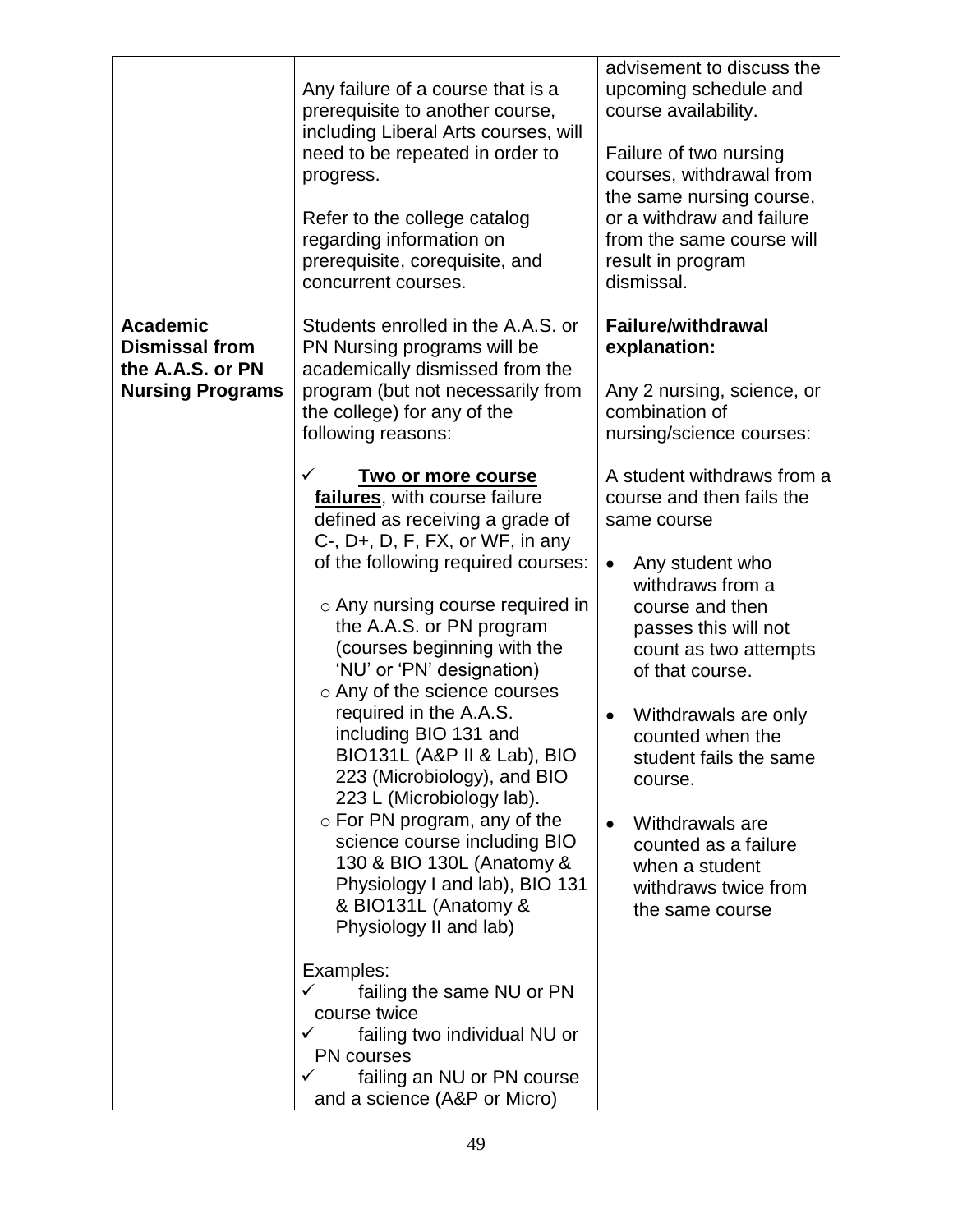|                                                                                                 | failing two science courses<br>(A&P II & Microbiology)<br>✓<br>withdrawal from an NU or<br>PN or science course twice will<br>be considered 2 attempts at the<br>course<br>✓<br>Note: an attempt is any<br>student enrolled in a course who<br>withdraws for any reason.                                                                                                                                                                                                                                                                                                                                                                                                                                                                  |                                                                                                                                                                                                                                                                                                                                                                                                                                                                                                                                                                                                                                                                                                                                    |
|-------------------------------------------------------------------------------------------------|-------------------------------------------------------------------------------------------------------------------------------------------------------------------------------------------------------------------------------------------------------------------------------------------------------------------------------------------------------------------------------------------------------------------------------------------------------------------------------------------------------------------------------------------------------------------------------------------------------------------------------------------------------------------------------------------------------------------------------------------|------------------------------------------------------------------------------------------------------------------------------------------------------------------------------------------------------------------------------------------------------------------------------------------------------------------------------------------------------------------------------------------------------------------------------------------------------------------------------------------------------------------------------------------------------------------------------------------------------------------------------------------------------------------------------------------------------------------------------------|
| <b>Failure to</b><br>successfully<br>complete a<br>required course in<br>the nursing<br>program | Successful completion of a<br>required course in the Nursing<br>A.A.S. or PN program is defined<br>as receiving a grade of 'C' or<br>higher (i.e., A, A-, B+, B, B-, C+,<br>or C) in that course.                                                                                                                                                                                                                                                                                                                                                                                                                                                                                                                                         |                                                                                                                                                                                                                                                                                                                                                                                                                                                                                                                                                                                                                                                                                                                                    |
| <b>Course Repeat</b><br><b>Policy</b>                                                           | The college's policy on Course<br><b>Repeats (See Repeat Course</b><br>Policy, College Catalog) indicates<br>that students may repeat a course<br>only once unless they have signed<br>authorization from the Director of<br>the program in which they are<br>enrolled. Under normal conditions,<br>students will not be given<br>permission to repeat a nursing or<br>science course required in the<br>Nursing program more than once.<br>Further, students who repeat a<br>science course more than once<br>while enrolled in another program<br>(for example, repeating BIO 130<br>(A&P I) more than once while<br>enrolled in the General Studies<br>program) will not be eligible to<br>enroll or remain in the Nursing<br>program. | Note: A student may<br>withdraw from a course in<br>the weeks following the<br>Add & Drop period and<br>prior to the last day to<br>officially withdraw (See<br>Course Withdrawal Policy,<br>College Catalog). A<br>withdrawal by itself carries<br>no academic penalty (that<br>is, a grade of 'W' does not<br>affect the student's Grade<br>Point Average).<br>However, a withdrawal<br>does count as an attempt<br>at the course and will be<br>considered as part of the<br>Repeat Course Policy. For<br>example, a student who<br>has withdrawn from a<br>specific course during their<br>first attempt at the course<br>will normally be provided<br>only one additional attempt<br>to successfully complete<br>that course. |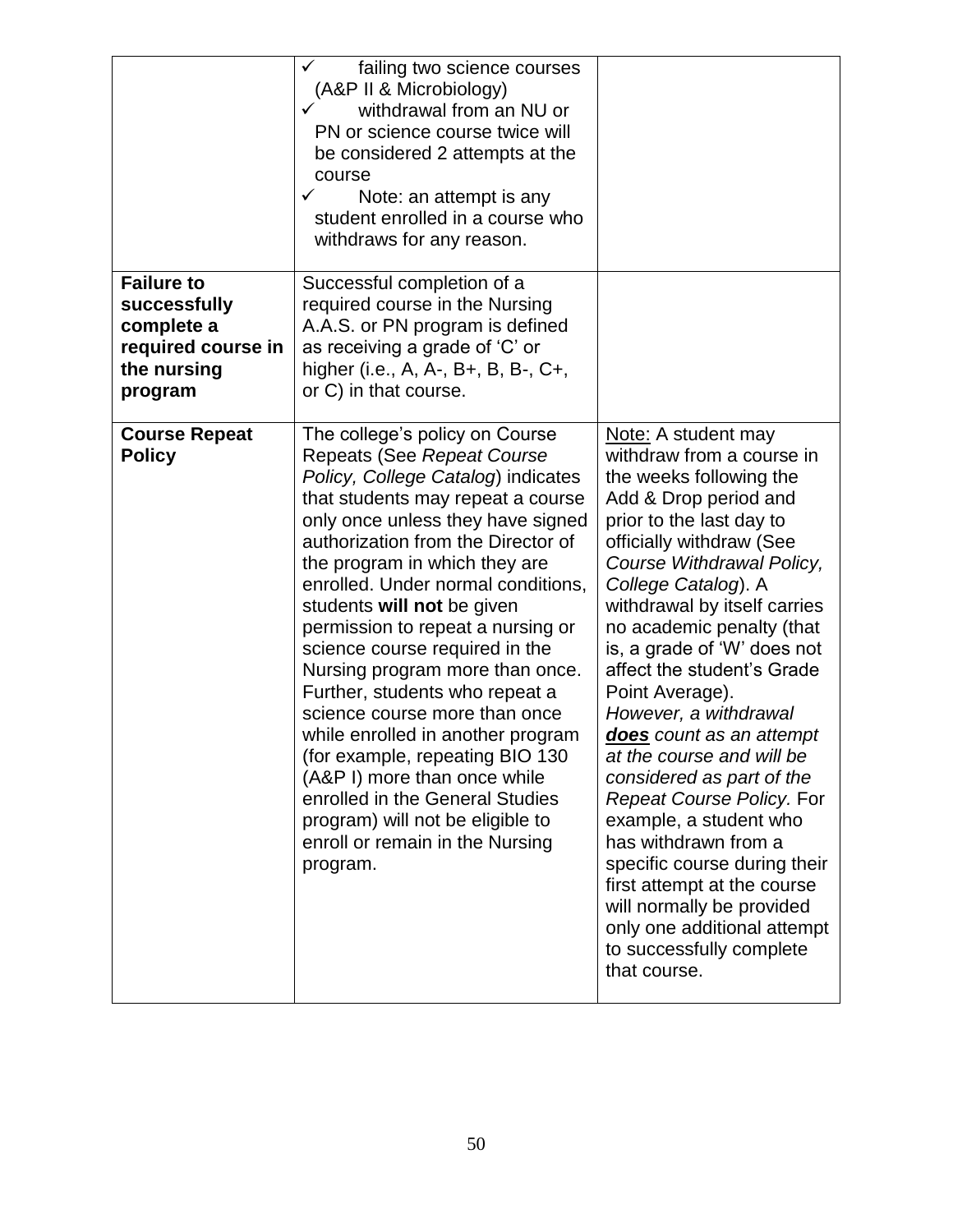## **Nursing Progression Policy**

<span id="page-50-0"></span>Beginning Fall 2021, the nursing programs have implemented a progression policy. The progression policy is based on (1) course grade, (2) drug dosage competency (DDC), and (3) HESI V2 grade and remediation.

The progression policy is implemented to provide a framework and standard for progression within the PN and RN programs. Faculty, staff, and administration will support and guide students as needed throughout the progression elements. To progress, all elements of the progression policy must be met by the end of the course.

The first element of the progression policy is the course grade. Students must obtain a "C" or better to progress to the next course. Course grades are based on the graded and nongraded items listed within the course syllabus. It is important to become familiar with the grading criteria.

Based on the semester of enrollment, students must obtain the benchmark score on the drug dosage competency exam. Students have three attempts to achieve this score. If a student does not achieve the score on the first attempt, remediation is completed on the identified areas of weakness prior to taking the next exam. If a third attempt is needed, remediation is completed prior to the attempt. If the benchmark grade is not obtained within the three attempts, the student is unsuccessful in the associated course and is unable to progress to the next semester.

Students must obtain the benchmark HESI score on HESI V2 to progress. If a student does not achieve the benchmark score, they must complete individualized remediation. Failure to meet the benchmark score and complete required remediation with HESI V2 will result in a course failure and the inability to progress.

The complete progression policy can be found on the Nursing webpage.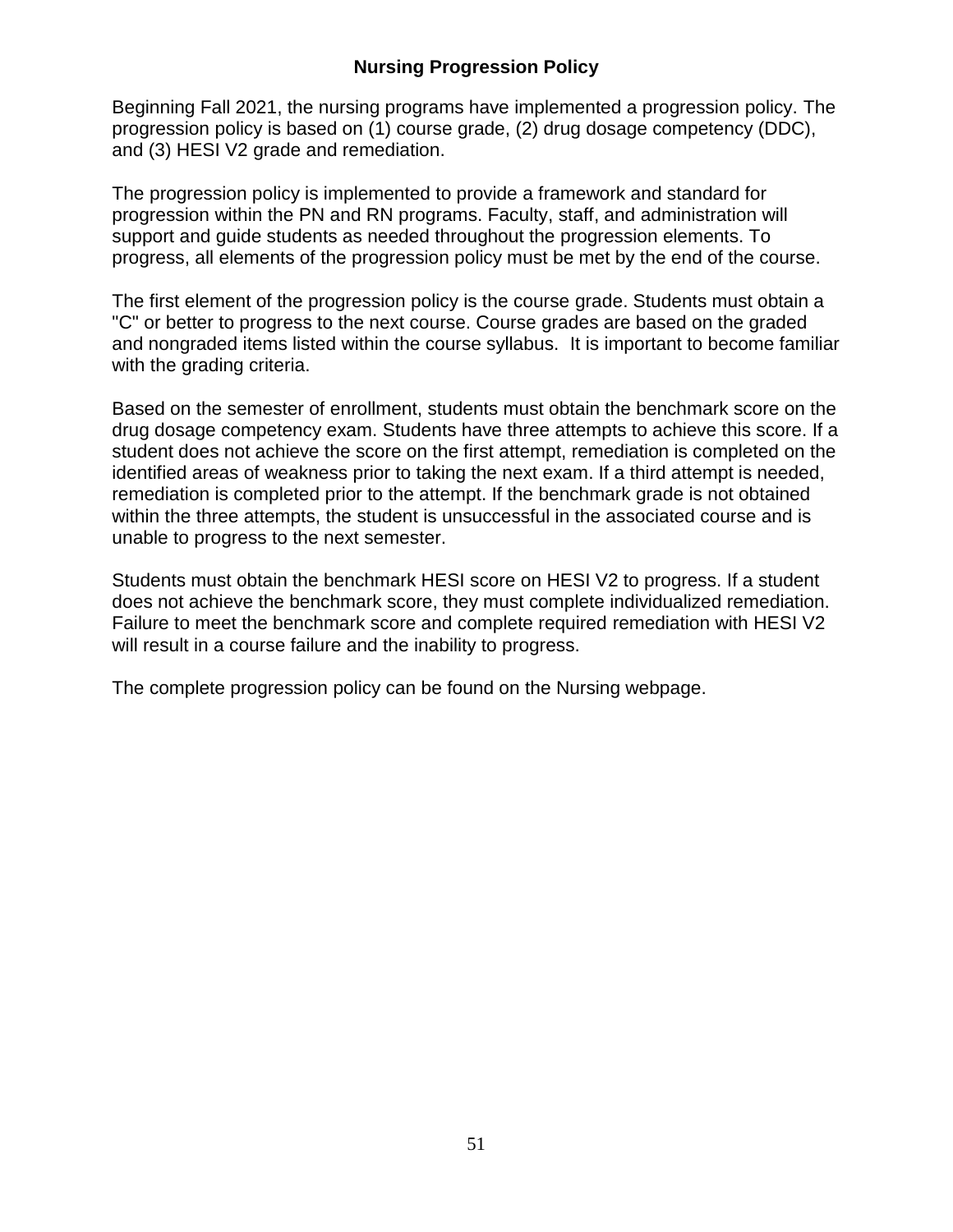## **Readmission to the A.A.S. or PN Nursing Program**

<span id="page-51-0"></span>Students who have been academically dismissed from a Nursing Program may apply for readmission under the following conditions:

- A student enrolled in a nursing program who experienced a major or catastrophic personal event which can be shown to have had direct impact on their academic success and for which they had no control may apply for readmission. In reviewing the application for re-admission, significant consideration will be given to the following:
	- At the time of the major or catastrophic personal event, did the student contact their course instructor(s) and advisor in a timely fashion to inform them **in writing** of the issue? Did the student provide documentation or other credible evidence that a major or catastrophic event impacted their academic performance?
	- If guidance was provided by the instructor(s) or advisor, did the student follow that guidance?
	- Has the personal issue been fully rectified such that it will no longer impact the student's ability to be successful in the nursing program?

**Note:** Students who experience a major or catastrophic personal event but who do not inform their instructor(s) or advisor in writing in a timely fashion and/or who attempt to continue in the course or program (e.g., who take quizzes, exams, etc.) will **NOT** be eligible for readmission under this provision. It is the student's responsibility to inform the faculty/program in a timely fashion when a significant issue arises that might impact their academic success.

If approved, a student may reenter the nursing program. In many cases, the student may not enter the program in the next semester and may need to switch course offerings based on course availability and successful completion of a developed academic plan.

Prior to readmittance into the program, the student must demonstrate academic preparedness through successful completion of an academic plan. The academic plan is collaboratively developed with the student, program director, and other individuals are appropriate and focuses on the student's identified factors for areas of improvement.

## **OR**

 $\triangleright$  A span of three years has passed since the student was academically dismissed from the nursing program at Trocaire.

All applications for re-admission must be submitted in writing to the Coordinator of Nursing Operations the form provided and will be considered on a first-come, first-serve basis. Depending upon course availability and clinical slots, students granted readmission may not be able to enroll in courses in the semester immediately following the re-admission decision.

## **OR**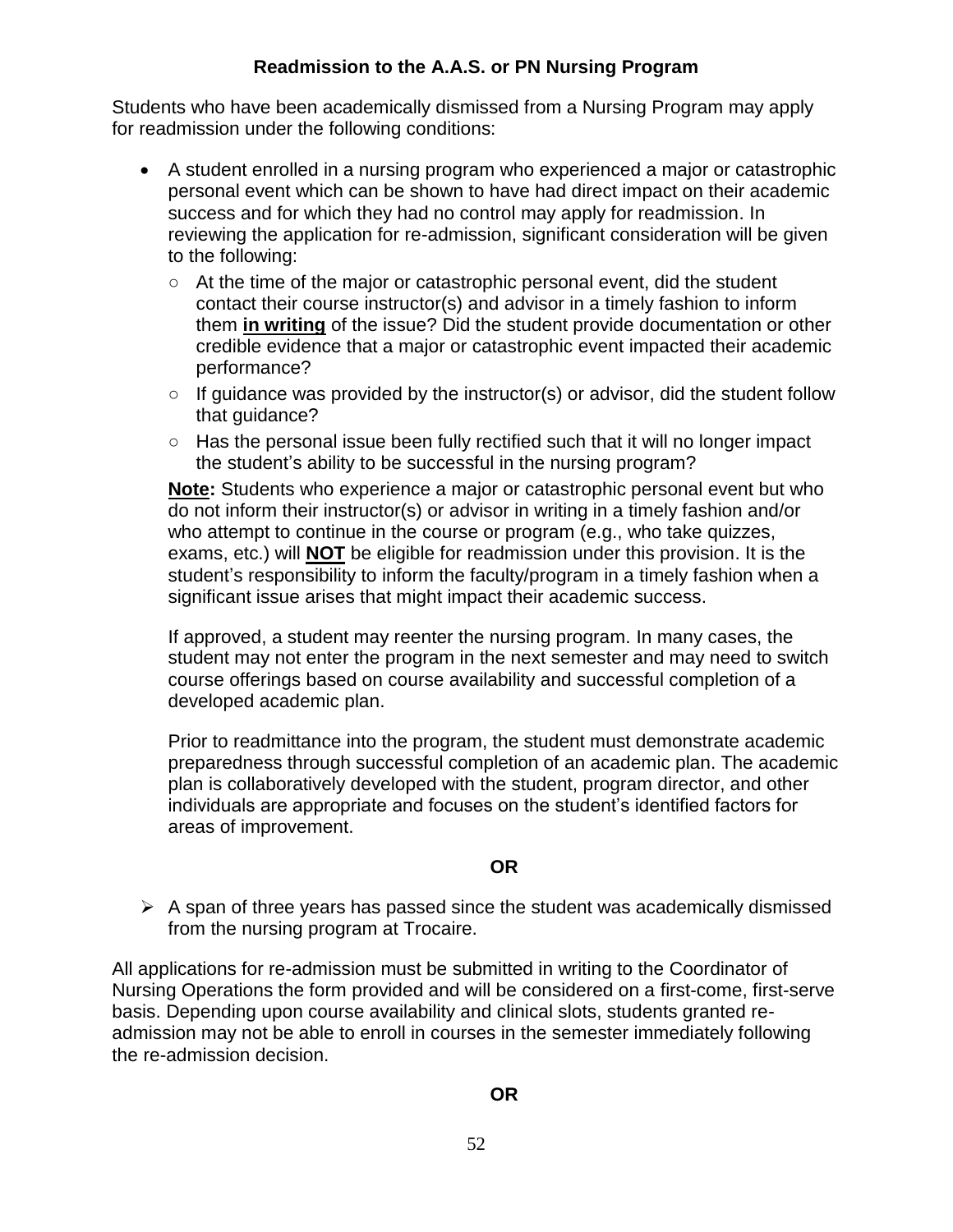Students who are unsuccessful in the AAS nursing program may apply to the PN program. Students must meet the PN admission requirements.

Once accepted into the PN program the following placement criteria will be used:

- Unsuccessful in 3rd semester nursing (NU 214 or NU 217) can apply for PN 106 and 107.
- Unsuccessful in 2nd semester nursing (NU 122, NU 124, NU 115) can apply for PN 105.
- Unsuccessful in 1st semester nursing (NU 112, NU 110, NU 114, NU 116) would need to apply for the entire two semester PN certificate program beginning with PN 104.

#### **Note:**

The college has a policy to provide former students an opportunity to return to Trocaire College for a **different** academic program without the burden of past academic difficulties (See *Academic Amnesty policy, College Catalog*).

Per the policy, students who are granted academic amnesty *must change their*  **academic program** and must take a hiatus from the college for two full academic semesters (not counting summers). Therefore, students experiencing academic difficulty while enrolled in the A.A.S. Nursing program will not normally be able to use academic amnesty as a mechanism to return to the nursing program. Such students could use amnesty, however, as a mechanism to enter a different academic program.

<span id="page-52-0"></span>Students will be notified of the Nursing Readmission Committee's decision.

## **PROGRAM REQUIREMENTS**

Minimum Degree Requirements for all Nursing Programs can be found in the **[college](https://trocaire.edu/academics/wp-content/uploads/sites/2/2021/09/2021-2022-Trocaire-College-Catalog-1.pdf)  [catalog](https://trocaire.edu/academics/wp-content/uploads/sites/2/2021/09/2021-2022-Trocaire-College-Catalog-1.pdf)** and on the **[nursing academic page](https://trocaire.edu/academic-program/nursing/)** on the Trocaire website.

The AAS and PN programs include the licensure requirements for infection and child abuse reporting and prevention.